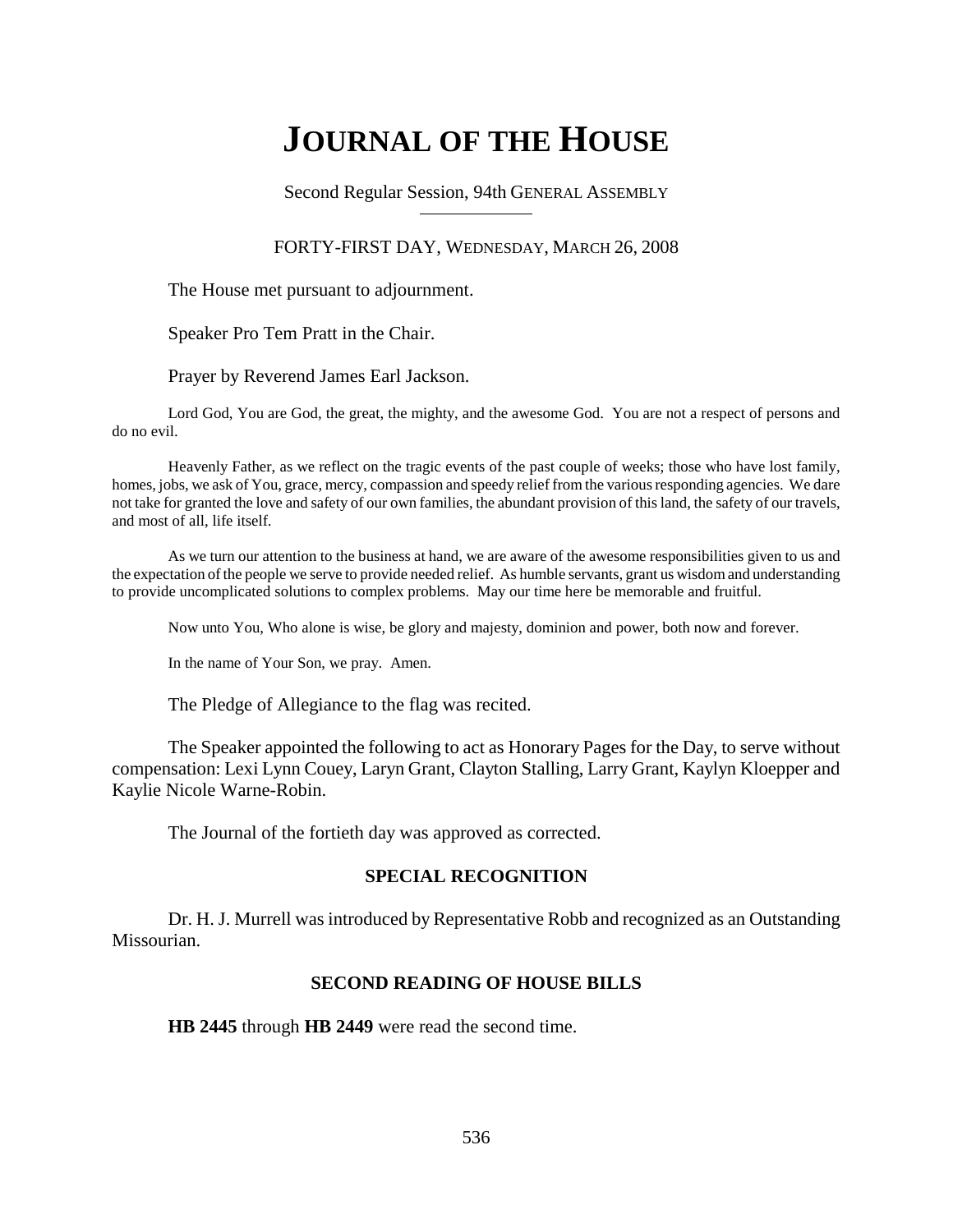## **PERFECTION OF HOUSE BILLS - APPROPRIATIONS**

**HCS HB 2005**, relating to appropriations, was taken up by Representative Icet.

### Representative Tilley offered **House Amendment No. 1**.

*House Amendment No. 1*

AMEND House Committee Substitute for House Bill No. 2005, Page 16, Section 5.505, Line 5, by deleting "235,977,889" and inserting "235,677,889"; and

Further amend said bill, Page 17, Section 5.510, Line 7, by deleting "354,153,045" and inserting "353,853,045"; and

Further amend said bill by amending section and bill totals accordingly.

On motion of Representative Tilley, **House Amendment No. 1** was adopted by the following vote:

| Aull             | Baker 25      | <b>Brandom</b> | <b>Bringer</b> | Brown 30        |
|------------------|---------------|----------------|----------------|-----------------|
| Brown 50         | <b>Bruns</b>  | Cooper 120     | Cox            | Cunningham 145  |
| Cunningham 86    | Curls         | Day            | Deeken         | Denison         |
| Dethrow          | Dixon         | Dougherty      | Dusenberg      | Ervin           |
| Faith            | Fallert       | Fares          | Fisher         | Flook           |
| Funderburk       | Grill         | Grisamore      | Guest          | <b>Hobbs</b>    |
| Hodges           | Hunter        | Icet           | Jones 89       | Jones 117       |
| Kasten           | Kingery       | Kraus          | Kuessner       | Lampe           |
| Lembke           | LeVota        | Liese          | Lipke          | Loehner         |
| Moore            | Munzlinger    | Muschany       | Nance          | Nasheed         |
| <b>Nieves</b>    | <b>Nolte</b>  | Norr           | Onder          | Parkinson       |
| Parson           | Pearce        | Pollock        | Portwood       | Pratt           |
| Ouinn 7          | Ouinn 9       | Richard        | Robb           | Robinson        |
| Ruestman         | Ruzicka       | Salva          | Sander         | Sater           |
| Scavuzzo         | Schad         | Scharnhorst    | Schieffer      | Schlottach      |
| Schneider        | Schoeller     | Self           | Shively        | Silvey          |
| Smith 14         | Stevenson     | St. Onge       | Stream         | Sutherland      |
| Swinger          | Thomson       | Tilley         | Todd           | Viebrock        |
| Wallace          | Wasson        | Weter          | Wilson 119     | Wilson 130      |
| Witte            | Wood          | Wright-Jones   | Yates          | Mr Speaker      |
| <b>NOES: 046</b> |               |                |                |                 |
| Baker 123        | <b>Bivins</b> | <b>Burnett</b> | Casey          | Chappelle-Nadal |
| Cooper 155       | Corcoran      | Darrough       | Daus           | Davis           |
| Donnelly         | El-Amin       | Emery          | Frame          | George          |
| Harris 110       | Holsman       | Hoskins        | Hughes         | Kelly           |
| Komo             | Kratky        | Low 39         | Lowe 44        | May             |
| McGhee           | Meiners       | Oxford         | Page           | Roorda          |
| Rucker           | Schaaf        | Schoemehl      | <b>Skaggs</b>  | Smith 150       |
| Storch           | Talboy        | Villa          | Walsh          | Walton          |
| Whorton          | Wildberger    | Wright 159     | Yaeger         | Young           |
| Zimmerman        |               |                |                |                 |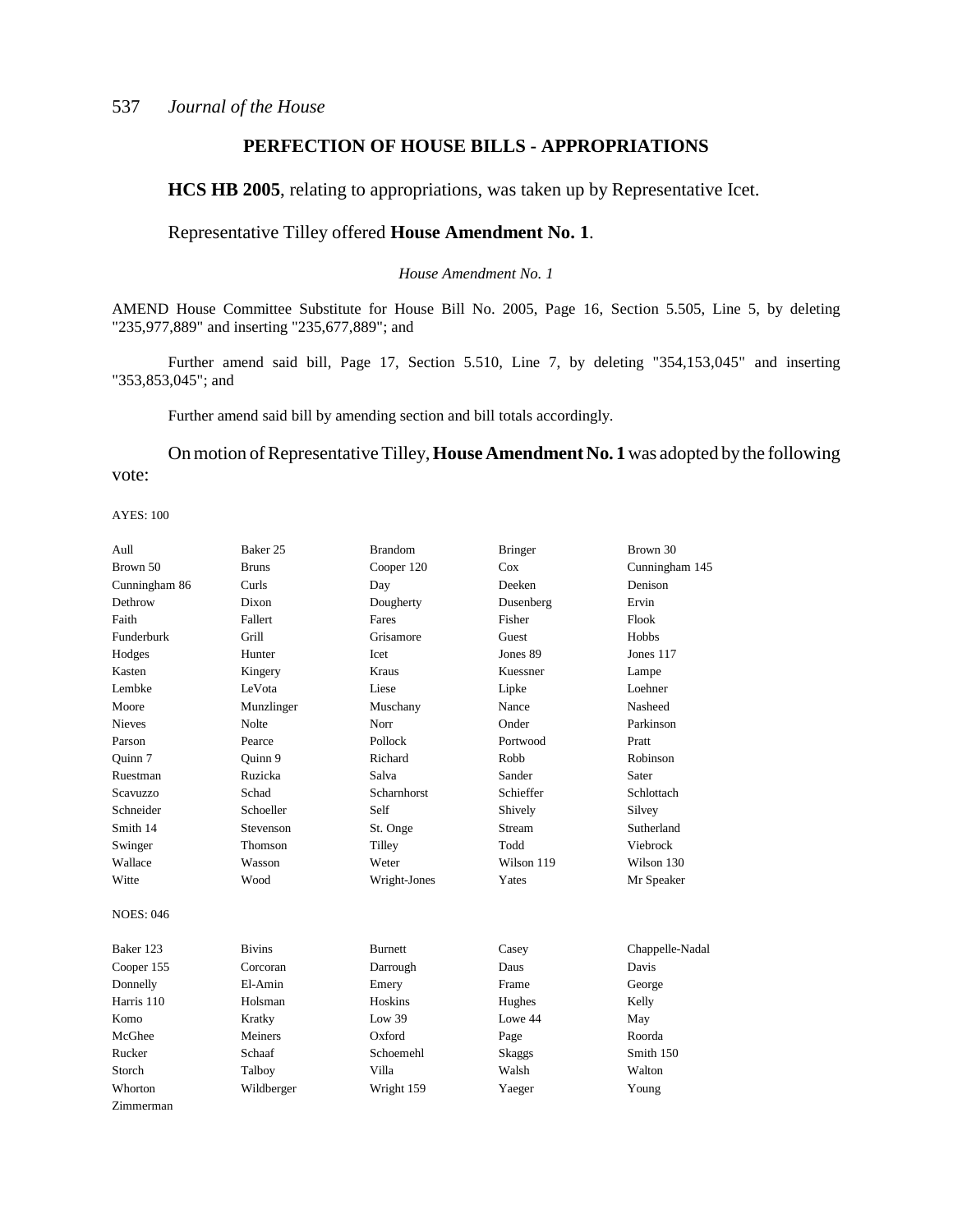PRESENT: 000

ABSENT WITH LEAVE: 015

| Avery   | Bland     | Franz | Harris 23  | Haywood |
|---------|-----------|-------|------------|---------|
| Hubbard | Johnson   | Marsh | McClanahan | Meadows |
| Spreng  | Threlkeld | Vogt  | Wells      | Zweifel |

VACANCIES: 002

### **HCS HB 2005, as amended**, was laid over.

**HCS HB 2002**, relating to appropriations, was taken up by Representative Icet.

Representative Tilley offered **House Amendment No. 3**.

*House Amendment No. 3*

AMEND House Committee Substitute for House Bill No. 2002, Page 2, Section 2.015, Line 36, by inserting immediately after said line, the following new section:

"2.016 To the Department of Elementary and Secondary Education

| For the purpose of funding a pilot program targeting school bus safety in the loading and |  |
|-------------------------------------------------------------------------------------------|--|
| unloading zone for a school bus, including a 25% district or 75% contractor state         |  |
| match for the purchase of an audible warning alarm or announcement system                 |  |
| located near the right front corner of the bus and incorporated into the warning-light    |  |
| system to sound as the stop arms and crossing gate open and closes to be purchased        |  |
| from a Missouri based business for school buses in the 10 highest accident rated          |  |
| counties in the state                                                                     |  |
|                                                                                           |  |

Further amend said bill by adjusting section and bill totals accordingly.

On motion of Representative Tilley, **House Amendment No. 3** was adopted.

**HCS HB 2002, as amended**, was laid over.

**HCS HB 2005, as amended**, was again taken up by Representative Icet.

Representative Lembke offered **House Amendment No. 2**.

*House Amendment No. 2*

AMEND House Committee Substitute for House Bill No. 2005, Page 2, Section 5.025, Line 13, by deleting "162,160,646" and inserting "155,156,346"; and

Further amend said bill by amending section and bill totals accordingly.

Representative Richard assumed the Chair.

Representative Lembke moved that **House Amendment No. 2** be adopted.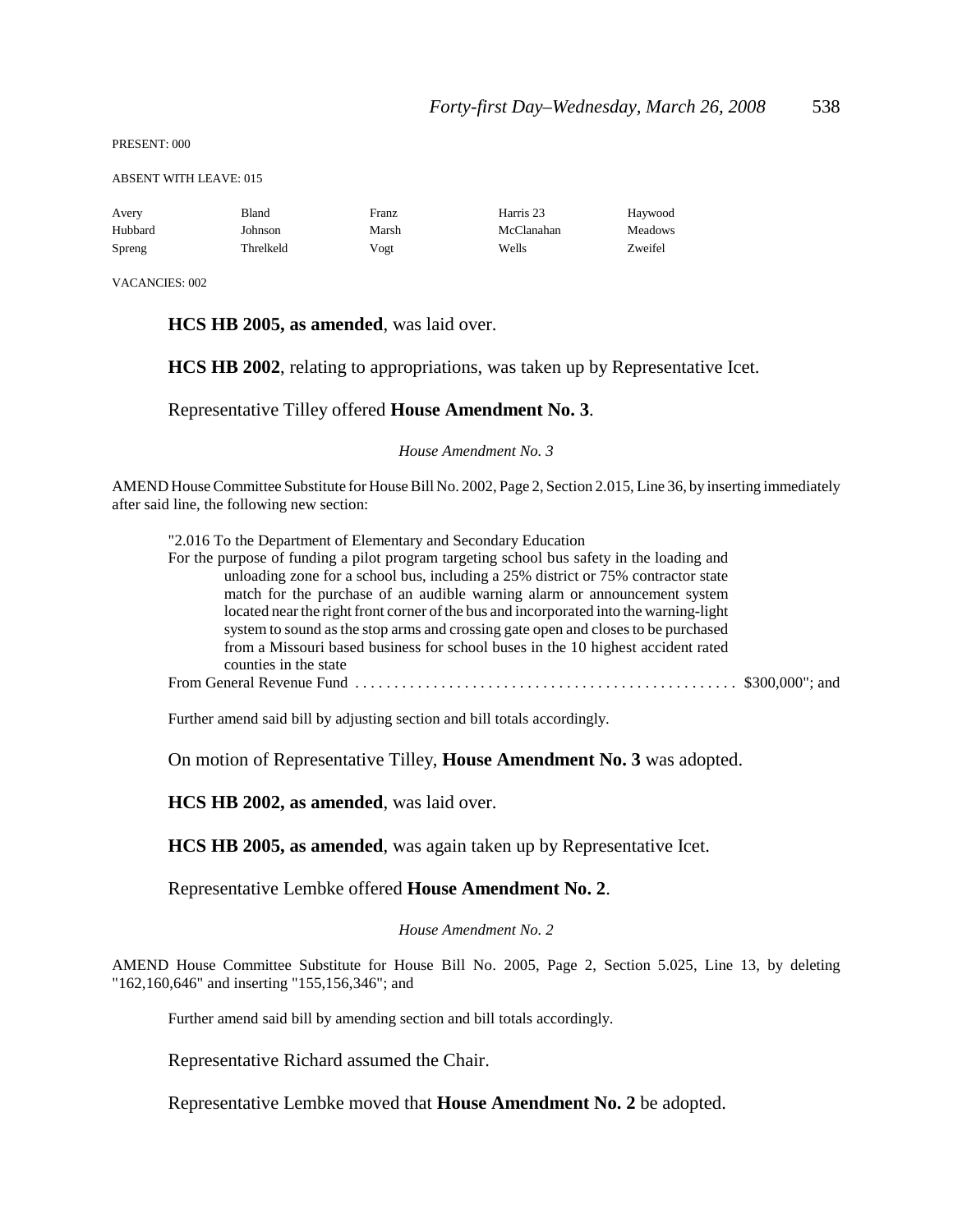Which motion was defeated.

### Representative Lipke offered **House Amendment No. 3**.

*House Amendment No. 3*

AMEND House Committee Substitute for House Bill No. 2005, Page 16, Section 5.505, Line 5, by deleting "235,977,889" and inserting "235,914,975"; and

Further amend House Committee Substitute for House Bill No. 2005, Page 17, Section 5.510, Line 7, by deleting "354,153,045" and inserting "354,090,131"; and

Further amend said bill by amending section and bill totals accordingly.

On motion of Representative Lipke, **House Amendment No. 3** was adopted.

**HCS HB 2005, as amended**, was laid over.

**HCS HB 2010**, relating to appropriations, was taken up by Representative Icet.

Representative Lipke offered **House Amendment No. 1**.

#### *House Amendment No. 1*

AMEND House Committee Substitute for House Bill No. 2010, Page 33, Section 10.676, Line 6, by adding the following new section immediately after said line:

"Section 10.678. To the Department of Health and Senior Services For the Division of Community and Public Health For the purpose of funding the Evan de Mello program which will reimburse families for expenses incurred while caring for children with special health care needs From General Revenue Fund . . . . . . . . . . . . . . . . . . . . . . . . . . . . . . . . . . . . . . . . . . . . . . . . . \$62,914"; and

Adjust bill totals accordingly.

On motion of Representative Lipke, **House Amendment No. 1** was adopted.

**HCS HB 2010, as amended**, was laid over.

**HCS HB 2005, as amended**, relating to appropriations, was again taken up by Representative Icet.

Representative Portwood offered **House Amendment No. 4**.

#### *House Amendment No. 4*

AMEND House Committee Substitute for House Bill No. 2005, Page 16, Section 5.505, Line 5, by deleting "235,977,889" and inserting "233,977,889"; and

Further amend said bill, Page 17, Section 5.510, Line 7, by deleting "354,153,045" and inserting "352,153,045"; and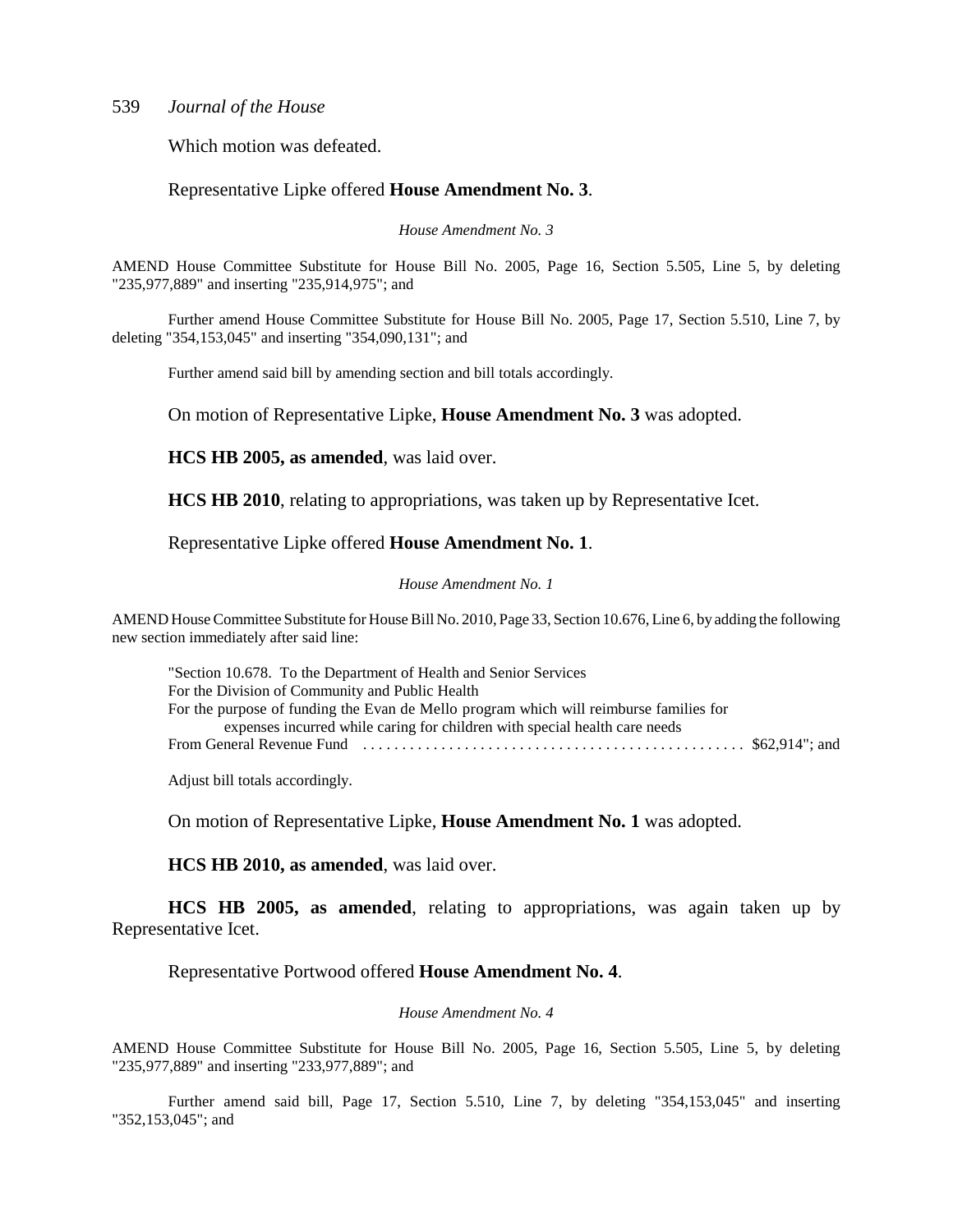Adjust section and bill totals accordingly.

## Representative Portwood moved that **House Amendment No. 4** be adopted.

## Which motion was defeated by the following vote:

#### AYES: 011

| Curls            | Davis          | Harris 110      | Lembke         | Lipke        |
|------------------|----------------|-----------------|----------------|--------------|
| Muschany         | Nasheed        | Portwood        | Salva          | Silvey       |
| Stevenson        |                |                 |                |              |
| <b>NOES: 143</b> |                |                 |                |              |
| Aull             | Baker 25       | Baker 123       | <b>Bivins</b>  | <b>Bland</b> |
| <b>Brandom</b>   | <b>Bringer</b> | Brown 30        | Brown 50       | <b>Bruns</b> |
| <b>Burnett</b>   | Casey          | Chappelle-Nadal | Cooper 120     | Cooper 155   |
| Corcoran         | $\cos$         | Cunningham 145  | Cunningham 86  | Darrough     |
| Daus             | Day            | Deeken          | Denison        | Dethrow      |
| Dixon            | Dougherty      | Dusenberg       | El-Amin        | Emery        |
| Ervin            | Faith          | Fallert         | Fares          | Fisher       |
| Flook            | Frame          | Funderburk      | George         | Grill        |
| Grisamore        | Guest          | Haywood         | Hobbs          | Hodges       |
| Holsman          | Hoskins        | Hughes          | Hunter         | Icet         |
| Johnson          | Jones 89       | Jones 117       | Kasten         | Kelly        |
| Kingery          | Komo           | Kratky          | <b>Kraus</b>   | Kuessner     |
| Lampe            | LeVota         | Liese           | Loehner        | Low 39       |
| Lowe 44          | Marsh          | May             | McClanahan     | McGhee       |
| <b>Meadows</b>   | Meiners        | Moore           | Munzlinger     | Nance        |
| <b>Nieves</b>    | <b>Nolte</b>   | Norr            | Onder          | Oxford       |
| Page             | Parkinson      | Parson          | Pearce         | Pollock      |
| Pratt            | Ouinn 7        | Ouinn 9         | Richard        | Robb         |
| Robinson         | Roorda         | Rucker          | Ruestman       | Ruzicka      |
| Sander           | Sater          | Scavuzzo        | Schaaf         | Schad        |
| Scharnhorst      | Schieffer      | Schlottach      | Schneider      | Schoeller    |
| Schoemehl        | Self           | Shively         | Skaggs         | Smith 14     |
| Smith 150        | Spreng         | St. Onge        | Storch         | Stream       |
| Sutherland       | Swinger        | Talboy          | <b>Thomson</b> | Tilley       |
| Todd             | Viebrock       | Villa           | Vogt           | Wallace      |
| Walsh            | Walton         | Wasson          | Weter          | Whorton      |
| Wildberger       | Wilson 119     | Wilson 130      | Witte          | Wood         |
| Wright 159       | Wright-Jones   | Yaeger          | Yates          | Young        |
| Zimmerman        | Zweifel        | Mr Speaker      |                |              |

#### PRESENT: 000

#### ABSENT WITH LEAVE: 007

| Avery     | Donnelly | Franz | Harris 23 | Hubbard |
|-----------|----------|-------|-----------|---------|
| Threlkeld | Wells    |       |           |         |

VACANCIES: 002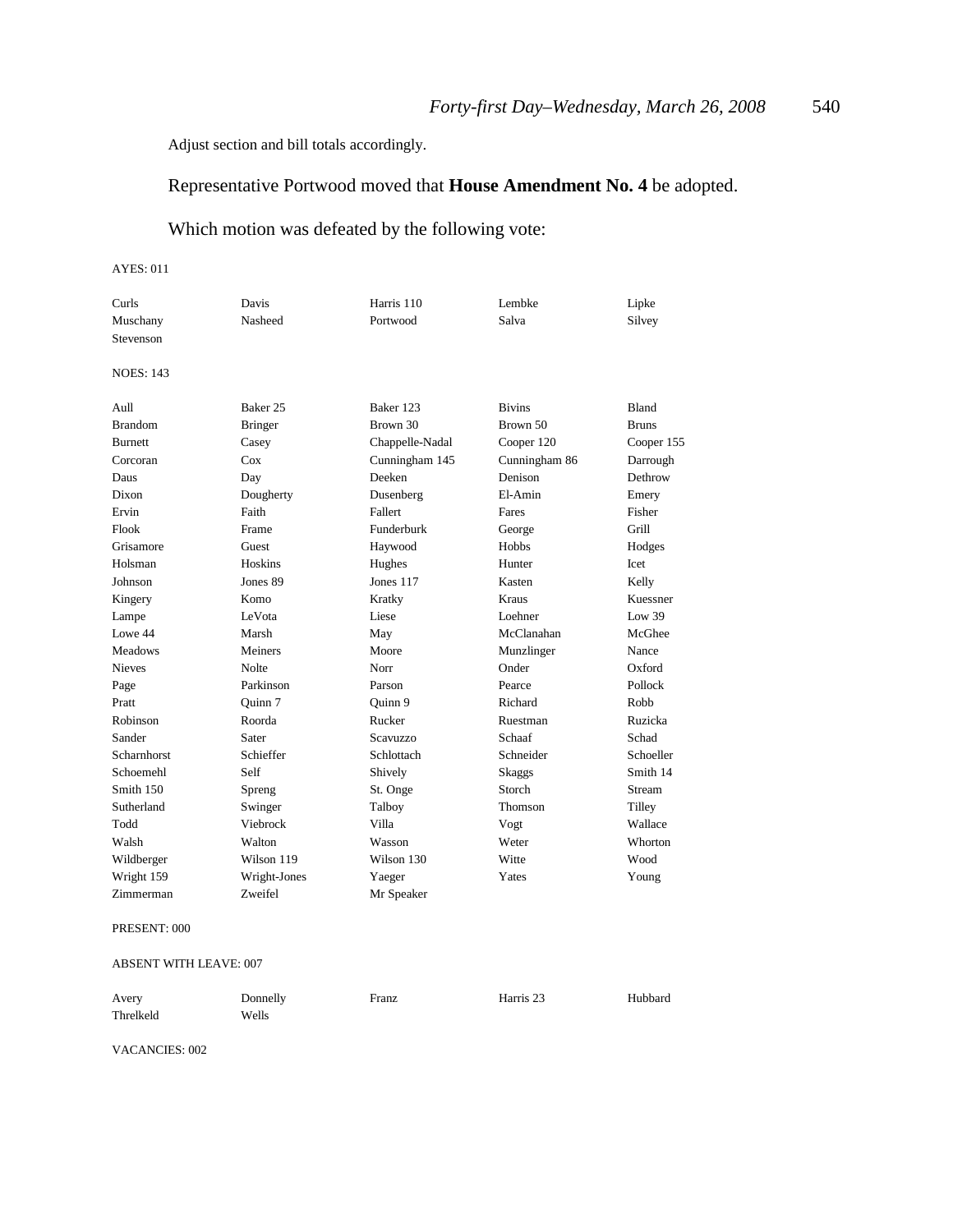### Representative Salva offered **House Amendment No. 5**.

*House Amendment No. 5*

AMEND House Committee Substitute for House Bill No. 2005, Page 16, Section 5.505, Line 5, by deleting "\$235,977,889" and inserting "\$233,659,511"; and

Further amend Line 6, by deleting "72,652,870" and inserting "71,894,939"; and

Further amend Line 7, by deleting "45,522,286" and inserting "44,140,175"; and

Further amend said bill, Page 17, Section 5.510, Line 7, by deleting "\$354,153,045" and inserting "\$349,694,625"; and

Further amend said bill by amending section and bill totals accordingly.

### Representative Salva moved that **House Amendment No. 5** be adopted.

### Which motion was defeated by the following vote:

| Aull             | Baker 25       | <b>Bivins</b>   | <b>Bland</b>   | Brown 50      |
|------------------|----------------|-----------------|----------------|---------------|
| <b>Burnett</b>   | Casey          | Chappelle-Nadal | Corcoran       | Curls         |
| Darrough         | Daus           | El-Amin         | Fallert        | Frame         |
| George           | Grill          | Harris 110      | Haywood        | Hodges        |
| Holsman          | Hoskins        | Hubbard         | Hughes         | Johnson       |
| Kratky           | Lampe          | Lembke          | LeVota         | Liese         |
| Lipke            | Loehner        | Low 39          | Lowe 44        | McClanahan    |
| <b>Meadows</b>   | Meiners        | Nance           | Nasheed        | <b>Nolte</b>  |
| Norr             | Oxford         | Portwood        | Quinn 9        | Robinson      |
| Roorda           | Rucker         | Ruzicka         | Salva          | Sander        |
| Scavuzzo         | Schieffer      | Schoemehl       | Silvey         | <b>Skaggs</b> |
| Spreng           | Storch         | Talboy          | Todd           | Villa         |
| Vogt             | Walsh          | Walton          | Weter          | Whorton       |
| Wildberger       | Wright-Jones   | Zweifel         |                |               |
| <b>NOES: 083</b> |                |                 |                |               |
| Baker 123        | <b>Brandom</b> | <b>Bringer</b>  | Brown 30       | <b>Bruns</b>  |
| Cooper 120       | Cooper 155     | Cox             | Cunningham 145 | Cunningham 86 |
| Davis            | Day            | Deeken          | Denison        | Dethrow       |
| Dixon            | Dusenberg      | Emery           | Ervin          | Faith         |
| Fares            | Fisher         | Flook           | Funderburk     | Grisamore     |
| Guest            | <b>Hobbs</b>   | Hunter          | Icet           | Jones 89      |
| Jones 117        | Kasten         | Kelly           | Kingery        | Komo          |
| Kraus            | Kuessner       | Marsh           | May            | McGhee        |
| Moore            | Munzlinger     | <b>Nieves</b>   | Onder          | Page          |
| Parkinson        | Parson         | Pearce          | Pollock        | Pratt         |
| Quinn 7          | Richard        | Robb            | Ruestman       | Sater         |
| Schaaf           | Schad          | Scharnhorst     | Schlottach     | Schneider     |
| Schoeller        | Self           | Shively         | Smith 14       | Smith 150     |
| Stevenson        | St. Onge       | <b>Stream</b>   | Sutherland     | Thomson       |
| Tilley           | Viebrock       | Wallace         | Wasson         | Wilson 119    |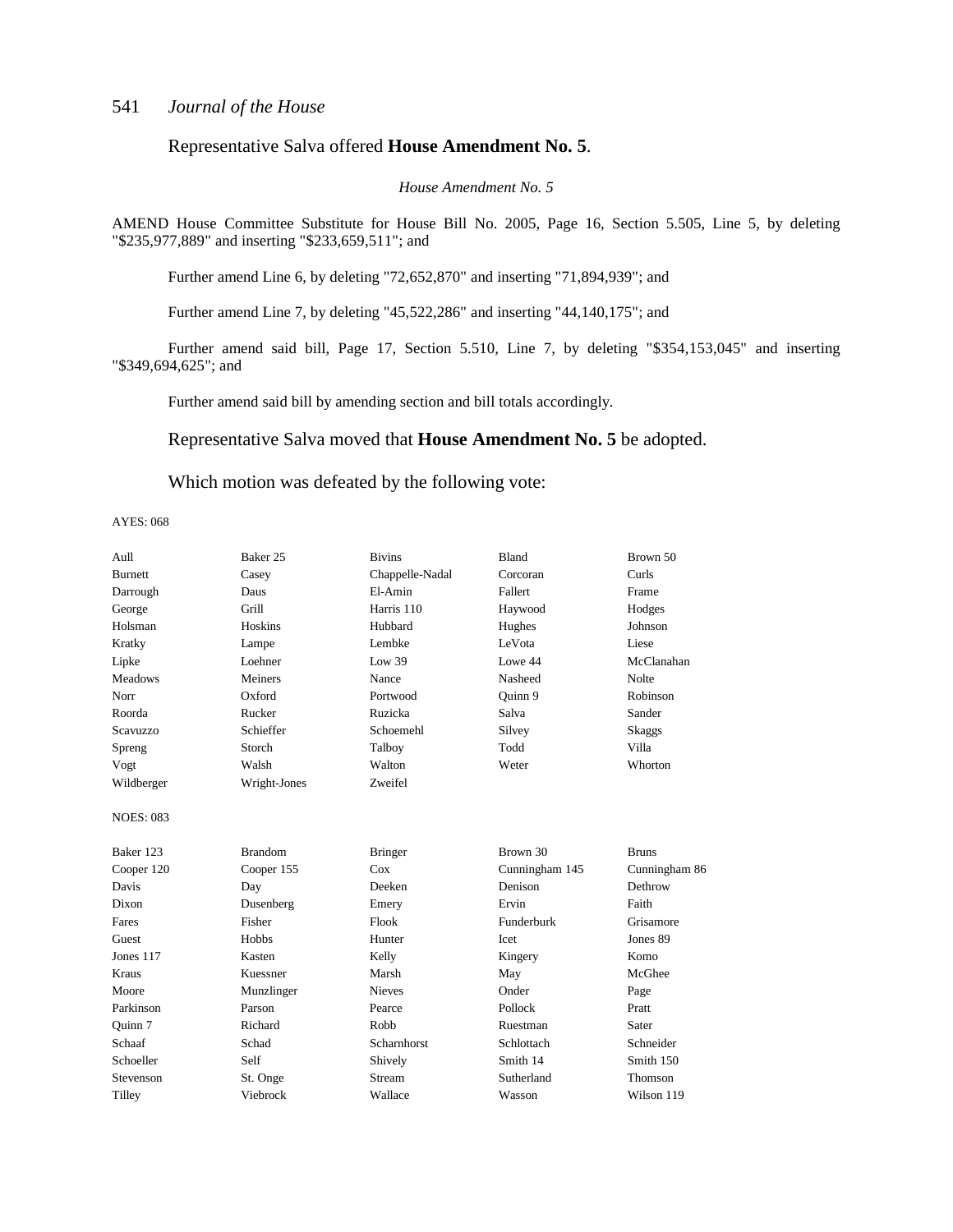## *Forty-first Day–Wednesday, March 26, 2008* 542

| Wilson 130<br>Young           | Wood<br>Zimmerman     | Wright 159<br>Mr Speaker | Yaeger | Yates     |
|-------------------------------|-----------------------|--------------------------|--------|-----------|
| PRESENT: 002                  |                       |                          |        |           |
| Swinger                       | Witte                 |                          |        |           |
| <b>ABSENT WITH LEAVE: 008</b> |                       |                          |        |           |
| Avery<br>Muschany             | Donnelly<br>Threlkeld | Dougherty<br>Wells       | Franz  | Harris 23 |

VACANCIES: 002

### Representative Baker (25) offered **House Amendment No. 6**.

*House Amendment No. 6*

AMEND House Committee Substitute for House Bill No. 2005, Page 2, Section 5.025, Line 9, by deleting "60,586,546" and inserting "59,986,546"; and

Further amend said bill by amending section and bill totals accordingly.

Representative Baker (25) moved that **House Amendment No. 6** be adopted.

Which motion was defeated.

## Representative Lampe offered **House Amendment No. 7**.

*House Amendment No. 7*

AMEND House Committee Substitute for House Bill No. 2005, Page 2, Section 5.025, Line 9, by deleting "60,586,546" and inserting "60,386,546"; and

Further amend said bill by amending section and bill totals accordingly.

Speaker Pro Tem Pratt resumed the Chair.

Representative Lampe moved that **House Amendment No. 7** be adopted.

Which motion was defeated by the following vote:

| Aull     | Baker 25 | Bland           | <b>Bringer</b> | Brown 50       |
|----------|----------|-----------------|----------------|----------------|
| Burnett  | Casey    | Chappelle-Nadal | Corcoran       | Curls          |
| Darrough | Daus     | Donnelly        | El-Amin        | Fallert        |
| Frame    | George   | Grill           | Harris 23      | Harris 110     |
| Haywood  | Hodges   | Holsman         | Hoskins        | Hubbard        |
| Hughes   | Johnson  | Komo            | Kratky         | Kraus          |
| Kuessner | Lampe    | LeVota          | Liese          | Low 39         |
| Lowe 44  | Marsh    | McClanahan      | McGhee         | <b>Meadows</b> |
| Meiners  | Nasheed  | Norr            | Oxford         | Ouinn 9        |
| Robinson | Roorda   | Rucker          | Salva          | Scavuzzo       |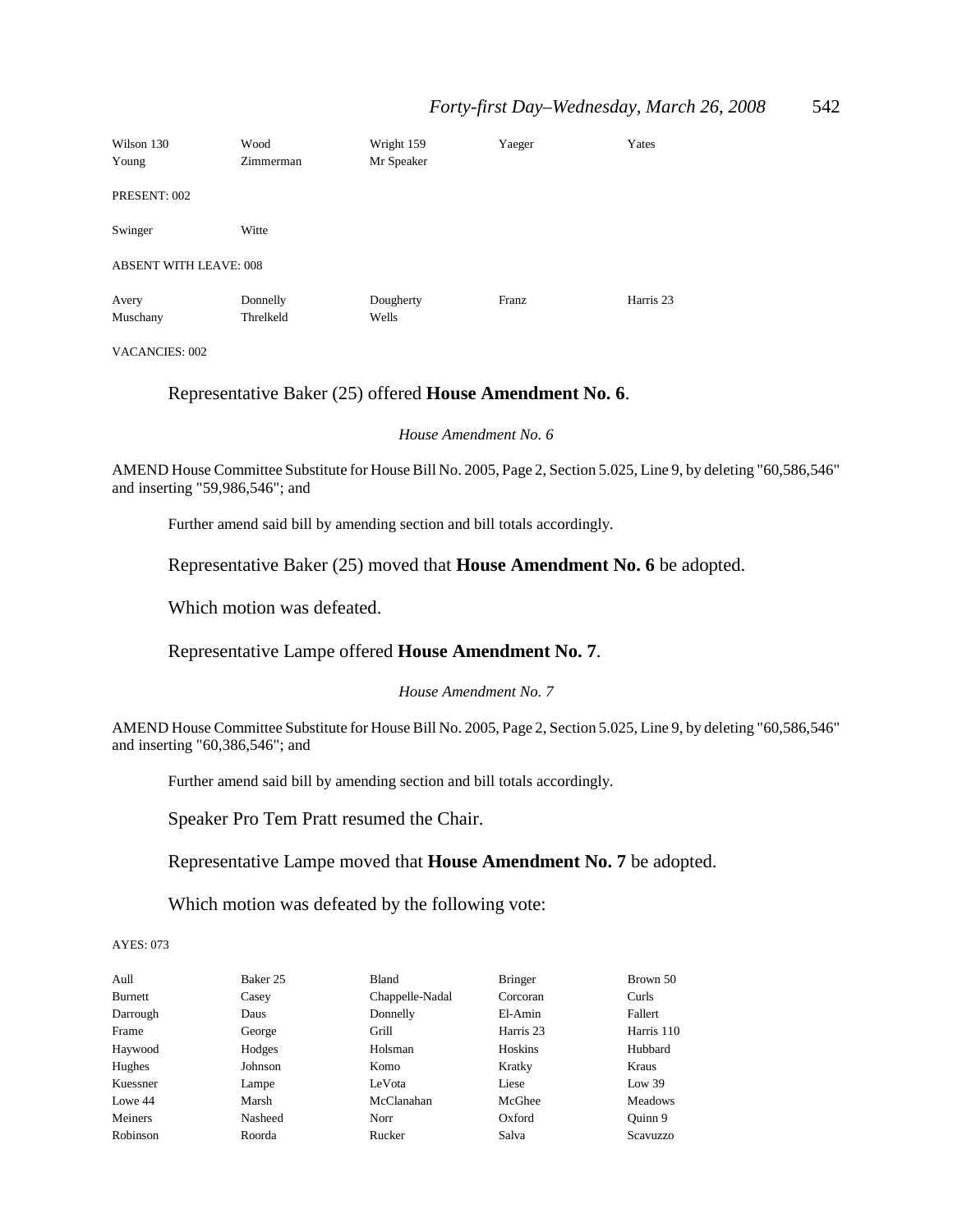| Schieffer                     | Schoemehl     | Shively        | <b>Skaggs</b>  | Spreng        |
|-------------------------------|---------------|----------------|----------------|---------------|
| Storch                        | Swinger       | Talboy         | Todd           | Viebrock      |
| Villa                         | Vogt          | Wallace        | Walsh          | Walton        |
| Whorton                       | Wildberger    | Witte          | Wright-Jones   | Yaeger        |
| Yates                         | Young         | Zimmerman      |                |               |
| <b>NOES: 078</b>              |               |                |                |               |
| Baker 123                     | <b>Bivins</b> | <b>Brandom</b> | Brown 30       | <b>Bruns</b>  |
| Cooper 120                    | Cooper 155    | Cox            | Cunningham 145 | Cunningham 86 |
| Davis                         | Day           | Deeken         | Denison        | Dethrow       |
| Dusenberg                     | Emery         | Ervin          | Faith          | Fisher        |
| Flook                         | Funderburk    | Grisamore      | Guest          | Hobbs         |
| Hunter                        | <b>Icet</b>   | Jones 89       | Jones 117      | Kasten        |
| Kelly                         | Kingery       | Lembke         | Lipke          | Loehner       |
| May                           | Moore         | Munzlinger     | Muschany       | Nance         |
| <b>Nieves</b>                 | Nolte         | Onder          | Parkinson      | Parson        |
| Pearce                        | Pollock       | Portwood       | Pratt          | Quinn 7       |
| Richard                       | <b>Robb</b>   | Ruestman       | Ruzicka        | Sander        |
| Sater                         | Schaaf        | Schad          | Scharnhorst    | Schlottach    |
| Schneider                     | Schoeller     | Self           | Silvey         | Smith 14      |
| Smith 150                     | Stevenson     | St. Onge       | Stream         | Sutherland    |
| Thomson                       | Tilley        | Weter          | Wilson 119     | Wilson 130    |
| Wood                          | Wright 159    | Mr Speaker     |                |               |
| PRESENT: 001                  |               |                |                |               |
| Fares                         |               |                |                |               |
| <b>ABSENT WITH LEAVE: 009</b> |               |                |                |               |
| Avery                         | Dixon         | Dougherty      | Franz          | Page          |
| Threlkeld                     | Wasson        | Wells          | Zweifel        |               |
| <b>VACANCIES: 002</b>         |               |                |                |               |

## Representative Nasheed offered **House Amendment No. 8**.

#### *House Amendment No. 8*

AMEND House Committee Substitute for House Bill No. 2005, Page 2, Section 5.025, Line 9, by deleting "60,586,546" and inserting "59,836,546"; and

Further amend said bill by amending section and bill totals accordingly.

## Representative Nasheed moved that **House Amendment No. 8** be adopted.

## Which motion was defeated by the following vote:

| Aull      | Baker 25   | Bland   | <b>Bringer</b> | Brown 50 |
|-----------|------------|---------|----------------|----------|
| Casey     | Corcoran   | Curls   | Darrough       | Daus     |
| Donnelly  | El-Amin    | Fallert | George         | Grill    |
| Harris 23 | Harris 110 | Haywood | Hodges         | Holsman  |
| Hoskins   | Hubbard    | Johnson | Komo           | Kratky   |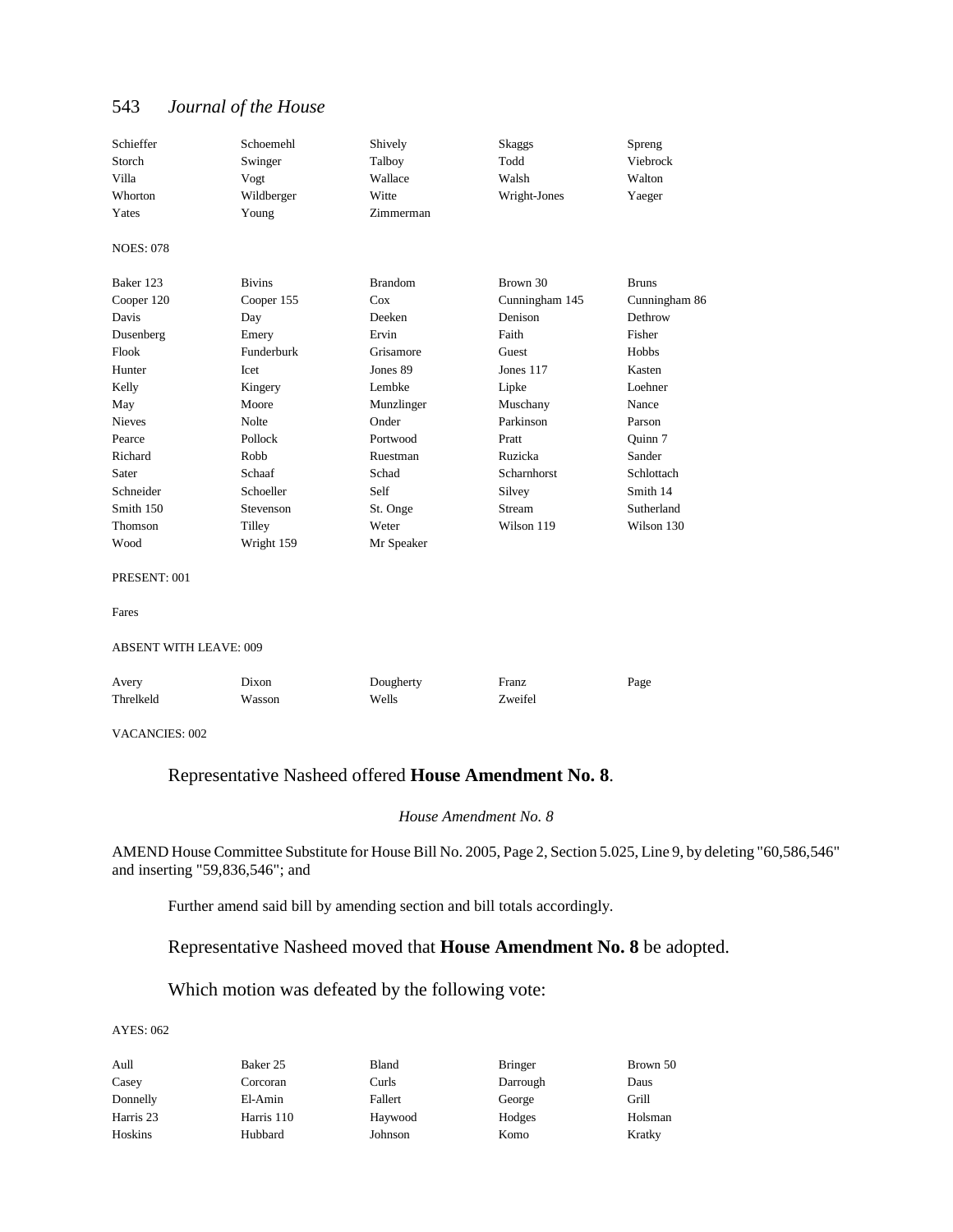## *Forty-first Day–Wednesday, March 26, 2008* 544

| Kuessner                      | Lampe           | LeVota         | Liese        | Low 39        |
|-------------------------------|-----------------|----------------|--------------|---------------|
| Lowe 44                       | <b>Meadows</b>  | Meiners        | Nasheed      | Norr          |
| Oxford                        | Page            | Quinn 9        | Robinson     | Roorda        |
| Rucker                        | Salva           | Scavuzzo       | Schieffer    | Schoemehl     |
| Shively                       | <b>Skaggs</b>   | Spreng         | Storch       | Swinger       |
| Talboy                        | Todd            | Villa          | Vogt         | Walsh         |
| Walton                        | Whorton         | Witte          | Wright-Jones | Yaeger        |
| Young                         | Zimmerman       |                |              |               |
| <b>NOES: 091</b>              |                 |                |              |               |
| Baker 123                     | <b>Bivins</b>   | <b>Brandom</b> | Brown 30     | <b>Bruns</b>  |
| <b>Burnett</b>                | Chappelle-Nadal | Cooper 120     | Cooper 155   | Cox           |
| Cunningham 145                | Cunningham 86   | Davis          | Day          | Deeken        |
| Denison                       | Dethrow         | Dixon          | Dougherty    | Dusenberg     |
| Emery                         | Ervin           | Faith          | Fisher       | Flook         |
| Frame                         | Funderburk      | Grisamore      | Guest        | Hobbs         |
| Hughes                        | Hunter          | Icet           | Jones 89     | Jones 117     |
| Kasten                        | Kelly           | Kingery        | Kraus        | Lembke        |
| Lipke                         | Loehner         | Marsh          | May          | McGhee        |
| Moore                         | Munzlinger      | Muschany       | Nance        | <b>Nieves</b> |
| Nolte                         | Onder           | Parkinson      | Parson       | Pearce        |
| Pollock                       | Portwood        | Pratt          | Quinn 7      | Richard       |
| Robb                          | Ruestman        | Ruzicka        | Sander       | Sater         |
| Schaaf                        | Schad           | Scharnhorst    | Schlottach   | Schneider     |
| Schoeller                     | Self            | Silvey         | Smith 14     | Smith 150     |
| Stevenson                     | St. Onge        | <b>Stream</b>  | Sutherland   | Thomson       |
| Tilley                        | Viebrock        | Wallace        | Wasson       | Weter         |
| Wilson 119                    | Wilson 130      | Wood           | Wright 159   | Yates         |
| Mr Speaker                    |                 |                |              |               |
| PRESENT: 001                  |                 |                |              |               |
| Fares                         |                 |                |              |               |
| <b>ABSENT WITH LEAVE: 007</b> |                 |                |              |               |
| Avery                         | Franz           | McClanahan     | Threlkeld    | Wells         |
| Wildberger                    | Zweifel         |                |              |               |

VACANCIES: 002

## Representative Storch offered **House Amendment No. 9**.

#### *House Amendment No. 9*

AMEND House Committee Substitute for House Bill No. 2005, Page 2, Section 5.025, Line 9, by deleting "60,586,546" and inserting "60,336,546"; and

Adjust section and bill totals accordingly.

## Representative Storch moved that **House Amendment No. 9** be adopted.

Which motion was defeated.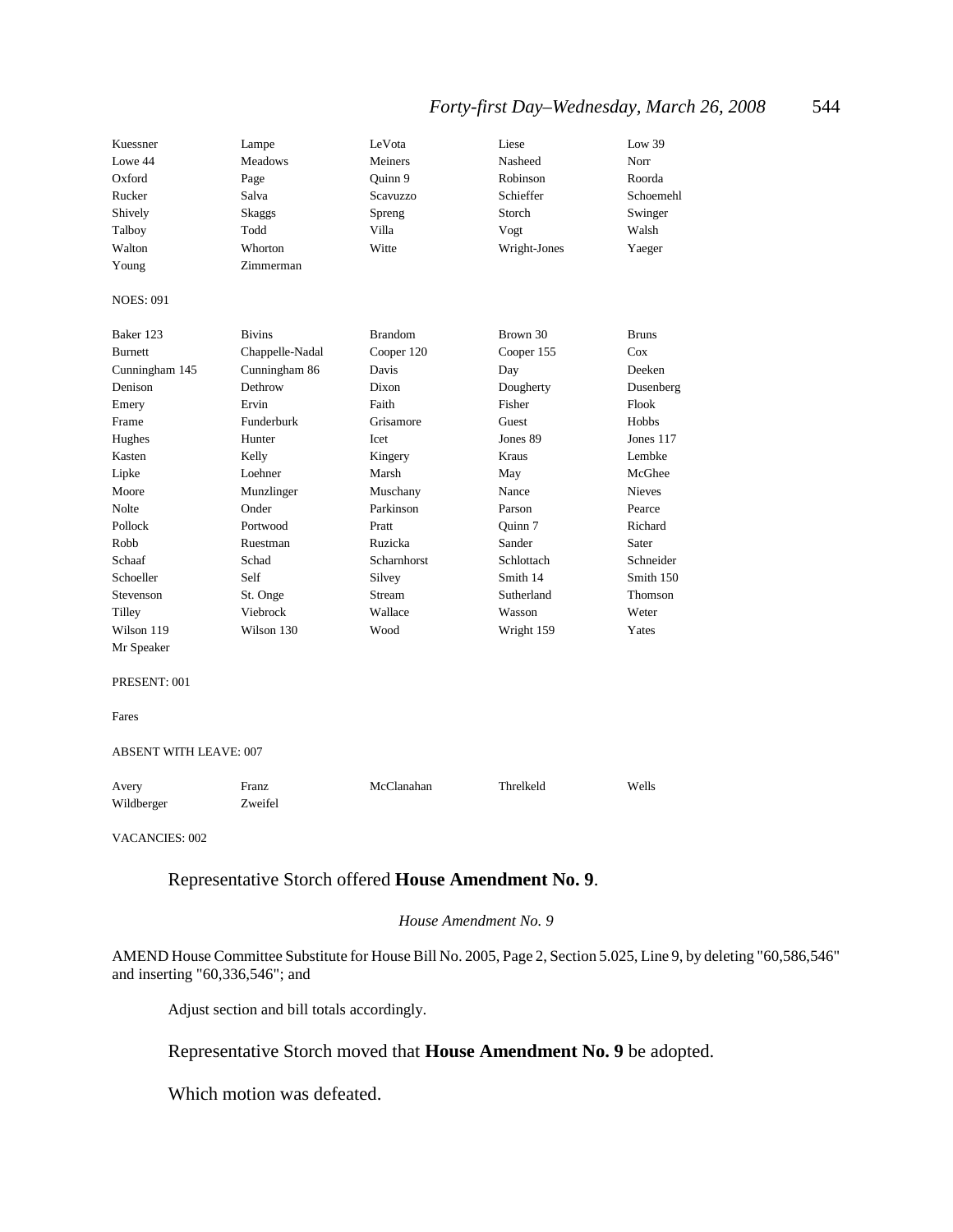### Representative Donnelly offered **House Amendment No. 10**.

*House Amendment No. 10*

AMEND House Committee Substitute for House Bill No. 2005, Page 2, Section 5.025, Line 9, by deleting the number "\$60,586,546" and inserting the number "\$56,186,546"; and

Further amend said bill by amending section and bill totals accordingly.

Representative Richard resumed the Chair.

Representative Nieves assumed the Chair.

Representative Donnelly moved that **House Amendment No. 10** be adopted.

Which motion was defeated by the following vote:

| Aull             | Baker 25      | Bland           | <b>Bringer</b> | Brown 50      |
|------------------|---------------|-----------------|----------------|---------------|
| <b>Burnett</b>   | Casey         | Chappelle-Nadal | Curls          | Darrough      |
| Daus             | Donnelly      | Dougherty       | El-Amin        | Fallert       |
| Frame            | George        | Grill           | Harris 110     | Hodges        |
| Holsman          | Hoskins       | Hubbard         | Hughes         | Johnson       |
| Komo             | Kratky        | Kuessner        | Lampe          | LeVota        |
| Liese            | McClanahan    | Meadows         | Meiners        | Moore         |
| Nasheed          | Norr          | Oxford          | Page           | Quinn 9       |
| Robinson         | Roorda        | Rucker          | Scavuzzo       | Schieffer     |
| Schoemehl        | Shively       | Skaggs          | Spreng         | Storch        |
| Swinger          | Talboy        | Todd            | Villa          | Vogt          |
| Walsh            | Walton        | Whorton         | Wildberger     | Witte         |
| Wright-Jones     | Yaeger        | Zimmerman       |                |               |
| <b>NOES: 086</b> |               |                 |                |               |
| Baker 123        | <b>Bivins</b> | <b>Brandom</b>  | Brown 30       | <b>Bruns</b>  |
| Cooper 120       | Cooper 155    | Cox             | Cunningham 145 | Cunningham 86 |
| Davis            | Day           | Deeken          | Denison        | Dethrow       |
| Dixon            | Dusenberg     | Emery           | Ervin          | Faith         |
| Fares            | Fisher        | Flook           | Funderburk     | Grisamore     |
| Guest            | Hobbs         | Hunter          | Icet           | Jones 89      |
| <b>Jones 117</b> | Kasten        | Kelly           | Kingery        | Kraus         |
| Lembke           | Lipke         | Loehner         | Marsh          | May           |
| McGhee           | Munzlinger    | Muschany        | Nance          | <b>Nieves</b> |
| Nolte            | Onder         | Parkinson       | Parson         | Pearce        |
| Pollock          | Portwood      | Pratt           | Ouinn 7        | Richard       |
| Robb             | Ruestman      | Ruzicka         | Sander         | Sater         |
| Schaaf           | Schad         | Scharnhorst     | Schlottach     | Schneider     |
| Schoeller        | Self          | Silvey          | Smith 14       | Smith 150     |
| Stevenson        | St. Onge      | Stream          | Sutherland     | Thomson       |
| Tilley           | Viebrock      | Wallace         | Wasson         | Weter         |
| Wilson 119       | Wilson 130    | Wood            | Wright 159     | Yates         |
| Mr Speaker       |               |                 |                |               |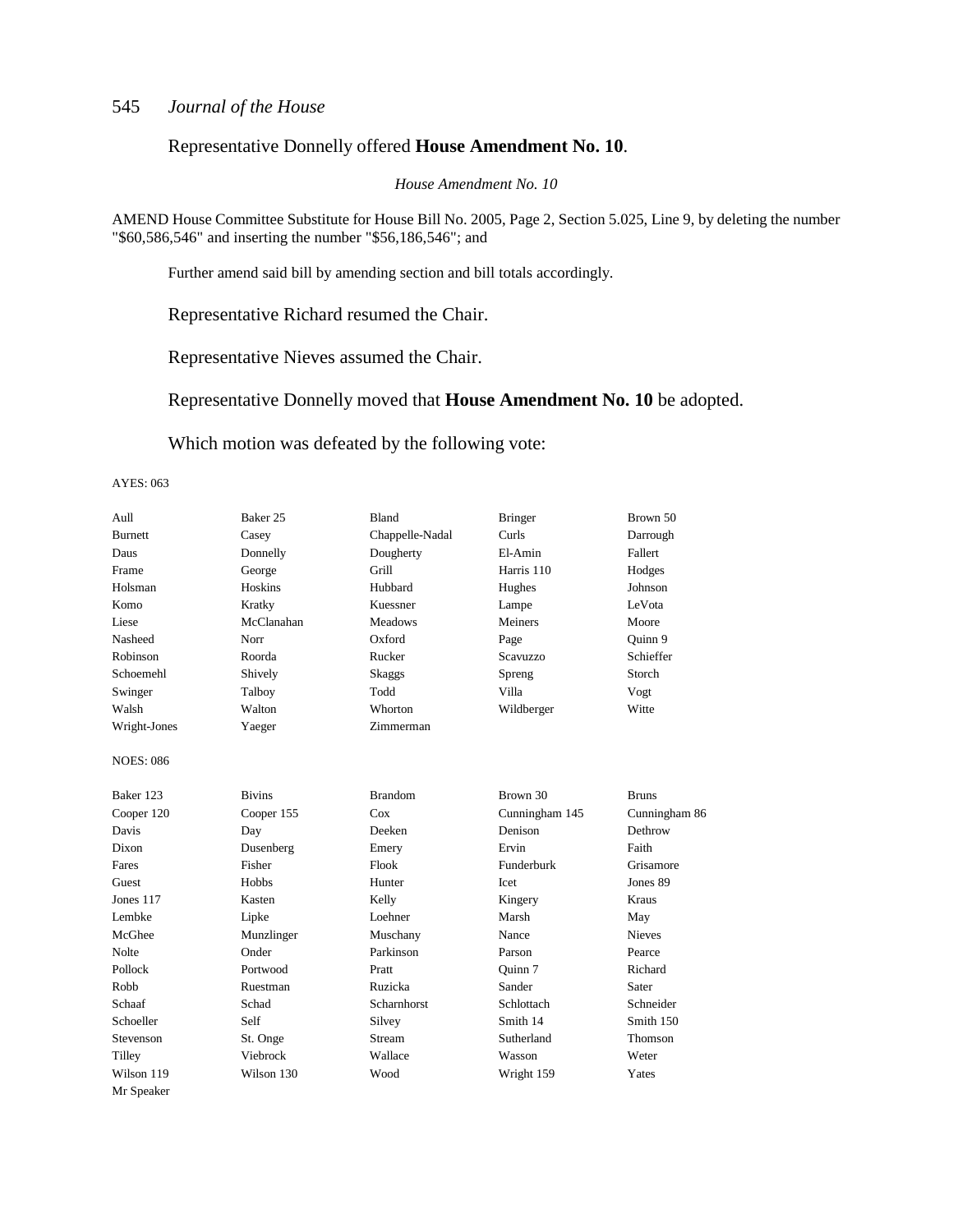PRESENT: 000

#### ABSENT WITH LEAVE: 012

| Avery  | Corcoran | Franz | Harris 23 | Haywood |
|--------|----------|-------|-----------|---------|
| Low 39 | Lowe 44  | Salva | Threlkeld | Wells   |
| Young  | Zweifel  |       |           |         |

VACANCIES: 002

### Representative Nasheed offered **House Amendment No. 11**.

*House Amendment No. 11*

AMEND House Committee Substitute for House Bill No. 2005, Page 2, Section 5.025, Line 13, by deleting the number "162,160,646" and inserting the number "149,232,618"; and

Further amend said bill by amending section and bill totals accordingly.

Representative Nasheed moved that **House Amendment No. 11** be adopted.

Which motion was defeated.

**HCS HB 2005, as amended**, was laid over.

**HCS HB 2006**, relating to appropriations, was taken up by Representative Icet.

Representative Icet offered **House Amendment No. 1**.

*House Amendment No. 1*

AMEND House Committee Substitute for House Bill No. 2006, Page 5, Section 6.065, Line 2, by deleting "Section 348.408, RSMo and 348.409, RSMo" and inserting "Sections 348.403, 348.408, and 348.409, RSMo".

On motion of Representative Icet, **House Amendment No. 1** was adopted.

Representative Dethrow offered **House Amendment No. 2**.

#### *House Amendment No. 2*

AMEND House Committee Substitute for House Bill No. 2006, Page 4, Section 6.045, Line 7, by deleting "250,000" and inserting "220,000"; and

Further amend said bill by amending section and bill totals accordingly.

On motion of Representative Dethrow, **House Amendment No. 2** was adopted.

Representative Dethrow offered **House Amendment No. 3**.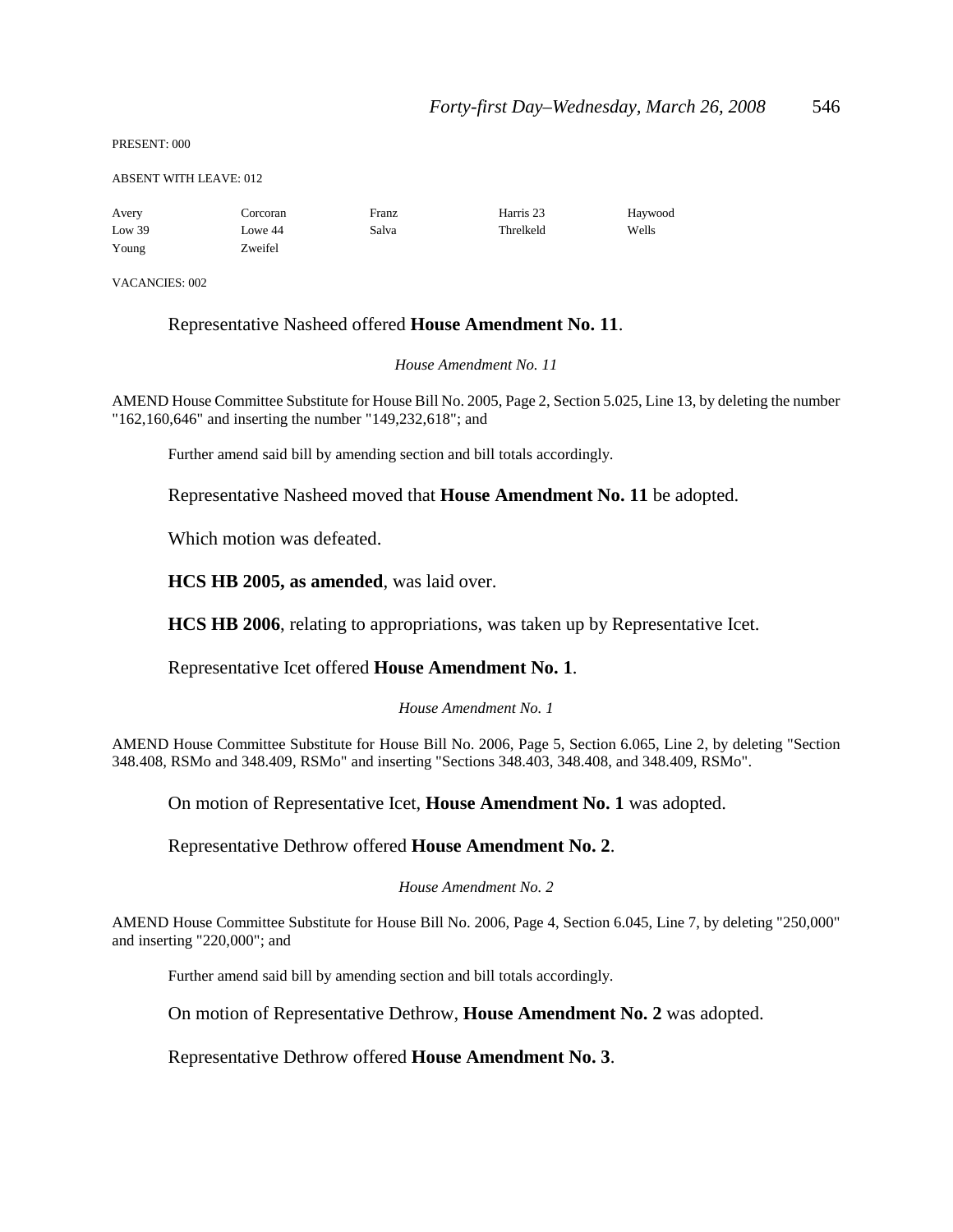#### *House Amendment No. 3*

AMEND House Committee Substitute for House Bill No. 2006, Page 3, Section 6.025, Line 5, by inserting the following immediately thereafter:

"For the purpose of funding a feasibility study to investigate establishing a new-generation export co-operative for Missouri forestry product producers . . . . . . . . . . . . . . . . . . 30,000"; and

Further amend said bill by amending section and bill totals accordingly.

On motion of Representative Dethrow, **House Amendment No. 3** was adopted.

### Representative Loehner offered **House Amendment No. 4**.

#### *House Amendment No. 4*

AMEND House Committee Substitute for House Bill No. 2006, Page 4, Section 6.045, Line 6, by deleting "\$85,516" and inserting "\$85,515"; and

Further amend section and bill totals accordingly.

. On motion of Representative Loehner, **House Amendment No. 4** was adopted.

### Representative Loehner offered **House Amendment No. 5**.

#### *House Amendment No. 5*

AMEND House Committee Substitute for House Bill No. 2006, Page 5, Section 6.065, by inserting immediately thereafter the following:

| "Section 6.066 To the Department of Agriculture<br>There is hereby transferred out of the State Treasury, chargeable to the General Revenue<br>Fund, to the Livestock Feed and Crop Input Loan Guarantee Fund                                                                                                                                                                                                        |
|----------------------------------------------------------------------------------------------------------------------------------------------------------------------------------------------------------------------------------------------------------------------------------------------------------------------------------------------------------------------------------------------------------------------|
| Section 6.067 To the Department of Agriculture<br>For the purpose of funding loan guarantees for loans administered by the Missouri<br>Agricultural and Small Business Development Authority for the purpose of<br>financing the purchase of livestock feed used to produce livestock and input used<br>to produce crops for the feeding of livestock, provided that the appropriation may<br>not exceed \$4,000,000 |
|                                                                                                                                                                                                                                                                                                                                                                                                                      |

Further amend section and bill totals accordingly.

Representative Skaggs raised a point of order that **House Amendment No. 5** is in violation of Rule 46(f).

Representative Nieves requested a parliamentary ruling.

Representative Skaggs withdrew the point of order.

On motion of Representative Loehner, **House Amendment No. 5** was adopted.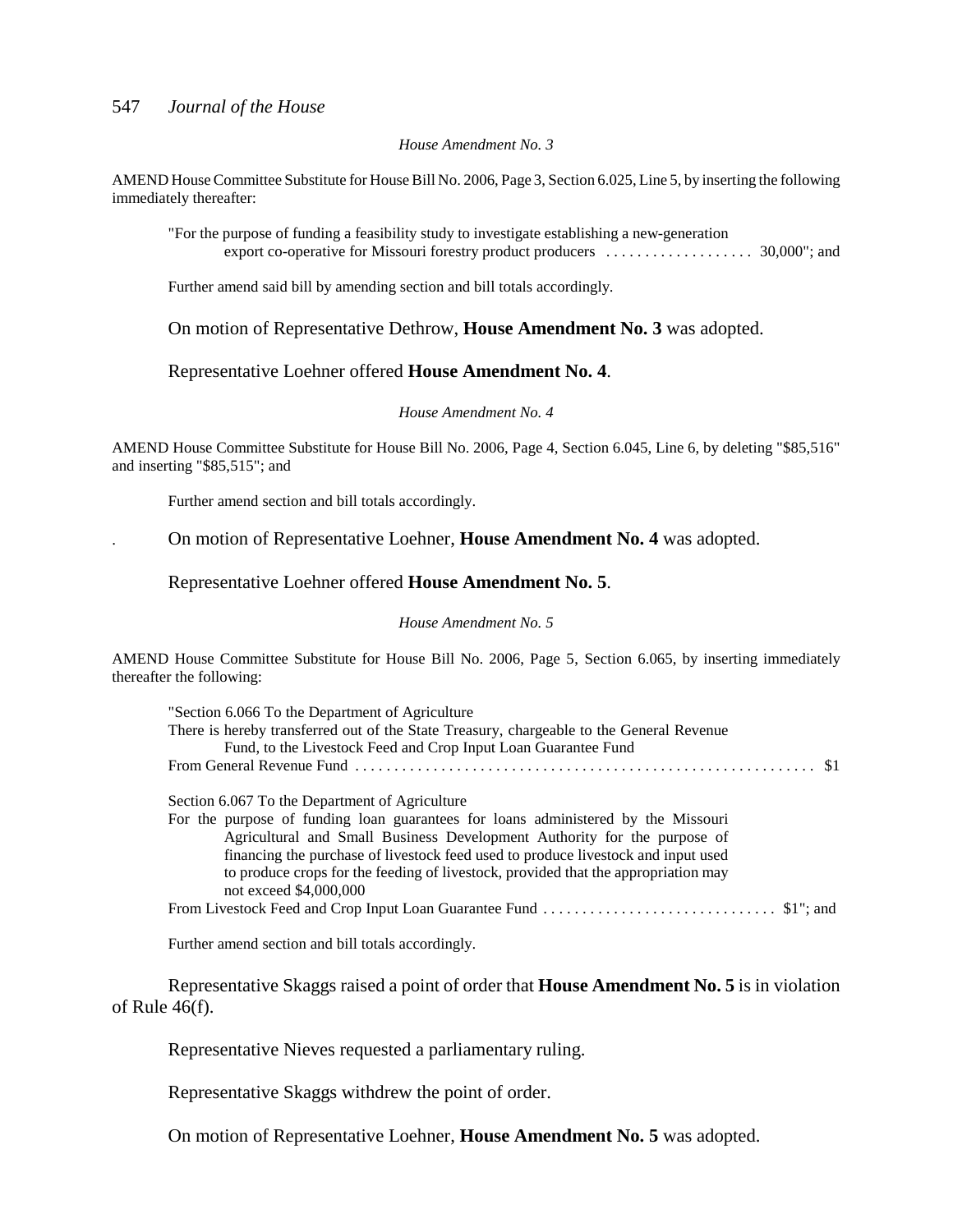### Representative Hughes offered **House Amendment No. 6**.

#### *House Amendment No. 6*

AMEND House Committee Substitute for House Bill No. 2006, Page 19, Section 6.380, Line 3, by deleting "\$250,000" and inserting "\$50,000"; and

Further amend section and bill totals accordingly.

Representative Hughes moved that **House Amendment No. 6** be adopted.

Which motion was defeated.

Representative Talboy offered **House Amendment No. 7**.

Representative Richard resumed the Chair.

**House Amendment No. 7** was withdrawn.

Representative Silvey offered **House Amendment No. 8**.

#### *House Amendment No. 8*

AMEND House Committee Substitute for House Bill No. 2006, Page 10, Section 6.200, Line 2, by inserting immediately after the following ", provided that no individual shall be hired for the Ombudsman Program after July 1, 2008 that has served in the capacity of a statewide elected public office or was a former candidate for the General Assembly or statewide office".

Representative Hobbs assumed the Chair.

Representative Silvey moved that **House Amendment No. 8** be adopted.

Which motion was defeated by the following vote:

| Aull             | Bland         | <b>Bringer</b>  | Casey         | Curls        |
|------------------|---------------|-----------------|---------------|--------------|
| Dixon            | Donnelly      | Grill           | Harris 110    | Haywood      |
| Holsman          | Icet          | Jones $117$     | Komo          | <b>Kraus</b> |
| Lampe            | Lembke        | LeVota          | Liese         | Muschany     |
| Nasheed          | Norr          | Oxford          | Portwood      | Pratt        |
| Ouinn 9          | Roorda        | Rucker          | Scavuzzo      | Scharnhorst  |
| Schieffer        | Shively       | Silvey          | Skaggs        | Sutherland   |
| Swinger          | Talboy        | Tilley          | Todd          | Vogt         |
| Walton           | Witte         | Yates           | Zimmerman     | Mr Speaker   |
| <b>NOES: 103</b> |               |                 |               |              |
| Baker 123        | <b>Bivins</b> | <b>Brandom</b>  | Brown 30      | Brown 50     |
| <b>Bruns</b>     | Burnett       | Chappelle-Nadal | Cooper 120    | Cooper 155   |
| Corcoran         | Cox           | Cunningham 145  | Cunningham 86 | Darrough     |
| Daus             | Davis         | Day             | Deeken        | Denison      |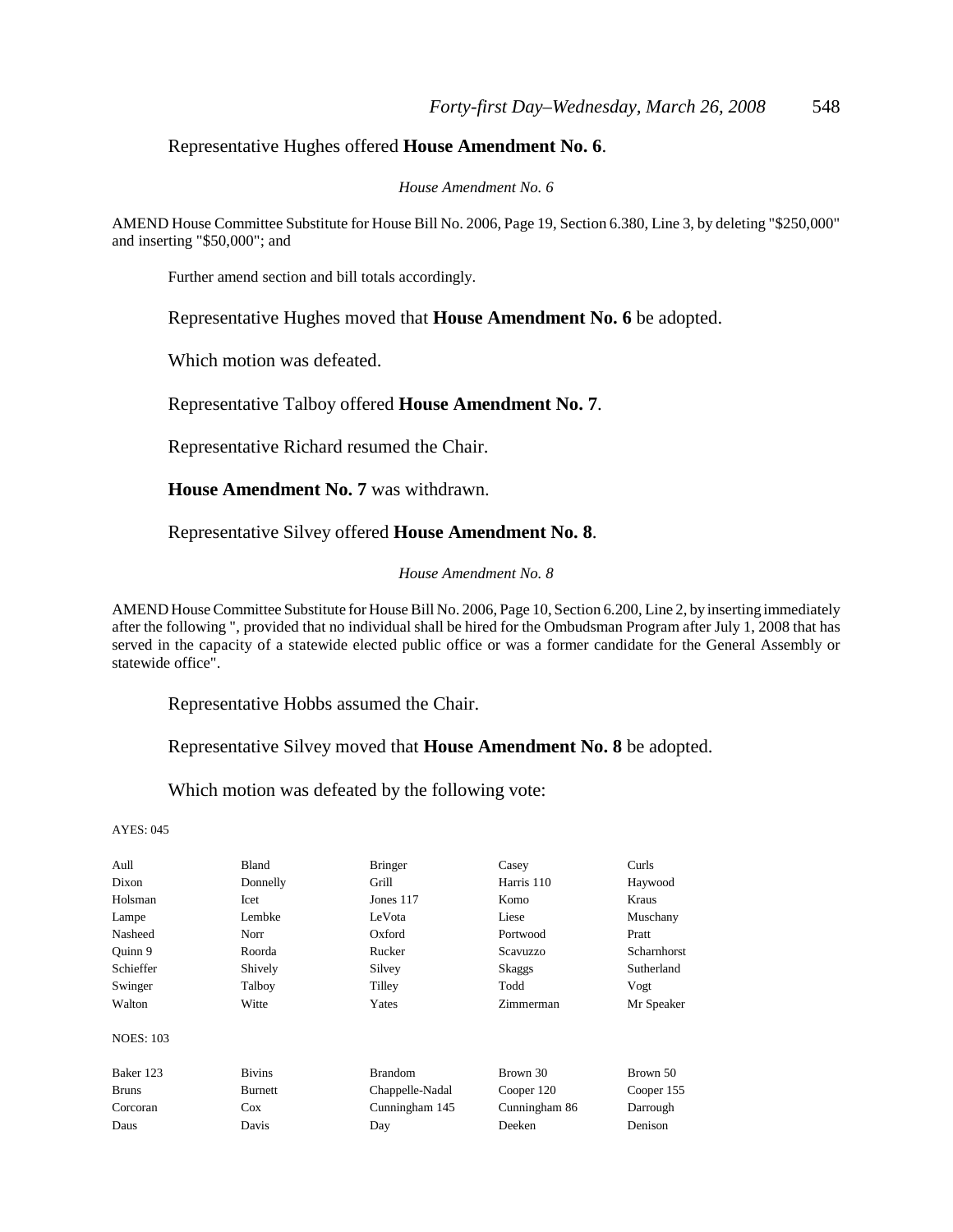| Dethrow                       | Dougherty  | Dusenberg  | El-Amin   | Emery          |
|-------------------------------|------------|------------|-----------|----------------|
| Ervin                         | Faith      | Fallert    | Fares     | Fisher         |
| Flook                         | Funderburk | George     | Grisamore | Guest          |
| Hobbs                         | Hodges     | Hoskins    | Hubbard   | Hughes         |
| Hunter                        | Johnson    | Jones 89   | Kasten    | Kelly          |
| Kingery                       | Kratky     | Kuessner   | Lipke     | Loehner        |
| Low 39                        | Lowe 44    | May        | McGhee    | <b>Meadows</b> |
| Meiners                       | Moore      | Munzlinger | Nance     | <b>Nieves</b>  |
| Nolte                         | Onder      | Parkinson  | Parson    | Pearce         |
| Pollock                       | Ouinn 7    | Richard    | Robb      | Robinson       |
| Ruestman                      | Ruzicka    | Sander     | Sater     | Schaaf         |
| Schad                         | Schlottach | Schneider  | Schoeller | Schoemehl      |
| Self                          | Smith 14   | Smith 150  | Spreng    | Stevenson      |
| St. Onge                      | Storch     | Stream     | Thomson   | Viebrock       |
| Villa                         | Wallace    | Walsh      | Wasson    | Weter          |
| Whorton                       | Wilson 119 | Wilson 130 | Wood      | Wright 159     |
| Wright-Jones                  | Yaeger     | Young      |           |                |
| PRESENT: 000                  |            |            |           |                |
| <b>ABSENT WITH LEAVE: 013</b> |            |            |           |                |
| Avery                         | Baker 25   | Frame      | Franz     | Harris 23      |
| Marsh                         | McClanahan | Page       | Salva     | Threlkeld      |
| Wells                         | Wildberger | Zweifel    |           |                |

VACANCIES: 002

## Representative Lampe offered **House Amendment No. 9**.

#### *House Amendment No. 9*

AMEND House Committee Substitute for House Bill No. 2006, Page 2, Section 6.010, Line 5, by deleting "\$12,500,000" and inserting "\$7,500,000"; and

Further amend said bill, Page 3, Section 6.015, Line 3, by deleting "\$12,500,000" and inserting "\$7,500,000"; and

Further amend section and bill totals accordingly.

Representative Lampe moved that **House Amendment No. 9** be adopted.

Which motion was defeated.

**HCS HB 2006, as amended**, was laid over.

**HCS HB 2007**, relating to appropriations, was taken up by Representative Icet.

Representative Sander offered **House Amendment No. 1**.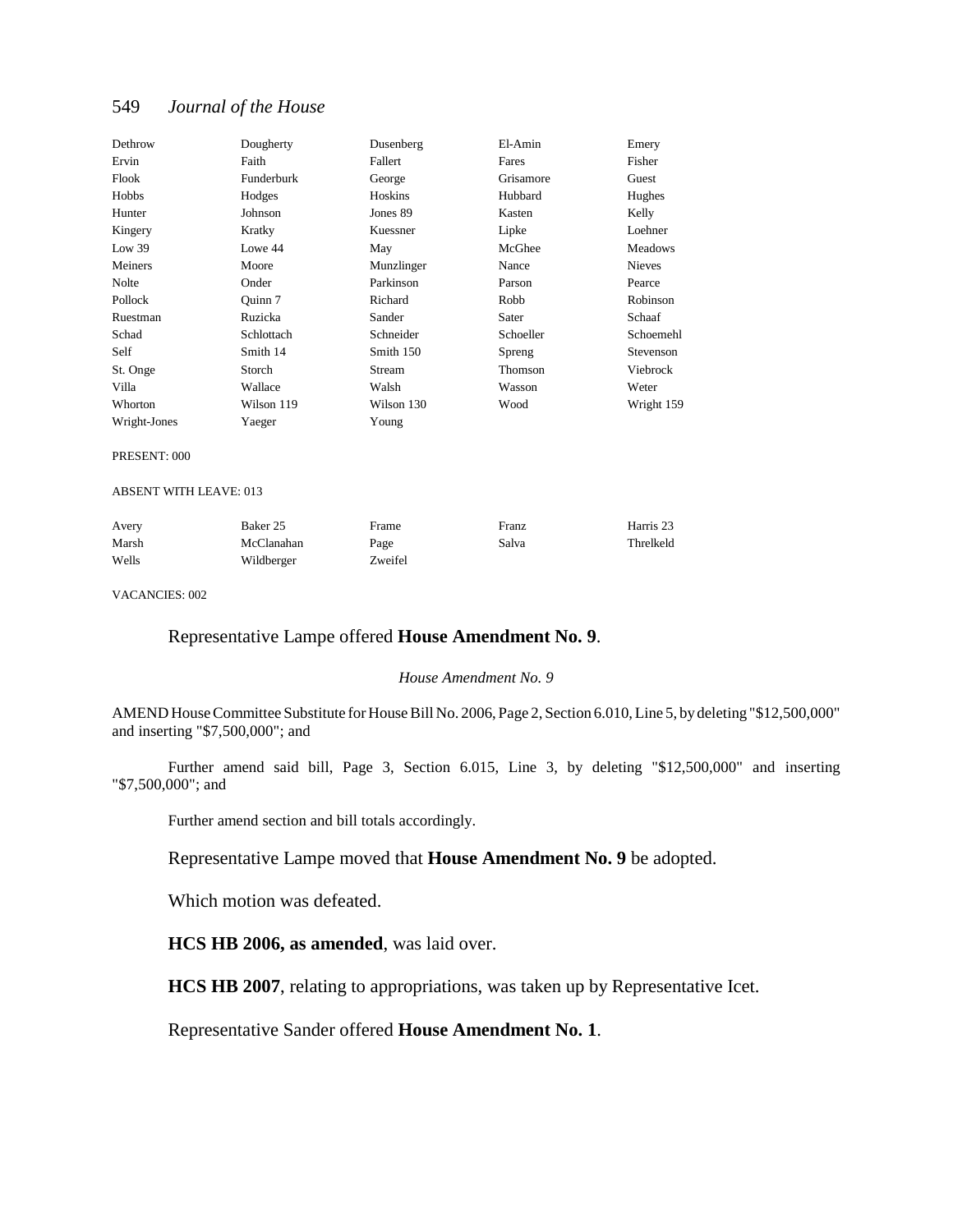*House Amendment No. 1*

AMEND House Committee Substitute for House Bill No. 2007, Page 3, Section 7.020, by deleting the section in its entirety; and

Further amend bill totals accordingly.

## **HCS HB 2007, with House Amendment No. 1, pending**, was laid over.

On motion of Representative Tilley, the House recessed until 3:00 p.m.

## **AFTERNOON SESSION**

The hour of recess having expired, the House was called to order by Speaker Pro Tem Pratt.

## **HOUSE COURTESY RESOLUTIONS OFFERED AND ISSUED**

House Resolution No. 1236 through House Resolution No. 1299

## **PERFECTION OF HOUSE BILLS - APPROPRIATIONS**

**HCS HB 2007, with House Amendment No. 1, pending**, relating to appropriations, was again taken up by Representative Icet.

Representative Sander moved that **House Amendment No. 1** be adopted.

Which motion was defeated by the following vote:

| Baker 123        | <b>Bringer</b> | Casey          | Cooper 155     | Davis           |
|------------------|----------------|----------------|----------------|-----------------|
| Dusenberg        | Ervin          | Fallert        | Fisher         | Franz           |
| George           | Harris 110     | Hodges         | Kuessner       | Liese           |
| McGhee           | Meadows        | <b>Meiners</b> | Muschany       | Pollock         |
| Pratt            | Ouinn 9        | Sander         | Sater          | Scavuzzo        |
| Schad            | Schieffer      | Self           | Shively        | Spreng          |
| Stevenson        | Swinger        | Viebrock       | Villa          | Wallace         |
| Walsh            | Wilson 119     | Wood           | Yates          |                 |
| <b>NOES: 109</b> |                |                |                |                 |
| Aull             | Baker 25       | <b>Bivins</b>  | <b>Bland</b>   | <b>Brandom</b>  |
| Brown 30         | Brown 50       | <b>Bruns</b>   | <b>Burnett</b> | Chappelle-Nadal |
| Cooper 120       | Corcoran       | Cox            | Cunningham 145 | Cunningham 86   |
| Curls            | Darrough       | Daus           | Day            | Deeken          |
| Denison          | Dethrow        | Dixon          | Dougherty      | El-Amin         |
| Emery            | Faith          | Fares          | Flook          | Frame           |
| Funderburk       | Grill          | Grisamore      | Guest          | Haywood         |
| Hobbs            | Holsman        | Hoskins        | Hughes         | Hunter          |
| Icet             | Johnson        | Jones 89       | Jones 117      | Kasten          |
| Kelly            | Kingery        | Komo           | Kratky         | Lampe           |
| Lembke           | LeVota         | Lipke          | Loehner        | Low 39          |
|                  |                |                |                |                 |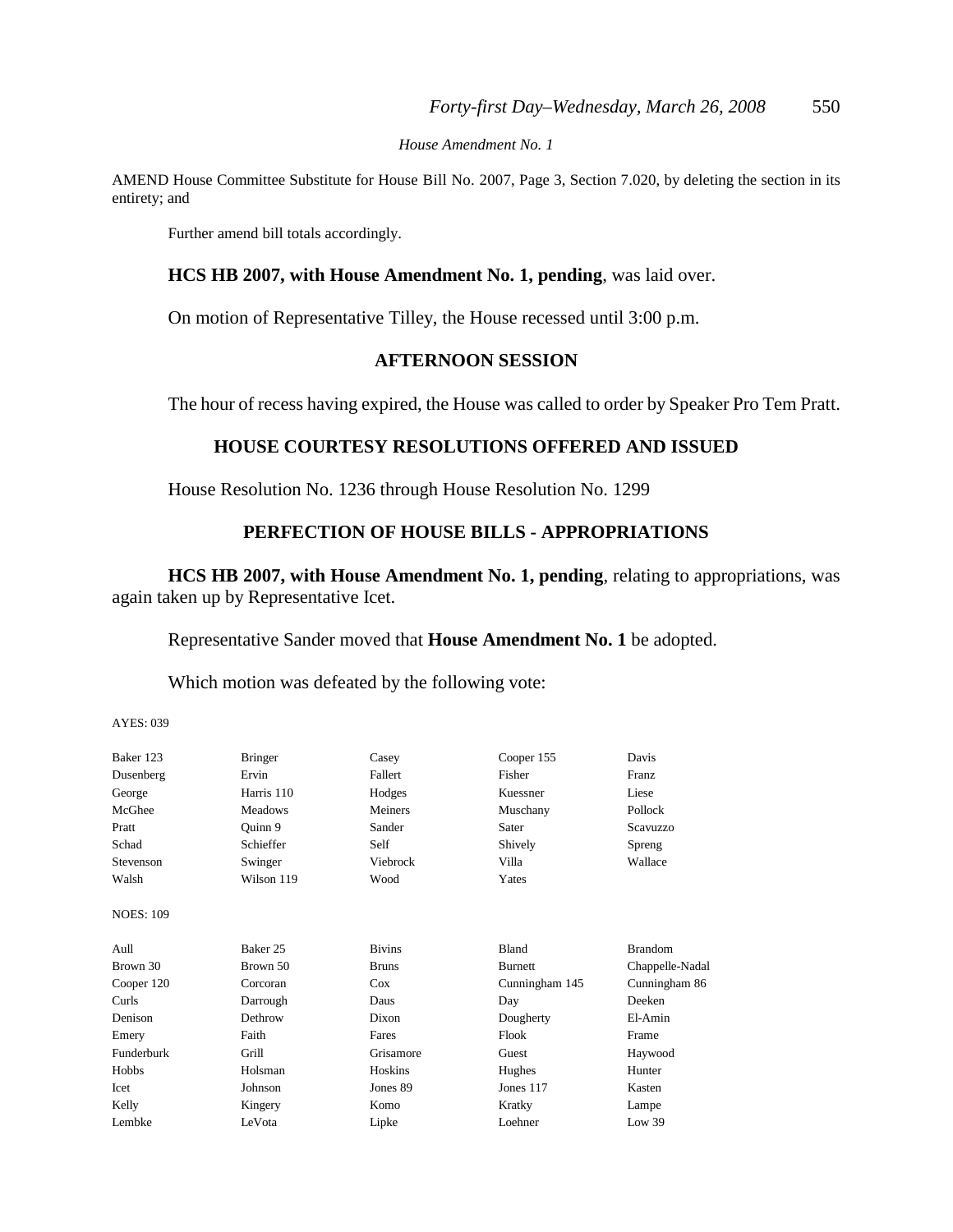| Marsh                         | May        | McClanahan    | Moore      | Munzlinger |
|-------------------------------|------------|---------------|------------|------------|
| Nance                         | Nasheed    | <b>Nieves</b> | Nolte      | Norr       |
| Onder                         | Oxford     | Parkinson     | Parson     | Pearce     |
| Portwood                      | Ouinn 7    | Richard       | Robb       | Robinson   |
| Roorda                        | Rucker     | Ruestman      | Ruzicka    | Schaaf     |
| Scharnhorst                   | Schlottach | Schneider     | Schoeller  | Schoemehl  |
| Silvey                        | Skaggs     | Smith 14      | Smith 150  | St. Onge   |
| Storch                        | Stream     | Sutherland    | Talboy     | Thomson    |
| Threlkeld                     | Tilley     | Todd          | Wasson     | Weter      |
| Whorton                       | Wildberger | Wilson 130    | Witte      | Wright 159 |
| Wright-Jones                  | Young      | Zimmerman     | Mr Speaker |            |
| PRESENT: 000                  |            |               |            |            |
| <b>ABSENT WITH LEAVE: 013</b> |            |               |            |            |
| Avery                         | Donnelly   | Harris 23     | Hubbard    | Kraus      |
| Lowe 44                       | Page       | Salva         | Vogt       | Walton     |
| Wells                         | Yaeger     | Zweifel       |            |            |
|                               |            |               |            |            |

VACANCIES: 002

### Representative Burnett offered **House Amendment No. 2**.

#### *House Amendment No. 2*

AMEND House Committee Substitute for House Bill No. 2007, Page 22, Section 7.840, Line 6, by deleting "\$9,933,480" and inserting "\$9,466,205"; and

Further amend said bill, said section, by deleting Lines 9 through 12; and

Further amend said bill, said section, Line 17, by deleting "211.75" and inserting "159.25"; and

Further amend said bill by amending section and bill totals accordingly.

Representative Richard resumed the Chair.

Representative Burnett moved that **House Amendment No. 2** be adopted.

Which motion was defeated.

Representative Harris (110) offered **House Amendment No. 3**.

#### *House Amendment No. 3*

AMEND House Committee Substitute for House Bill No. 2007, Page 4, Section 7.025, Lines 14 through 16, by deleting said lines in their entirety; and

Further amend said bill, Page 5, Section 7.030, Line 4, by deleting "Missouri Technology Corporation/Research Alliance of Missouri"; and

Further amend said bill, Section 7.030, Line 7, by deleting "\$4,429,999" and inserting "\$4,305,343"; and

Further amend said bill by amending section and bill totals accordingly.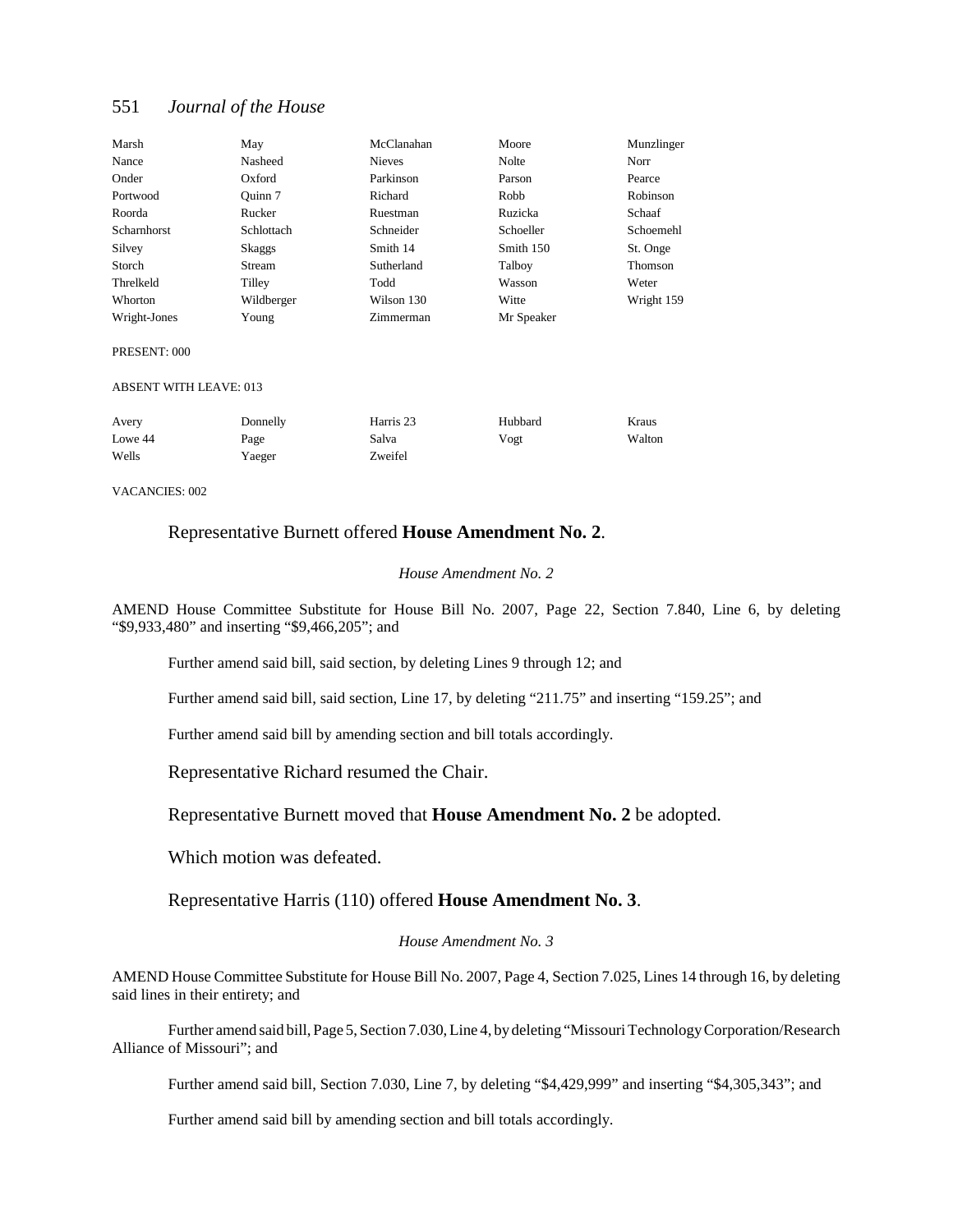## Representative Harris (110) moved that **House Amendment No. 3** be adopted.

Which motion was defeated by the following vote:

AYES: 056

| Bland                  | Bringer         | Brown 30   | Brown 50      | Burnett        |
|------------------------|-----------------|------------|---------------|----------------|
| Casey                  | Curls           | Darrough   | Davis         | Dusenberg      |
| El-Amin                | Fallert         | Frame      | <b>Franz</b>  | George         |
| Grill                  | Harris 110      | Hodges     | Holsman       | Hoskins        |
| Johnson                | Kratky          | Kraus      | Kuessner      | Lampe          |
| LeVota                 | Liese           | Loehner    | Meadows       | Muschany       |
| Nasheed                | Norr            | Oxford     | Pollock       | Pratt          |
| Ouinn 9                | Robinson        | Roorda     | Rucker        | Sander         |
| Scavuzzo               | Schieffer       | Schneider  | Schoeller     | Schoemehl      |
| Shively                | Skaggs          | Smith 150  | Spreng        | Swinger        |
| Todd                   | Villa           | Walton     | Wright-Jones  | Yates          |
| Mr Speaker             |                 |            |               |                |
| <b>NOES: 093</b>       |                 |            |               |                |
| Aull                   | Baker 25        | Baker 123  | <b>Bivins</b> | <b>Brandom</b> |
| <b>Bruns</b>           | Chappelle-Nadal | Cooper 155 | Corcoran      | Cox            |
| Cunningham 145         | Cunningham 86   | Daus       | Day           | Deeken         |
| Denison                | Dethrow         | Dixon      | Dougherty     | Emery          |
| Ervin                  | Faith           | Fares      | Fisher        | Flook          |
| Funderburk             | Grisamore       | Guest      | Haywood       | <b>Hobbs</b>   |
| Hughes                 | Hunter          | Icet       | Jones 89      | Jones 117      |
| Kasten                 | Kelly           | Kingery    | Komo          | Lembke         |
| Lipke                  | Low 39          | Marsh      | May           | McClanahan     |
| McGhee                 | Meiners         | Moore      | Munzlinger    | Nance          |
| <b>Nieves</b>          | Nolte           | Onder      | Parkinson     | Parson         |
| Pearce                 | Portwood        | Ouinn 7    | Richard       | Robb           |
| Ruestman               | Ruzicka         | Sater      | Schaaf        | Schad          |
| Scharnhorst            | Schlottach      | Self       | Silvey        | Smith 14       |
| Stevenson              | St. Onge        | Storch     | Stream        | Sutherland     |
| Talboy                 | Thomson         | Threlkeld  | Tilley        | Viebrock       |
| Wallace                | Walsh           | Wasson     | Weter         | Whorton        |
| Wildberger             | Wilson 119      | Wilson 130 | Witte         | Wood           |
| Wright 159             | Young           | Zimmerman  |               |                |
| PRESENT: 000           |                 |            |               |                |
| ABSENT WITH LEAVE: 012 |                 |            |               |                |

| Avery   | Cooper 120 | Donnelly | Harris 23 | Hubbard |
|---------|------------|----------|-----------|---------|
| Lowe 44 | Page       | Salva    | Vogt      | Wells   |
| Yaeger  | Zweifel    |          |           |         |

VACANCIES: 002

**HCS HB 2007** was laid over.

**HCS HB 2008**, relating to appropriations, was taken up by Representative Icet.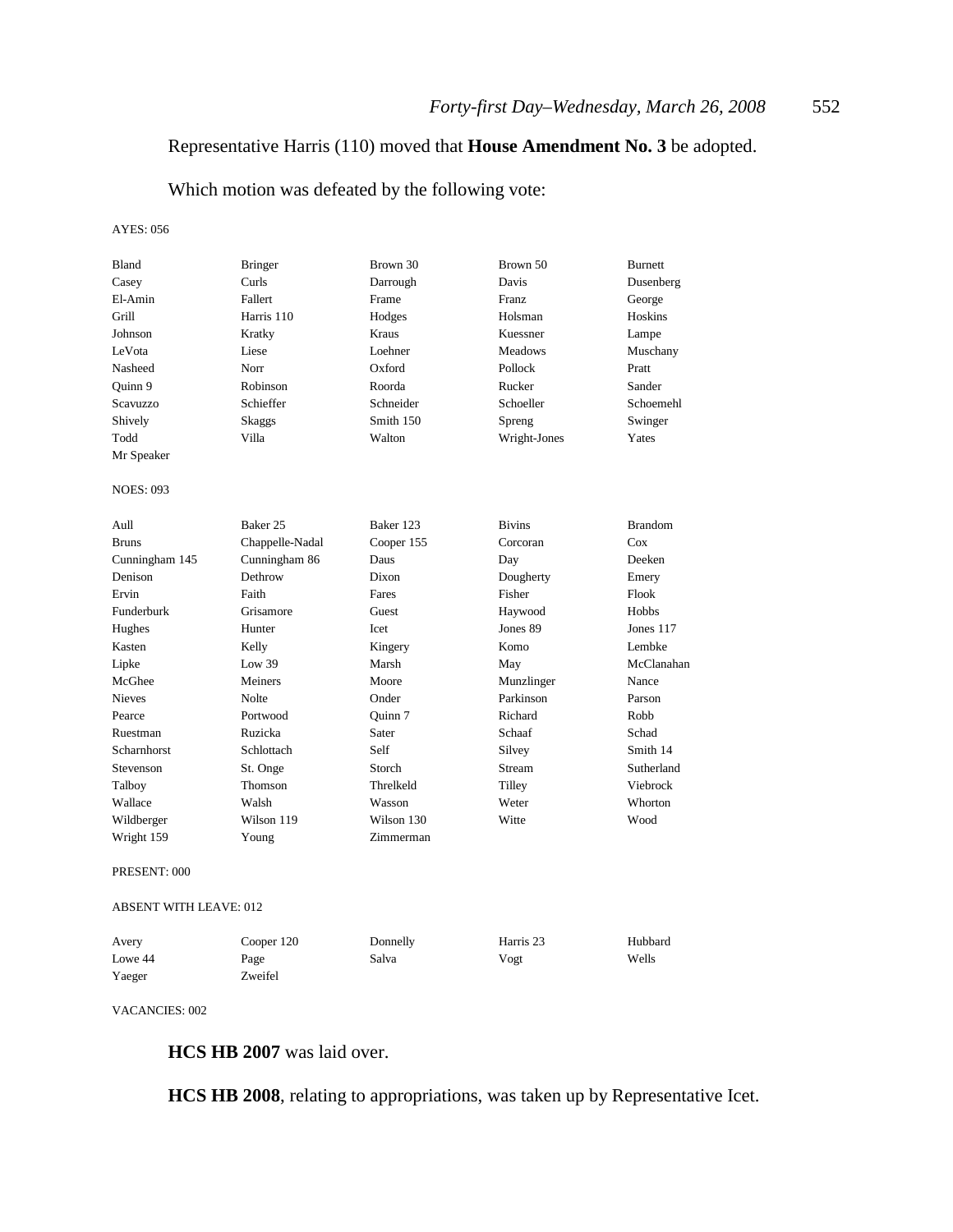### Representative Icet offered **House Amendment No. 1**.

*House Amendment No. 1*

AMEND House Committee Substitute for House Bill No. 2008, Page 1, Section 8.005, Line 21, by adding immediately after said line the following new line, "From Conservation Commission Fund . . . . . . . . . . . . . . . . . \$500,000"; and

Further amend said bill, Page 10, Section 8.135, Line 22, by deleting the number "1,350,000" and inserting the number "2,350,000"; and

Further amend said bill by amending section and bill totals accordingly.

Representative Jones (89) assumed the Chair.

On motion of Representative Icet, **House Amendment No. 1** was adopted by the following vote:

| Aull             | Baker 123       | <b>Bivins</b>    | <b>Brandom</b> | <b>Bruns</b> |
|------------------|-----------------|------------------|----------------|--------------|
| Cooper 155       | Cox             | Cunningham 145   | Cunningham 86  | Daus         |
| Davis            | Day             | Deeken           | Denison        | Dethrow      |
| Dixon            | Dougherty       | Dusenberg        | Emery          | Ervin        |
| Faith            | Fares           | Fisher           | Flook          | <b>Franz</b> |
| Funderburk       | George          | Grisamore        | Guest          | <b>Hobbs</b> |
| <b>Hoskins</b>   | Icet            | Jones 89         | Jones 117      | Kasten       |
| Kelly            | Kingery         | Kratky           | <b>Kraus</b>   | Lembke       |
| Liese            | Loehner         | Marsh            | May            | McGhee       |
| <b>Meadows</b>   | Meiners         | Moore            | Munzlinger     | Muschany     |
| Nance            | Nasheed         | <b>Nieves</b>    | Nolte          | Norr         |
| Onder            | Parkinson       | Parson           | Pearce         | Portwood     |
| Pratt            | Ouinn 7         | Richard          | Robb           | Roorda       |
| Rucker           | Ruestman        | Ruzicka          | Sander         | Sater        |
| Schaaf           | Schad           | Scharnhorst      | Schieffer      | Schlottach   |
| Schneider        | Schoeller       | Self             | Silvey         | Smith 14     |
| Smith 150        | Spreng          | <b>Stevenson</b> | St. Onge       | Stream       |
| Thomson          | Threlkeld       | Tilley           | Viebrock       | Villa        |
| Wallace          | Walsh           | Walton           | Wasson         | Weter        |
| Wildberger       | Wilson 119      | Wilson 130       | Wood           | Wright 159   |
| Yates            | Young           | Zimmerman        | Mr Speaker     |              |
| <b>NOES: 042</b> |                 |                  |                |              |
| Bland            | <b>Bringer</b>  | Brown 30         | Brown 50       | Burnett      |
| Casey            | Chappelle-Nadal | Curls            | Darrough       | El-Amin      |
| Fallert          | Frame           | Grill            | Harris 110     | Haywood      |
| Hodges           | Holsman         | Hughes           | Komo           | Kuessner     |
| Lampe            | LeVota          | Lipke            | Low 39         | McClanahan   |
| Oxford           | Pollock         | Quinn 9          | Robinson       | Scavuzzo     |
| Schoemehl        | Shively         | Skaggs           | Storch         | Sutherland   |
| Swinger          | Talboy          | Todd             | Vogt           | Whorton      |
| Witte            | Wright-Jones    |                  |                |              |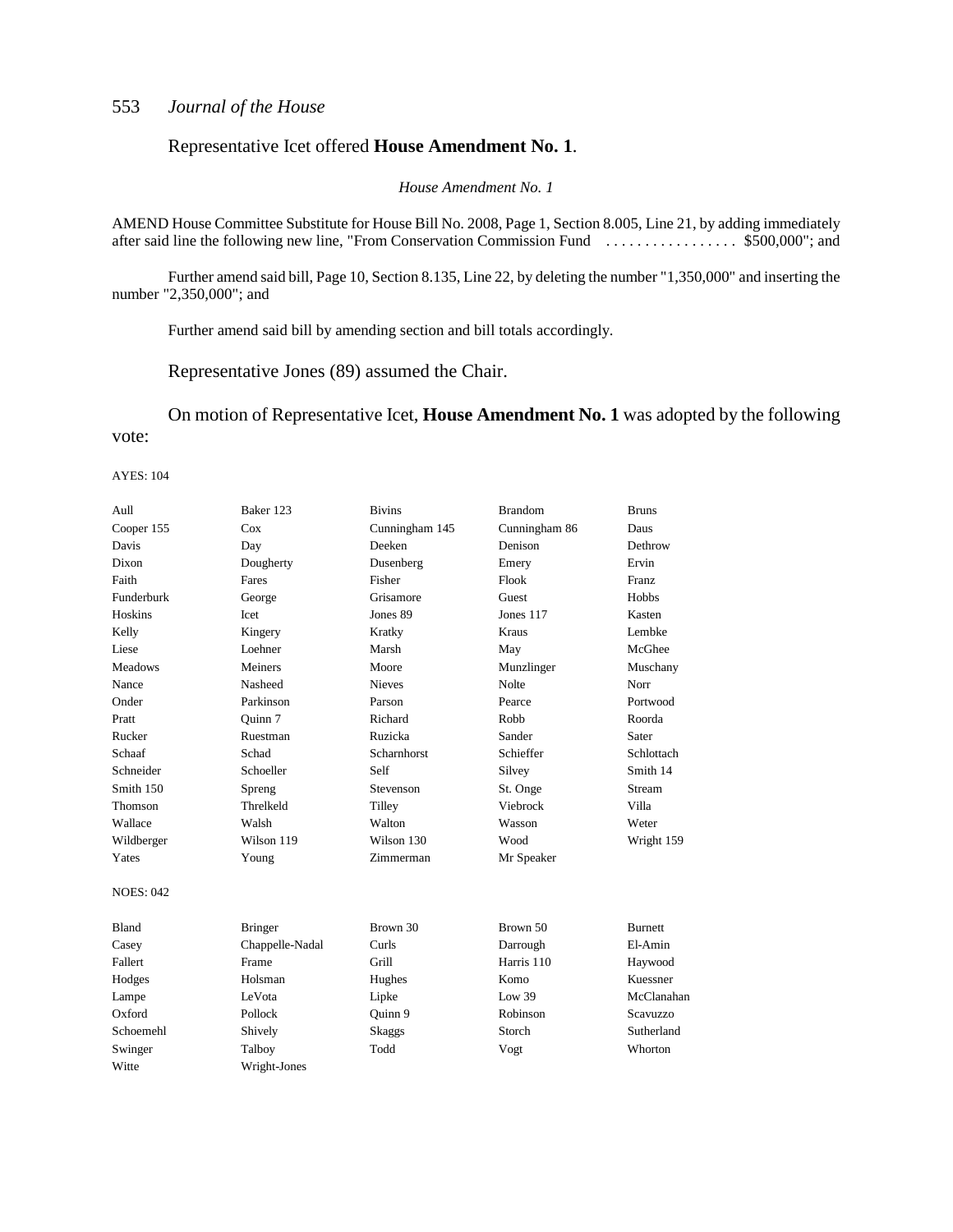#### PRESENT: 000

#### ABSENT WITH LEAVE: 015

| Avery     | Baker 25 | Cooper 120 | Corcoran | Donnelly |
|-----------|----------|------------|----------|----------|
| Harris 23 | Hubbard  | Hunter     | Johnson  | Lowe 44  |
| Page      | Salva    | Wells      | Yaeger   | Zweifel  |

VACANCIES: 002

## Representative Icet offered **House Amendment No. 2**.

#### *House Amendment No. 2*

AMEND House Committee Substitute for House Bill No. 2008, Page 1, Section 8.005, Line 21, by deleting the number "7,650,000" and inserting the number "6,150,000"; and

Further amend said bill by amending section and bill totals accordingly.

On motion of Representative Icet, **House Amendment No. 2** was adopted by the following vote:

| Aull             | Baker 123      | <b>Bivins</b>      | <b>Brandom</b> | Brown 30      |
|------------------|----------------|--------------------|----------------|---------------|
| <b>Bruns</b>     | Cooper 120     | Cox                | Cunningham 145 | Cunningham 86 |
| Davis            | Day            | Deeken             | Denison        | Dethrow       |
| Dixon            | Dusenberg      | Emery              | Ervin          | Faith         |
| Fares            | Fisher         | Flook              | Franz          | Funderburk    |
| Grisamore        | Guest          | Hobbs              | Hunter         | Icet          |
| Jones 89         | Jones 117      | Kasten             | Kelly          | Kingery       |
| Komo             | Kraus          | Lembke             | Lipke          | Loehner       |
| Marsh            | May            | McGhee             | Meiners        | Moore         |
| Munzlinger       | Muschany       | Nance              | <b>Nieves</b>  | Nolte         |
| Onder            | Parkinson      | Parson             | Pearce         | Pollock       |
| Portwood         | Pratt          | Ouinn 7            | Richard        | Robb          |
| Rucker           | Ruestman       | Ruzicka            | Sander         | Sater         |
| Schaaf           | Schad          | <b>Scharnhorst</b> | Schlottach     | Schneider     |
| Schoeller        | Self           | Silvey             | Smith 14       | Smith 150     |
| <b>Stevenson</b> | St. Onge       | Storch             | Stream         | Thomson       |
| Threlkeld        | Tilley         | Viebrock           | Villa          | Wallace       |
| Wasson           | Weter          | Wilson 119         | Wilson 130     | Wood          |
| Wright 159       | Yates          | Mr Speaker         |                |               |
| <b>NOES: 052</b> |                |                    |                |               |
| <b>Bland</b>     | <b>Bringer</b> | Brown 50           | <b>Burnett</b> | Casey         |
| Chappelle-Nadal  | Curls          | Darrough           | Daus           | El-Amin       |
| Fallert          | Frame          | George             | Grill          | Harris 110    |
| Haywood          | Hodges         | Holsman            | Hoskins        | Hughes        |
| Kratky           | Kuessner       | Lampe              | LeVota         | Liese         |
| Low 39           | McClanahan     | <b>Meadows</b>     | Norr           | Oxford        |
| Quinn 9          | Robinson       | Roorda             | Scavuzzo       | Schieffer     |
| Schoemehl        | Shively        | Skaggs             | Spreng         | Sutherland    |
| Swinger          | Talboy         | Todd               | Vogt           | Walsh         |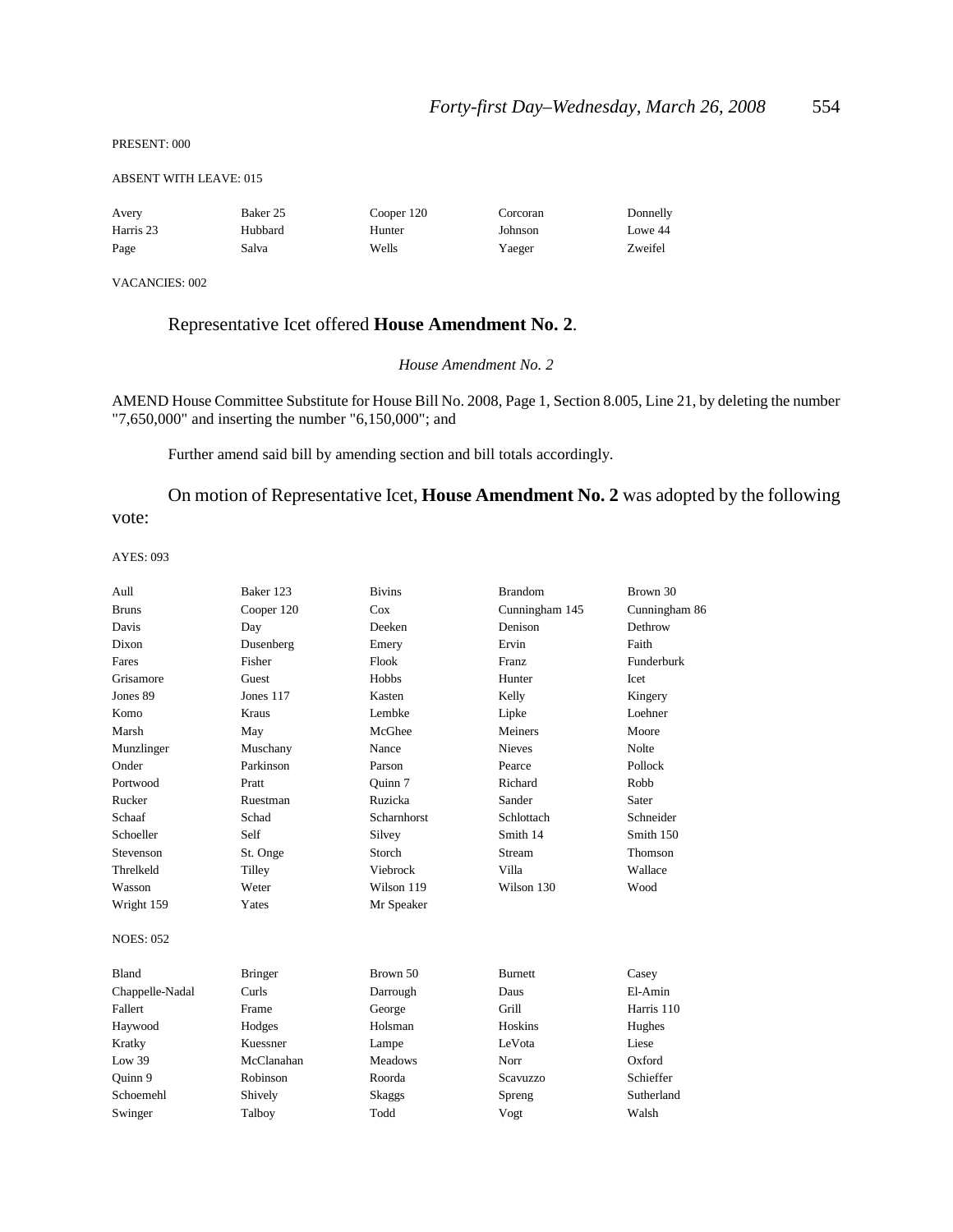| Walton<br>Young               | Whorton<br>Zimmerman | Wildberger | Witte    | Wright-Jones |
|-------------------------------|----------------------|------------|----------|--------------|
| PRESENT: 001                  |                      |            |          |              |
| Johnson                       |                      |            |          |              |
| <b>ABSENT WITH LEAVE: 015</b> |                      |            |          |              |
| Avery                         | Baker 25             | Cooper 155 | Corcoran | Donnelly     |
| Dougherty                     | Harris 23            | Hubbard    | Lowe 44  | Nasheed      |
| Page                          | Salva                | Wells      | Yaeger   | Zweifel      |

VACANCIES: 002

**HCS HB 2008, as amended**, was laid over.

**HCS HB 2002, as amended**, relating to appropriations, was again taken up by Representative Icet.

#### Representative Icet offered **House Amendment No. 4**.

#### *House Amendment No. 4*

AMEND House Committee Substitute for House Bill No. 2002, Page 8, Section 2.155, Line 3, by inserting immediately after said line the following:

| "Section 2.160 To the Department of Elementary and Secondary Education                                          |  |
|-----------------------------------------------------------------------------------------------------------------|--|
| For the Enhancing Missouri's Instructional Networked Teaching Strategies (eMINTS)                               |  |
| Program                                                                                                         |  |
| From General Revenue Fund $\dots\dots\dots\dots\dots\dots\dots\dots\dots\dots\dots\dots\dots$ \$1.500,000"; and |  |

Adjust section and bill totals accordingly.

On motion of Representative Icet, **House Amendment No. 4** was adopted.

**HCS HB 2002, as amended**, was laid over.

**HCS HB 2008, as amended**, relating to appropriations, was again taken up by Representative Icet.

Representative Icet offered **House Amendment No. 3**.

*House Amendment No. 3*

AMEND House Committee Substitute for House Bill No. 2008, Page 3, Section 8.030, Line 3, by deleting the words, "grants to local law enforcement internet sex crimes task forces" and inserting the words, "multijurisdictional Internet cyber crime law enforcement task forces, multijurisdictional enforcement groups and other law enforcement agencies that are investigating Internet sex crimes against children".

On motion of Representative Icet, **House Amendment No. 3** was adopted.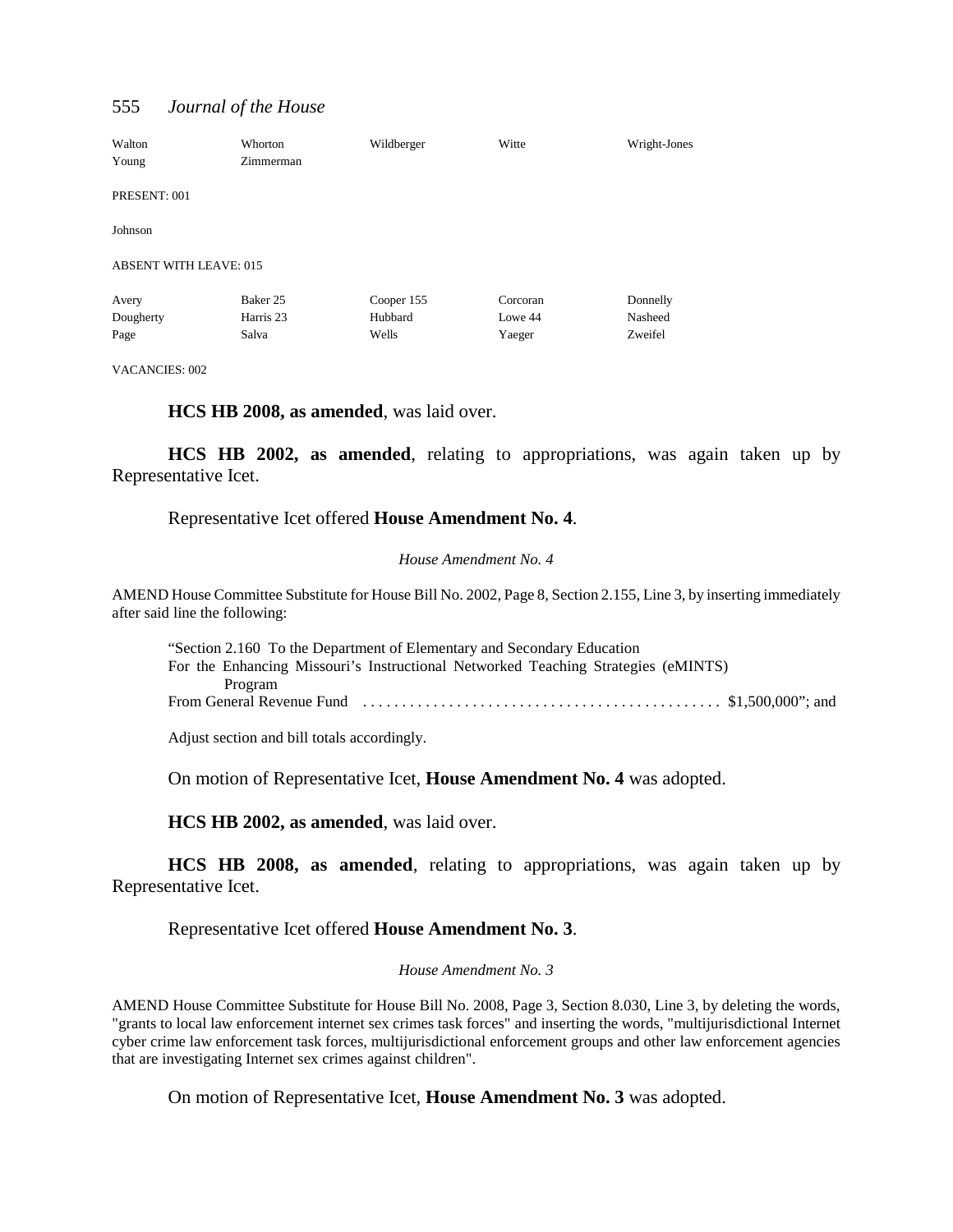## **HCS HB 2008, as amended**, was laid over.

**HCS HB 2010, as amended**, relating to appropriations, was again taken up by Representative Icet.

#### Representative Icet offered **House Amendment No. 2**.

#### *House Amendment No. 2*

AMEND House Committee Substitute for House Bill No. 2010, Page 7, Section 10.110, Line 26, by inserting immediately after said line the following new lines:

"For a pilot project to extend treatment services for methamphetamine treatment From Inmate Revolving Fund . . . . . . . . . . . . . . . . . . . . . . . . . . . . . . . . . . . . . . . . . . . . . . . . \$900,000"; and

Further amend said bill by amending section and bill totals accordingly.

On motion of Representative Icet, **House Amendment No. 2** was adopted.

Representative Pearce offered **House Amendment No. 3**.

#### *House Amendment No. 3*

AMEND House Committee Substitute for House Bill No. 2010, Page 30, Section 10.645, by inserting the following new line immediately after Line 13:

"From Blindness Education, Screening and Treatment Program Fund . . . . . . . . . . . . . . . . . . . 99,000"; and

Adjust section and bill totals accordingly.

On motion of Representative Pearce, **House Amendment No. 3** was adopted.

#### Representative Walsh offered **House Amendment No. 4**.

#### *House Amendment No. 4*

AMEND House Committee Substitute for House Bill No. 2010, Page 24, Section 10.555, by deleting Lines 4 through 9 and replacing them with:

"Personal Services, Expenses and Equipment, and/or Purchase of Community Services, provided that not more than fifteen percent (15%) flexibility is allowed between each appropriation"; and

Further amend said page, Section 10.560, by deleting Lines 4 through 9 and replacing them with:

"Personal Services, Expenses and Equipment, and/or Purchase of Community Services, provided that not more than fifteen percent (15%) flexibility is allowed between each appropriation"; and

Further amend said section, by deleting Lines 13 through 18 and replacing them with:

"Personal Services, Expenses and Equipment, and/or Purchase of Community Services, provided that not more than fifteen percent (15%) flexibility is allowed between each appropriation"; and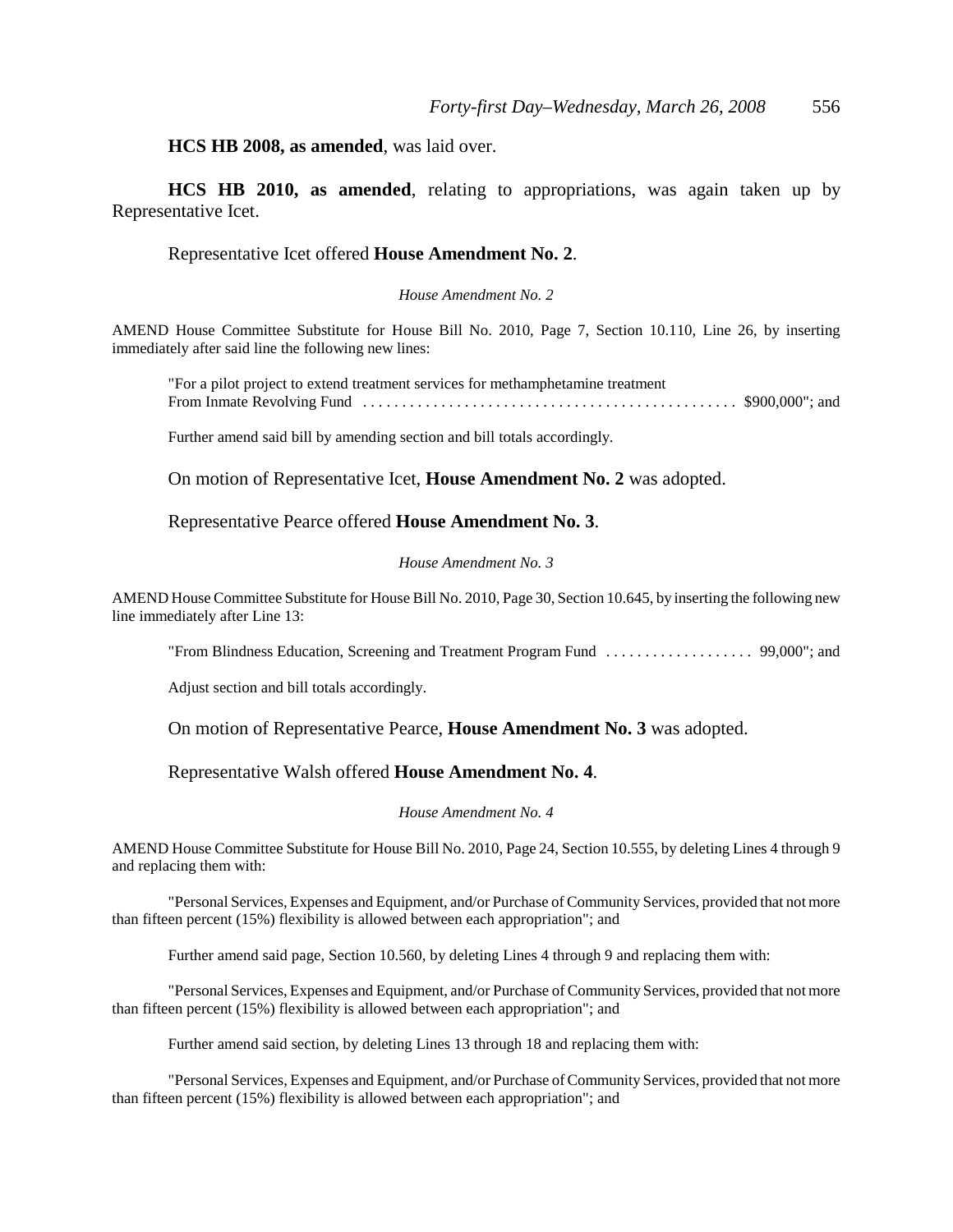Further amend said bill, Page 25, Section 10.565, by deleting Lines 4 through 9 and replacing them with:

"Personal Services, Expenses and Equipment, and/or Purchase of Community Services, provided that not more than fifteen percent (15%) flexibility is allowed between each appropriation"; and

Further amend said bill, Page 26, Section 10.570, by deleting Lines 4 through 9 and replacing them with:

"Personal Services, Expenses and Equipment, and/or Purchase of Community Services, provided that not more than fifteen percent (15%) flexibility is allowed between each appropriation"; and

Further amend said page, Section 10.575, by deleting Lines 4 through 9 and replacing them with:

"Personal Services, Expenses and Equipment, and/or Purchase of Community Services, provided that not more than fifteen percent (15%) flexibility is allowed between each appropriation"; and

Further amend said bill, Page 27, Section 10.580, by deleting Lines 4 through 9 and replacing them with:

"Personal Services, Expenses and Equipment, and/or Purchase of Community Services, provided that not more than fifteen percent (15%) flexibility is allowed between each appropriation".

#### Representative Walsh moved that **House Amendment No. 4** be adopted.

#### Which motion was defeated by the following vote:

| Aull             | Baker 25      | Bland           | <b>Bringer</b> | Brown 50      |
|------------------|---------------|-----------------|----------------|---------------|
| <b>Burnett</b>   | Casey         | Chappelle-Nadal | Curls          | Darrough      |
| Daus             | Davis         | Donnelly        | Dougherty      | El-Amin       |
| Fallert          | Frame         | George          | Grill          | Harris 110    |
| Haywood          | Hodges        | Hoskins         | Hughes         | Johnson       |
| Komo             | Kratky        | Kuessner        | Lampe          | LeVota        |
| Liese            | Low 39        | McClanahan      | <b>Meadows</b> | Meiners       |
| Nasheed          | Norr          | Oxford          | Ouinn 9        | Roorda        |
| Rucker           | Scavuzzo      | Schieffer       | Schoemehl      | Shively       |
| Skaggs           | Spreng        | Storch          | Swinger        | Todd          |
| Villa            | Vogt          | Walsh           | Walton         | Whorton       |
| Wildberger       | Witte         | Wright-Jones    | Young          | Zimmerman     |
| <b>NOES: 086</b> |               |                 |                |               |
| Baker 123        | <b>Bivins</b> | <b>Brandom</b>  | Brown 30       | <b>Bruns</b>  |
| Cooper 120       | Cooper 155    | Cox             | Cunningham 145 | Cunningham 86 |
| Day              | Deeken        | Denison         | Dethrow        | Dixon         |
| Dusenberg        | Emery         | Ervin           | Faith          | Fares         |
| Fisher           | Flook         | Franz           | Funderburk     | Grisamore     |
| Guest            | Hobbs         | Hunter          | Icet           | Jones 89      |
| Jones 117        | Kasten        | Kelly           | Kingery        | <b>Kraus</b>  |
| Lipke            | Loehner       | Marsh           | May            | McGhee        |
| Moore            | Munzlinger    | Muschany        | Nance          | <b>Nieves</b> |
| Nolte            | Onder         | Parkinson       | Parson         | Pearce        |
| Pollock          | Portwood      | Pratt           | Ouinn 7        | Richard       |
| Robb             | Ruestman      | Ruzicka         | Sander         | Sater         |
| Schaaf           | Schad         | Scharnhorst     | Schlottach     | Schneider     |
| Schoeller        | Self          | Silvey          | Smith 14       | Smith 150     |
| Stevenson        | St. Onge      | Stream          | Sutherland     | Thomson       |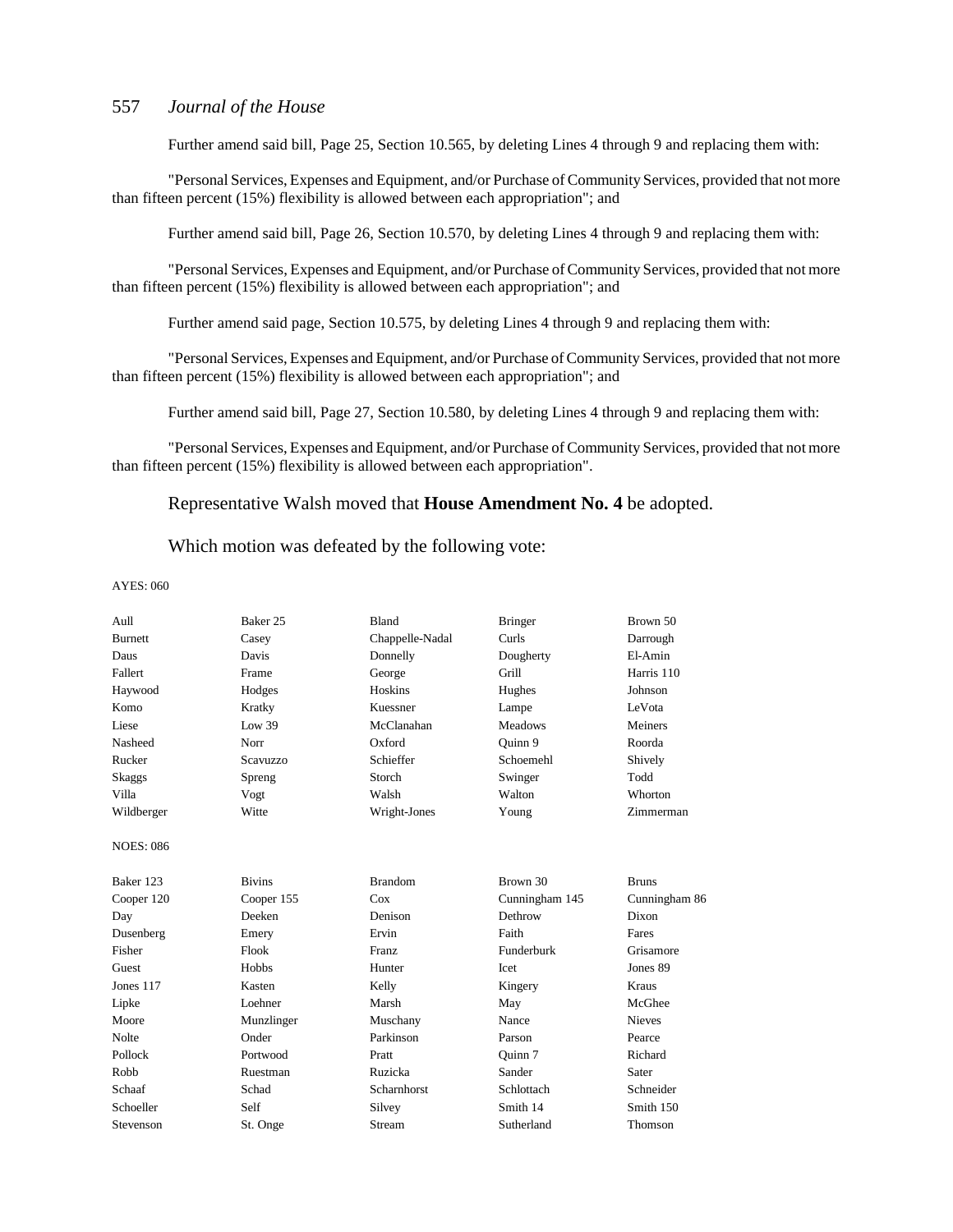| Threlkeld<br>Wilson 119<br>Mr Speaker | Tilley<br>Wilson 130 | Viebrock<br>Wood | Wallace<br>Wright 159 | Weter<br>Yates |
|---------------------------------------|----------------------|------------------|-----------------------|----------------|
| PRESENT: 000                          |                      |                  |                       |                |
| <b>ABSENT WITH LEAVE: 015</b>         |                      |                  |                       |                |
| Avery                                 | Corcoran             | Harris 23        | Holsman               | Hubbard        |
| Lembke                                | Lowe 44              | Page             | Robinson              | Salva          |
| Talboy                                | Wasson               | Wells            | Yaeger                | Zweifel        |

VACANCIES: 002

### **HCS HB 2010, as amended**, was laid over.

**HCS HB 2011**, relating to appropriations, was taken up by Representative Icet.

### Representative Tilley offered **House Amendment No. 1**.

#### *House Amendment No. 1*

AMEND House Committee Substitute for House Bill No. 2011, Page 22, Section 11.465, Line 7, by inserting the following immediately after the word "Program":

". The MO HealthNet Division of the Department of Social Services shall implement a pilot dental carve-out demonstration project beginning on September 1, 2008, for the following counties: Perry, Ste. Genevieve, St. Francois, Maries, Pulaski, Phelps, Madison and Washington that are currently in the managed care region, and other counties that are not in managed care including, Crawford, Dent, Texas, Shannon, Reynolds, Iron, Bollinger, Perry, Cape Girardeau, Wayne, Howell, Oregon, Ripley, Carter, Butler, Stoddard, Scott, Mississippi, New Madrid, Dunklin, Pemiscot, Laclede, Wright, Douglass and Ozark. The MO HealthNet Division shall seek an Administrative Services Organization which has proven experience administering dental benefits for the Medicaid population to operate the carve-out under the supervision of the division".

On motion of Representative Tilley, **House Amendment No. 1** was adopted.

#### Representative Stevenson offered **House Amendment No. 2**.

#### *House Amendment No. 2*

AMEND House Committee Substitute for House Bill No. 2011, Page 22, Section 11.465, Line 8, by deleting "5,570,111" and inserting "5,376,611"; and

Further amend said section, Line 9, by deleting "11,186,807" and inserting "10,857,334"; and

Further amend said bill, Page 25, Section 11.490, Line 11, by deleting "248,245,790" and inserting "247,989,290"; and

Further amend said section, Line 12, by deleting "709,666,025" and inserting "709,229,282"; and

Further amend section and bill totals accordingly.

On motion of Representative Stevenson, **House Amendment No. 2** was adopted.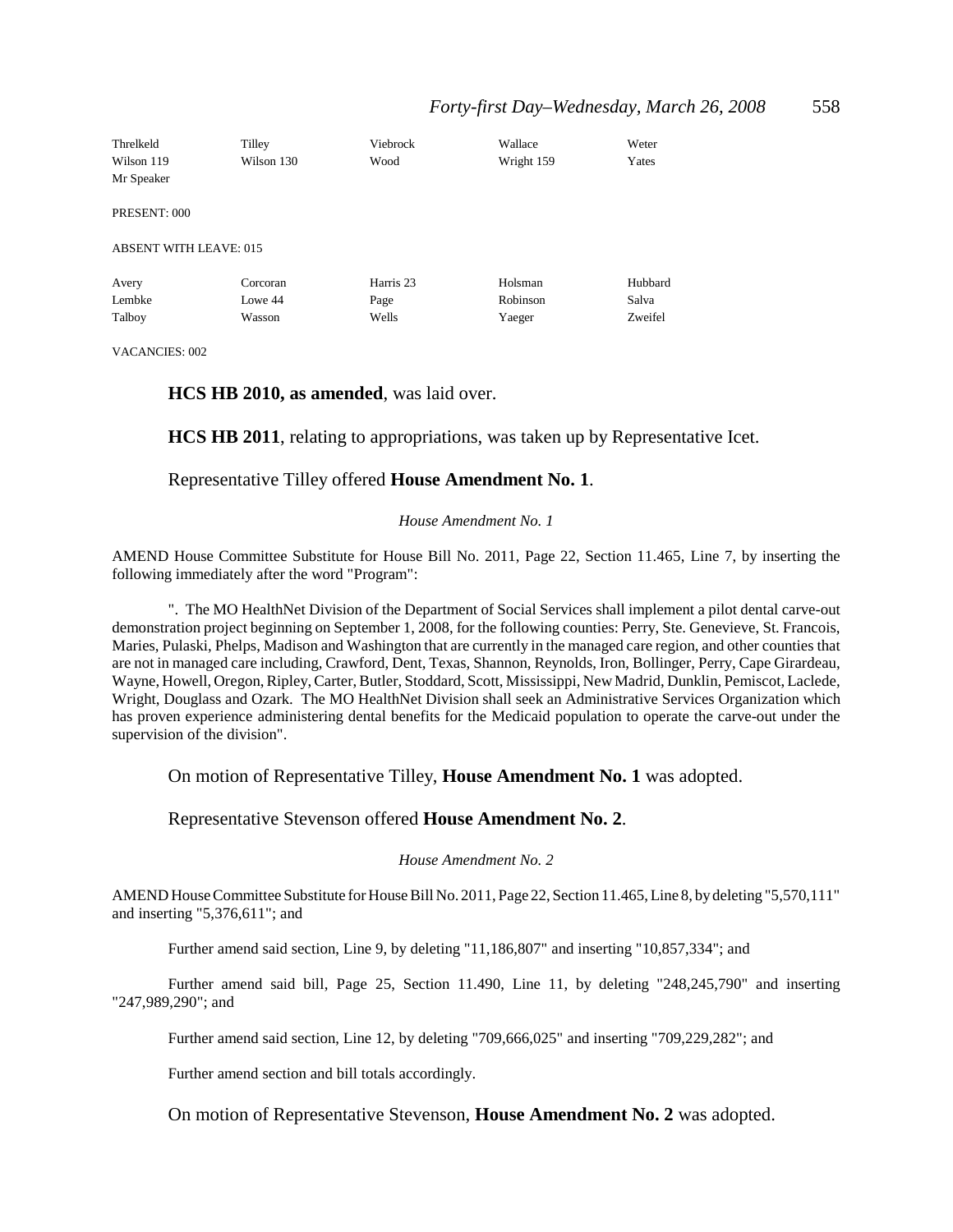**HCS HB 2011, as amended**, was laid over.

**HCS HB 2003**, relating to appropriations, was taken up by Representative Icet.

Representative Stevenson offered **House Amendment No. 4**.

*House Amendment No. 4*

AMEND House Committee Substitute for House Bill No. 2003, Page 7, Section 3.140, Line 3, by deleting "23,026,793" and inserting "23,476,793"; and

Further amend said bill by adjusting section and bill totals accordingly.

On motion of Representative Stevenson, **House Amendment No. 4** was adopted.

**HCS HB 2003, as amended**, was laid over.

**HCS HB 2011, as amended**, relating to appropriations, was again taken up by Representative Icet.

Representative McClanahan offered **House Amendment No. 3**.

#### *House Amendment No. 3*

AMEND House Committee Substitute for House Bill No. 2011, Page 26, Section 11.505, Line 18, by deleting "118,957,390" and inserting "49,412,217"; and

Further amend said bill by amending section and bill totals accordingly.

Representative St. Onge assumed the Chair.

Representative McClanahan moved that **House Amendment No. 3** be adopted.

Which motion was defeated by the following vote:

| Aull           | Baker 25        | <b>Bland</b>    | <b>Bringer</b> | Brown 50  |
|----------------|-----------------|-----------------|----------------|-----------|
| <b>Burnett</b> | Casey           | Chappelle-Nadal | Curls          | Darrough  |
| Daus           | Donnelly        | El-Amin         | Fallert        | Frame     |
| George         | Grill           | Harris 23       | Harris 110     | Hodges    |
| Holsman        | <b>Hoskins</b>  | Hughes          | Johnson        | Komo      |
| Kratky         | Kuessner        | Lampe           | LeVota         | Liese     |
| Low 39         | McClanahan      | <b>Meadows</b>  | Meiners        | Nasheed   |
| Norr           | Oxford          | Ouinn 9         | Robinson       | Roorda    |
| Rucker         | <b>Scavuzzo</b> | Schieffer       | Schneider      | Schoemehl |
| Shively        | Skaggs          | Smith 150       | Spreng         | Storch    |
| Swinger        | Talboy          | Todd            | Villa          | Vogt      |
| Walsh          | Wildberger      | Witte           | Wright-Jones   | Zimmerman |
| Zweifel        |                 |                 |                |           |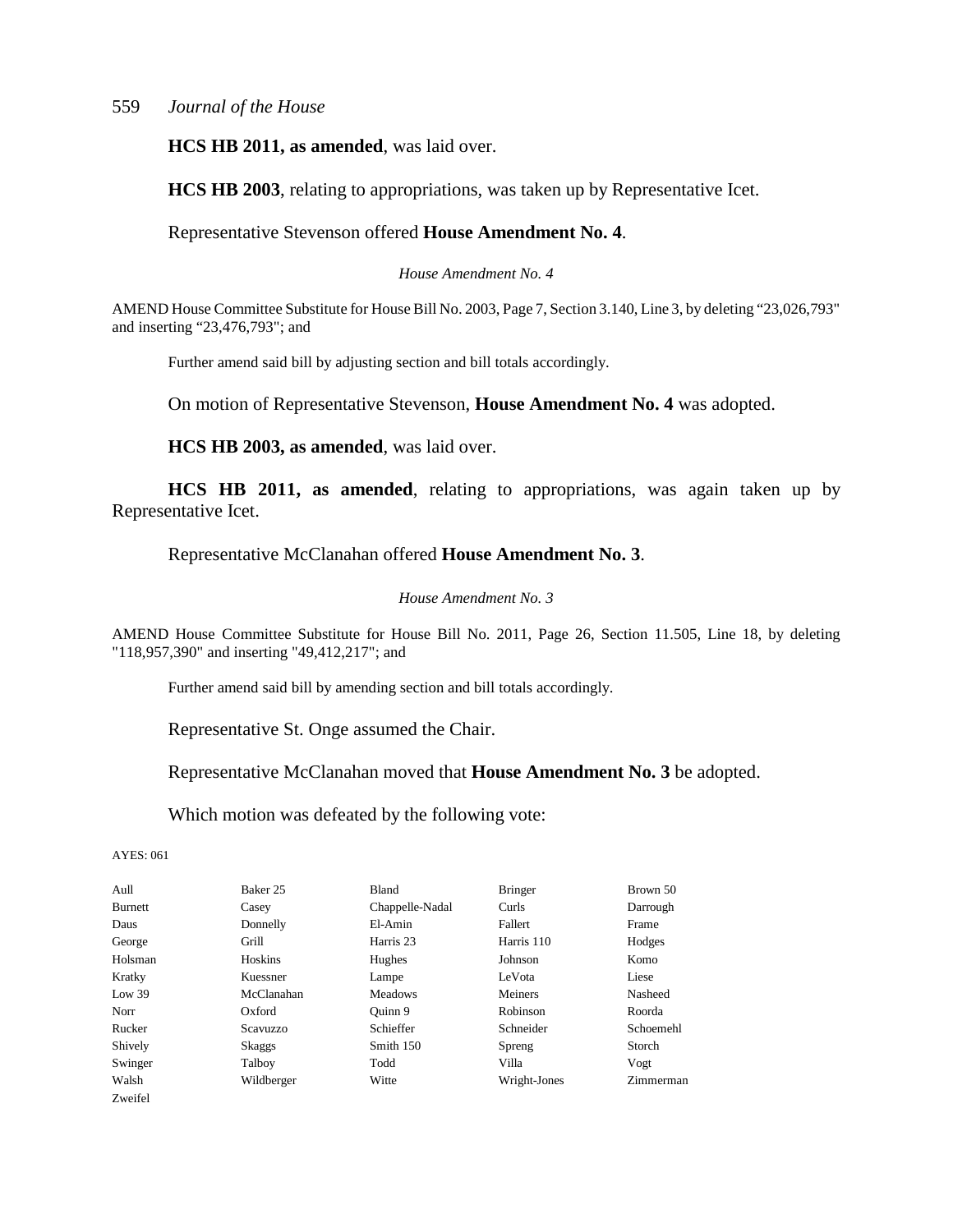#### NOES: 088

| Baker 123  | <b>Bivins</b> | <b>Brandom</b> | Brown 30       | <b>Bruns</b>  |
|------------|---------------|----------------|----------------|---------------|
| Cooper 120 | Cooper 155    | $\cos$         | Cunningham 145 | Cunningham 86 |
| Davis      | Day           | Deeken         | Denison        | Dethrow       |
| Dixon      | Dusenberg     | Emery          | Ervin          | Faith         |
| Fares      | Fisher        | Flook          | Franz          | Funderburk    |
| Grisamore  | Guest         | Hobbs          | Hunter         | Icet          |
| Jones 89   | Jones 117     | Kasten         | Kelly          | Kingery       |
| Kraus      | Lembke        | Lipke          | Loehner        | Marsh         |
| May        | McGhee        | Moore          | Munzlinger     | Muschany      |
| Nance      | <b>Nieves</b> | Nolte          | Onder          | Parkinson     |
| Parson     | Pearce        | Pollock        | Portwood       | Pratt         |
| Quinn 7    | Richard       | Robb           | Ruestman       | Ruzicka       |
| Sander     | Sater         | Schaaf         | Schad          | Scharnhorst   |
| Schlottach | Schoeller     | Self           | Silvey         | Smith 14      |
| Stevenson  | St. Onge      | Stream         | Sutherland     | Thomson       |
| Threlkeld  | Tilley        | Viebrock       | Wallace        | Wasson        |
| Wells      | Weter         | Wilson 119     | Wilson 130     | Wood          |
| Wright 159 | Yates         | Mr Speaker     |                |               |

#### PRESENT: 000

#### ABSENT WITH LEAVE: 012

| Avery   | Corcoran | Dougherty | Havwood | Hubbard |
|---------|----------|-----------|---------|---------|
| Lowe 44 | Page     | Salva     | Walton  | Whorton |
| Yaeger  | r oung   |           |         |         |

VACANCIES: 002

## Representative Curls offered **House Amendment No. 4**.

#### *House Amendment No. 4*

AMEND House Committee Substitute for House Bill No. 2011, Page 26, Section 11.505, Line 15, by deleting "40,193,608" and inserting "31,081,327"; and

Further amend said section, Line 16, by deleting "405,237,628" and inserting "389,722,122"; and

Further amend section and bill totals accordingly.

### Representative Curls moved that **House Amendment No. 4** be adopted.

### Which motion was defeated by the following vote:

| Aull      | Baker 25  | Bland      | <b>Brandom</b>  | <b>Bringer</b> |
|-----------|-----------|------------|-----------------|----------------|
| Brown 50  | Burnett   | Casey      | Chappelle-Nadal | Cooper 155     |
| Curls     | Darrough  | Daus       | Donnelly        | Dougherty      |
| El-Amin   | Fallert   | Frame      | George          | Grill          |
| Grisamore | Harris 23 | Harris 110 | Haywood         | Hodges         |
| Holsman   | Hoskins   | Hughes     | Johnson         | Kasten         |
| Komo      | Kratky    | Kraus      | Kuessner        | Lampe          |
| LeVota    | Liese     | Lipke      | Low 39          | McClanahan     |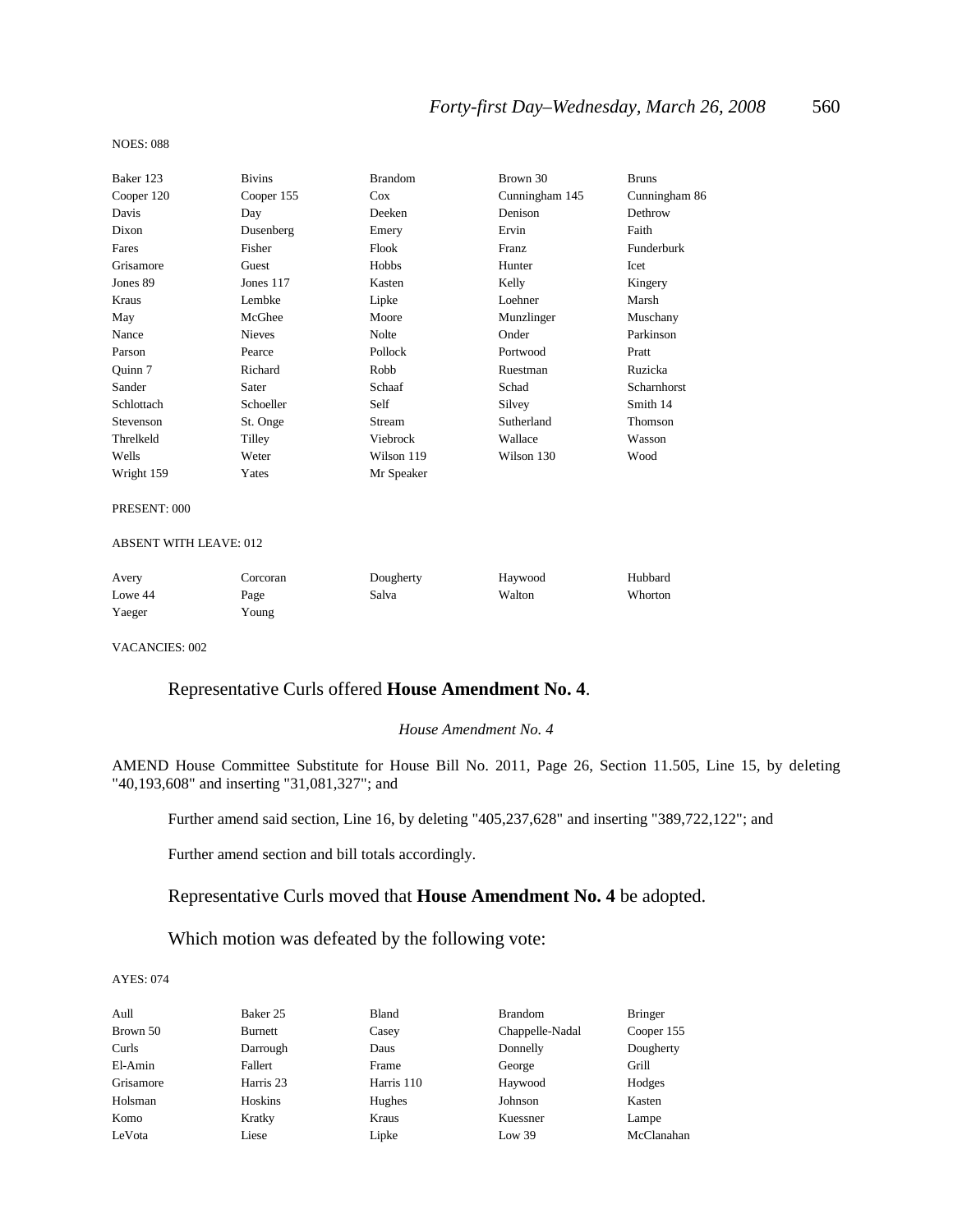| <b>Meadows</b>                | Meiners        | Nasheed       | <b>Nolte</b>  | Norr        |
|-------------------------------|----------------|---------------|---------------|-------------|
| Oxford                        | Ouinn 9        | Robinson      | Roorda        | Rucker      |
| Scavuzzo                      | Schaaf         | Schieffer     | Schneider     | Schoemehl   |
| Shively                       | Skaggs         | Smith 150     | Spreng        | Storch      |
| Swinger                       | Talboy         | Todd          | Villa         | Vogt        |
| Walsh                         | Walton         | Whorton       | Wildberger    | Witte       |
| Wright-Jones                  | Young          | Zimmerman     | Zweifel       |             |
| <b>NOES: 077</b>              |                |               |               |             |
| Baker 123                     | <b>Bivins</b>  | Brown 30      | <b>Bruns</b>  | Cooper 120  |
| Cox                           | Cunningham 145 | Cunningham 86 | Davis         | Day         |
| Deeken                        | Denison        | Dethrow       | Dixon         | Emery       |
| Ervin                         | Faith          | Fares         | Fisher        | Flook       |
| Franz                         | Funderburk     | Guest         | Hobbs         | Hunter      |
| <b>I</b> cet                  | Jones 89       | Jones 117     | Kelly         | Kingery     |
| Lembke                        | Loehner        | May           | McGhee        | Moore       |
| Munzlinger                    | Muschany       | Nance         | <b>Nieves</b> | Onder       |
| Parkinson                     | Parson         | Pearce        | Pollock       | Portwood    |
| Pratt                         | Ouinn 7        | Richard       | Robb          | Ruestman    |
| Ruzicka                       | Sander         | Sater         | Schad         | Scharnhorst |
| Schlottach                    | Schoeller      | Self          | Silvey        | Smith 14    |
| Stevenson                     | St. Onge       | Stream        | Sutherland    | Thomson     |
| Threlkeld                     | Tilley         | Viebrock      | Wallace       | Wasson      |
| Wells                         | Weter          | Wilson 119    | Wilson 130    | Wood        |
| Yates                         | Mr Speaker     |               |               |             |
| PRESENT: 000                  |                |               |               |             |
| <b>ABSENT WITH LEAVE: 010</b> |                |               |               |             |
| Avery                         | Corcoran       | Dusenberg     | Hubbard       | Lowe 44     |
| Marsh                         | Page           | Salva         | Wright 159    | Yaeger      |
|                               |                |               |               |             |

VACANCIES: 002

Representative LeVota requested a verification of the roll call on the motion to adopt **House Amendment No. 4**.

Representative Donnelly offered **House Amendment No. 5**.

### *House Amendment No. 5*

AMEND House Committee Substitute for House Bill No. 2011, Page 26, Section 11.505, Line 15, by deleting "40,193,608" and inserting "37,931,483"; and

Further amend said section, Line 16, by deleting "405,237,628" and inserting "401,385,902"; and

Further amend section and bill totals accordingly.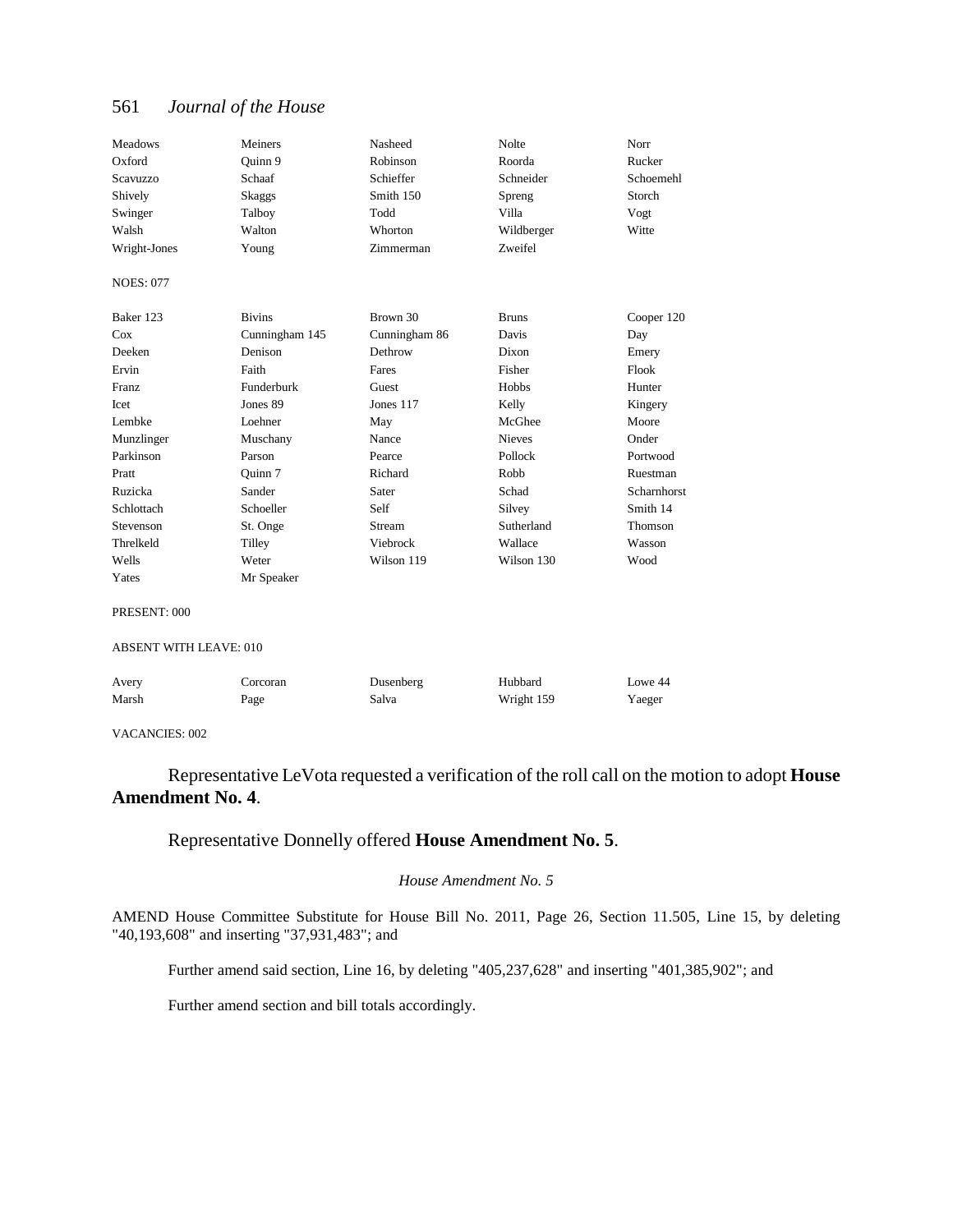On motion of Representative Donnelly, **House Amendment No. 5** was adopted by the following vote:

AYES: 079

| Aull                          | Baker 25       | Bland           | <b>Bringer</b> | Brown 50     |
|-------------------------------|----------------|-----------------|----------------|--------------|
| <b>Burnett</b>                | Casey          | Chappelle-Nadal | Cooper 155     | Curls        |
| Darrough                      | Daus           | Donnelly        | Dougherty      | Dusenberg    |
| El-Amin                       | Emery          | Fallert         | Frame          | George       |
| Grill                         | Grisamore      | Harris 23       | Harris 110     | Haywood      |
| Hodges                        | Holsman        | <b>Hoskins</b>  | Hughes         | Johnson      |
| Kasten                        | Komo           | Kratky          | Kraus          | Kuessner     |
| Lampe                         | LeVota         | Liese           | Lipke          | Low 39       |
| McClanahan                    | <b>Meadows</b> | Meiners         | Nasheed        | <b>Nolte</b> |
| Norr                          | Onder          | Oxford          | Ouinn 9        | Robinson     |
| Roorda                        | Rucker         | Sander          | Scavuzzo       | Schaaf       |
| Schieffer                     | Schoemehl      | Shively         | Skaggs         | Smith 150    |
| Spreng                        | Storch         | Stream          | Swinger        | Talboy       |
| Threlkeld                     | Todd           | Villa           | Vogt           | Walsh        |
| Weter                         | Whorton        | Wildberger      | Witte          | Wright-Jones |
| Yates                         | Young          | Zimmerman       | Zweifel        |              |
| <b>NOES: 073</b>              |                |                 |                |              |
| Baker 123                     | <b>Bivins</b>  | <b>Brandom</b>  | Brown 30       | <b>Bruns</b> |
| Cooper 120                    | Cox            | Cunningham 145  | Cunningham 86  | Davis        |
| Day                           | Deeken         | Denison         | Dethrow        | Dixon        |
| Ervin                         | Faith          | Fares           | Fisher         | Flook        |
| Franz                         | Funderburk     | Guest           | Hobbs          | Hunter       |
| <b>Icet</b>                   | Jones 89       | Jones 117       | Kelly          | Kingery      |
| Lembke                        | Loehner        | May             | McGhee         | Moore        |
| Munzlinger                    | Muschany       | Nance           | <b>Nieves</b>  | Parkinson    |
| Parson                        | Pearce         | Pollock         | Portwood       | Pratt        |
| Quinn 7                       | Richard        | Robb            | Ruestman       | Ruzicka      |
| Sater                         | Schad          | Scharnhorst     | Schlottach     | Schneider    |
| Schoeller                     | Self           | Silvey          | Smith 14       | Stevenson    |
| St. Onge                      | Sutherland     | Thomson         | Tilley         | Viebrock     |
| Wallace                       | Wasson         | Wells           | Wilson 119     | Wilson 130   |
| Wood                          | Wright 159     | Mr Speaker      |                |              |
| PRESENT: 000                  |                |                 |                |              |
| <b>ABSENT WITH LEAVE: 009</b> |                |                 |                |              |
| Avery                         | Corcoran       | Hubbard         | Lowe 44        | Marsh        |
| Page                          | Salva          | Walton          | Yaeger         |              |

#### VACANCIES: 002

Speaker Pro Tem Pratt resumed the Chair.

## Representative Donnelly offered **House Amendment No. 6**.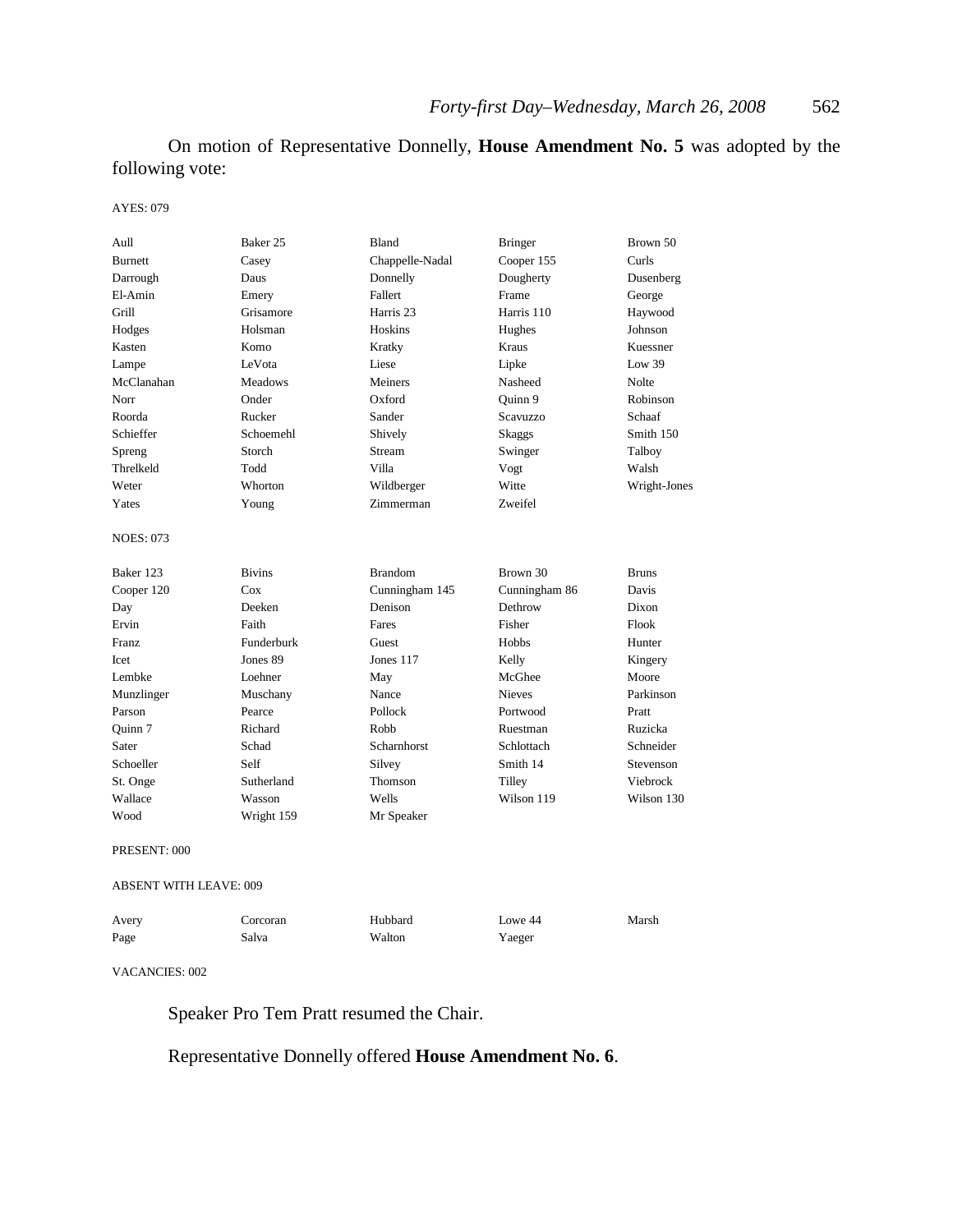#### *House Amendment No. 6*

AMEND House Committee Substitute for House Bill No. 2011, Page 22, Section 11.460, Line 13, by deleting "174,236,801" and inserting "174,411,915"; and

Further amend said section, Line 14, by deleting "324,619,513" and inserting "324,917,680"; and

Further amend said bill, Page 24, Section 11.485, Line 15, by deleting "75,686,657" and inserting "75,841,022";

and

Further amend said section, Line 16, by deleting "129,038,862" and inserting "129,301,700"; and

Further amend said bill, Page 26, Section 11.505, Line 15, by deleting "40,193,608" and inserting "42,126,254";

and

Further amend said section, Line 16, by deleting "405,237,628" and inserting "408,528,350"; and

Further amend section and bill totals accordingly.

On motion of Representative Donnelly, **House Amendment No. 6** was adopted by the following vote:

| Aull           | Baker 25             | Baker 123      | <b>Bivins</b> | <b>Brandom</b> |
|----------------|----------------------|----------------|---------------|----------------|
| <b>Bringer</b> | Brown 30             | Brown 50       | <b>Bruns</b>  | <b>Burnett</b> |
| Casey          | Chappelle-Nadal      | Cooper 155     | Cox           | Cunningham 145 |
| Cunningham 86  | Curls                | Darrough       | Daus          | Day            |
| Deeken         | Denison              | Dethrow        | Dixon         | Donnelly       |
| Dougherty      | Dusenberg            | Emery          | Ervin         | Faith          |
| Fallert        | Fares                | Fisher         | Flook         | Frame          |
| Franz          | Funderburk           | George         | Grill         | Grisamore      |
| Guest          | Harris <sub>23</sub> | Harris 110     | Haywood       | Hobbs          |
| Hodges         | Holsman              | Hoskins        | Hughes        | Johnson        |
| Jones 89       | Jones 117            | Kasten         | Kingery       | Komo           |
| Kratky         | Kraus                | Kuessner       | Lampe         | Lembke         |
| LeVota         | Liese                | Lipke          | Loehner       | Low 39         |
| McClanahan     | McGhee               | <b>Meadows</b> | Meiners       | Moore          |
| Munzlinger     | Muschany             | Nance          | Nasheed       | <b>Nieves</b>  |
| Nolte          | Norr                 | Onder          | Oxford        | Parkinson      |
| Parson         | Pearce               | Portwood       | Pratt         | Ouinn 7        |
| Ouinn 9        | Robinson             | Roorda         | Rucker        | Ruzicka        |
| Sander         | Scavuzzo             | Schaaf         | Scharnhorst   | Schieffer      |
| Schlottach     | Schneider            | Schoeller      | Schoemehl     | Self           |
| Shively        | Silvey               | <b>Skaggs</b>  | Smith 150     | Spreng         |
| St. Onge       | Storch               | Stream         | Sutherland    | Swinger        |
| Talboy         | Thomson              | Threlkeld      | Tilley        | Todd           |
| Viebrock       | Villa                | Vogt           | Wallace       | Walsh          |
| Walton         | Wasson               | Wells          | Weter         | Whorton        |
| Wildberger     | Wilson 119           | Wilson 130     | Witte         | Wood           |
| Wright 159     | Wright-Jones         | Yates          | Young         | Zimmerman      |
| Zweifel        | Mr Speaker           |                |               |                |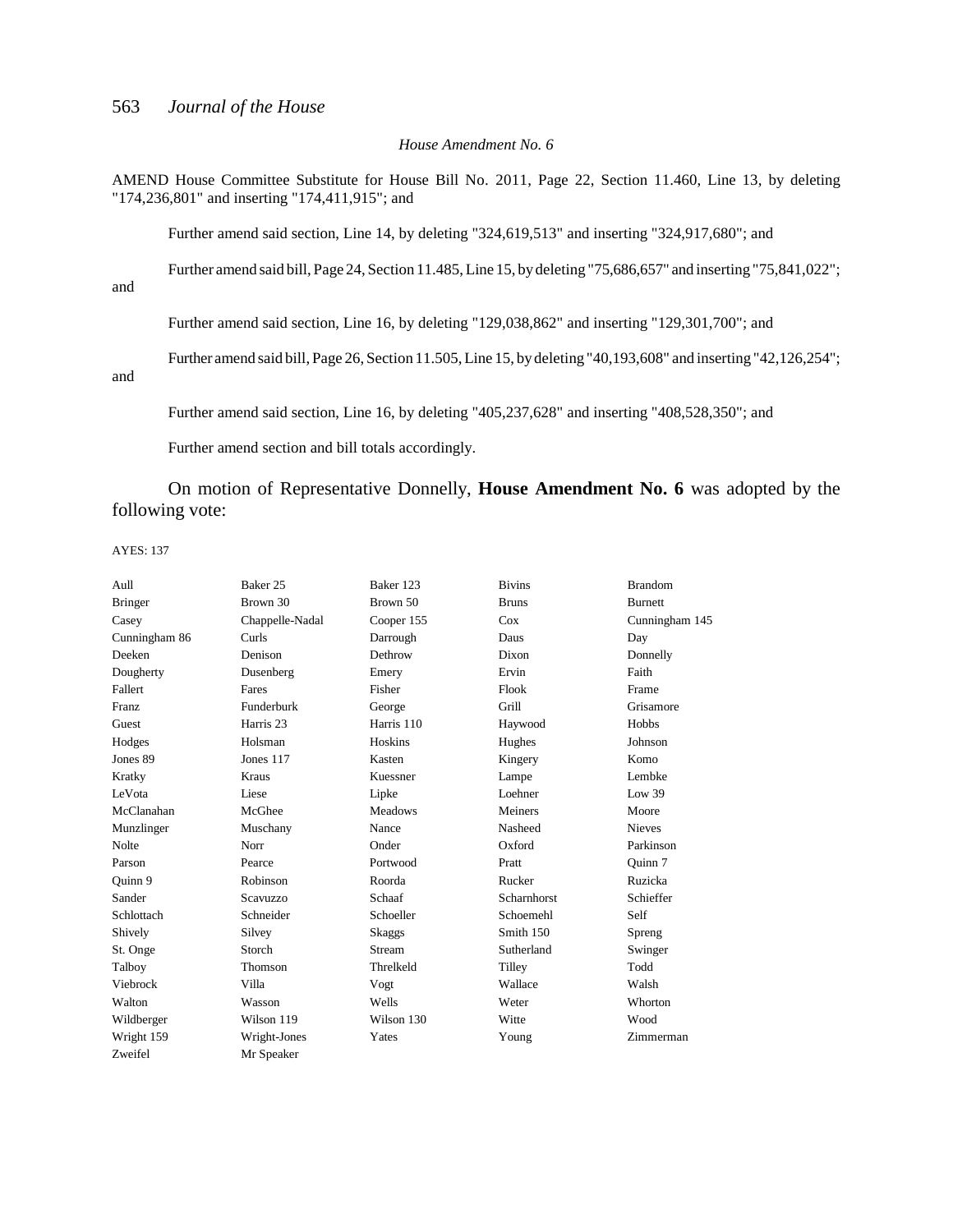NOES: 013

| Cooper 120                    | Davis    | Icet      | Kelly    | May     |
|-------------------------------|----------|-----------|----------|---------|
| Pollock                       | Richard  | Robb      | Ruestman | Sater   |
| Schad                         | Smith 14 | Stevenson |          |         |
| PRESENT: 000                  |          |           |          |         |
| <b>ABSENT WITH LEAVE: 011</b> |          |           |          |         |
| Avery                         | Bland    | Corcoran  | El-Amin  | Hubbard |
| Hunter                        | Lowe 44  | Marsh     | Page     | Salva   |
| Yaeger                        |          |           |          |         |

VACANCIES: 002

### Representative Baker (25) offered **House Amendment No. 7**.

#### *House Amendment No. 7*

AMEND House Committee Substitute for House Bill No. 2011, Page 21, Section 11.445, Line 31, by deleting "188,690,291" and inserting "188,090,291"; and

Further amend section and bill totals accordingly.

#### On motion of Representative Baker (25), **House Amendment No. 7** was adopted.

#### Representative Baker (25) offered **House Amendment No. 8**.

#### *House Amendment No. 8*

AMEND House Committee Substitute for House Bill No. 2011, Page 12, Section 11.210, Line 6, by inserting the following immediately after the word "services":

". \$500,000 shall be used to increase the reimbursement rates to providers for intensive in-home services and \$100,000 shall be used to increase the reimbursement rates to providers for family reunification services. Additionally, \$300,000 shall be used for the purpose of providing funding for crisis intervention for families in the intensive in-home services program"; and

Further amend said section, Line 7, by deleting "6,826,191" and inserting "7,426,191"; and

Further adjust section and bill totals accordingly.

On motion of Representative Baker (25), **House Amendment No. 8** was adopted.

#### Representative Roorda offered **House Amendment No. 9**.

#### *House Amendment No. 9*

AMEND House Committee Substitute for House Bill No. 2011, Page 26, Section 11.505, Line 22, by deleting "2,365,987" and inserting "1,365,987"; and

Further amend said bill by adjusting section and bill totals accordingly.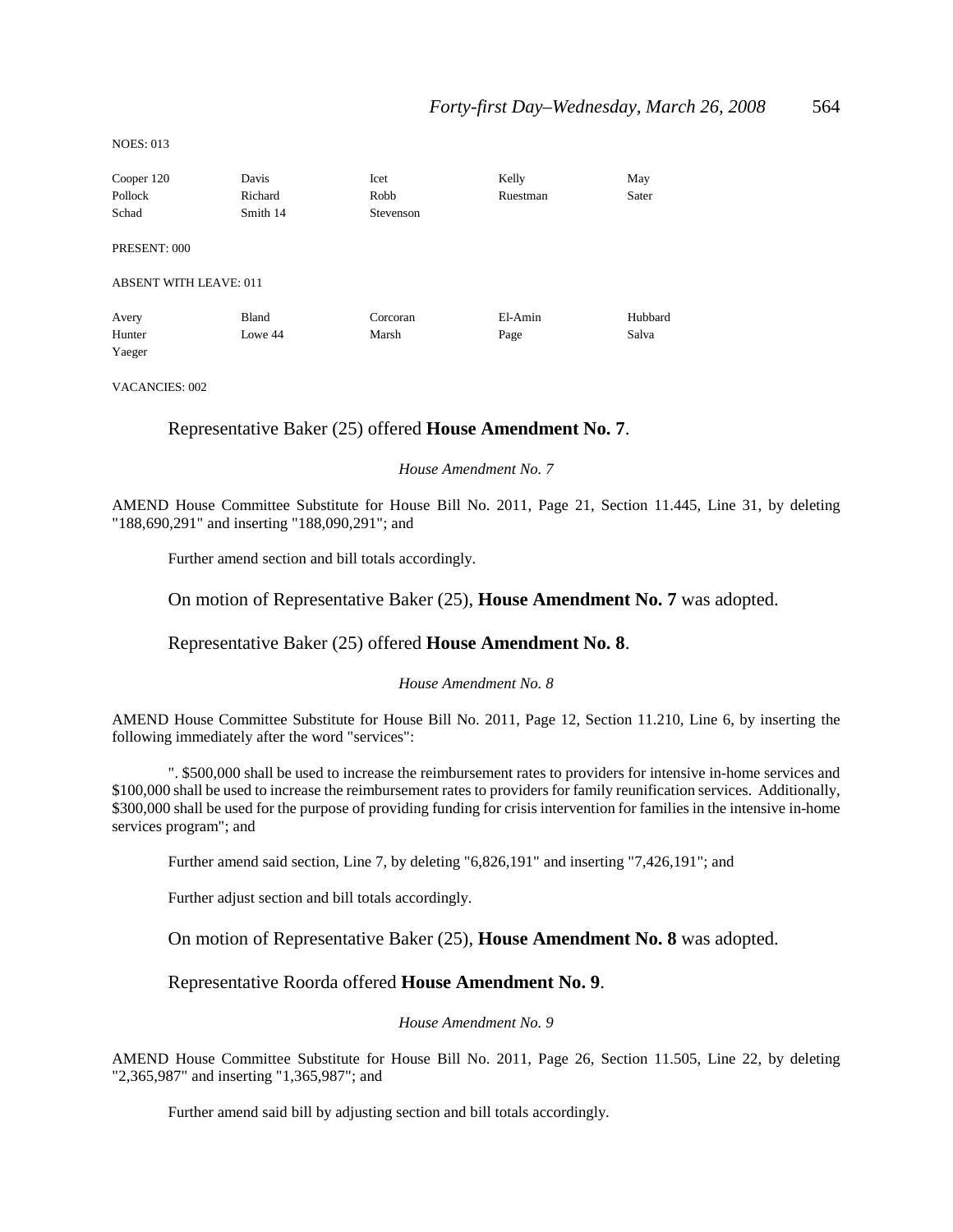## Representative Roorda moved that **House Amendment No. 9** be adopted.

Which motion was defeated by the following vote:

#### AYES: 061

| Aull                          | Baker 25      | Bland                | <b>Bringer</b> | Brown 50      |
|-------------------------------|---------------|----------------------|----------------|---------------|
| <b>Burnett</b>                | Casey         | Chappelle-Nadal      | Curls          | Darrough      |
| Daus                          | Donnelly      | El-Amin              | Fallert        | Frame         |
| George                        | Grill         | Harris 110           | Haywood        | Hodges        |
| Holsman                       | Hoskins       | Hughes               | Johnson        | Komo          |
| Kratky                        | Kuessner      | Lampe                | LeVota         | Liese         |
| Low $39$                      | McClanahan    | Meadows              | Meiners        | Nasheed       |
| Norr                          | Oxford        | Ouinn 9              | Robinson       | Roorda        |
| Rucker                        | Scavuzzo      | Schieffer            | Schoemehl      | Shively       |
| Skaggs                        | Spreng        | Storch               | Swinger        | Talboy        |
| Todd                          | Villa         | Vogt                 | Walsh          | Whorton       |
| Wildberger                    | Witte         | Wright-Jones         | Young          | Zimmerman     |
| Zweifel                       |               |                      |                |               |
| <b>NOES: 090</b>              |               |                      |                |               |
| Baker 123                     | <b>Bivins</b> | <b>Brandom</b>       | Brown 30       | <b>Bruns</b>  |
| Cooper 120                    | Cooper 155    | Cox                  | Cunningham 145 | Cunningham 86 |
| Davis                         | Day           | Deeken               | Denison        | Dethrow       |
| Dixon                         | Dougherty     | Dusenberg            | Emery          | Ervin         |
| Faith                         | Fares         | Fisher               | Flook          | Franz         |
| Funderburk                    | Grisamore     | Guest                | Hobbs          | Icet          |
| Jones 89                      | Jones $117$   | Kasten               | Kelly          | Kingery       |
| Kraus                         | Lembke        | Lipke                | Loehner        | Marsh         |
| May                           | McGhee        | Moore                | Munzlinger     | Muschany      |
| Nance                         | <b>Nieves</b> | Nolte                | Onder          | Parkinson     |
| Parson                        | Pearce        | Pollock              | Portwood       | Pratt         |
| Quinn 7                       | Richard       | Robb                 | Ruestman       | Ruzicka       |
| Sander                        | Sater         | Schaaf               | Schad          | Scharnhorst   |
| Schlottach                    | Schneider     | Schoeller            | Self           | Silvey        |
| Smith 14                      | Smith 150     | Stevenson            | St. Onge       | Stream        |
| Sutherland                    | Thomson       | Threlkeld            | Tilley         | Viebrock      |
| Wallace                       | Wasson        | Wells                | Weter          | Wilson 119    |
| Wilson 130                    | Wood          | Wright 159           | Yates          | Mr Speaker    |
| PRESENT: 000                  |               |                      |                |               |
| <b>ABSENT WITH LEAVE: 010</b> |               |                      |                |               |
| Avery                         | Corcoran      | Harris <sub>23</sub> | Hubbard        | Hunter        |
| Lowe 44                       | Page          | Salva                | Walton         | Yaeger        |
|                               |               |                      |                |               |

VACANCIES: 002

Representative Lampe offered **House Amendment No. 10**.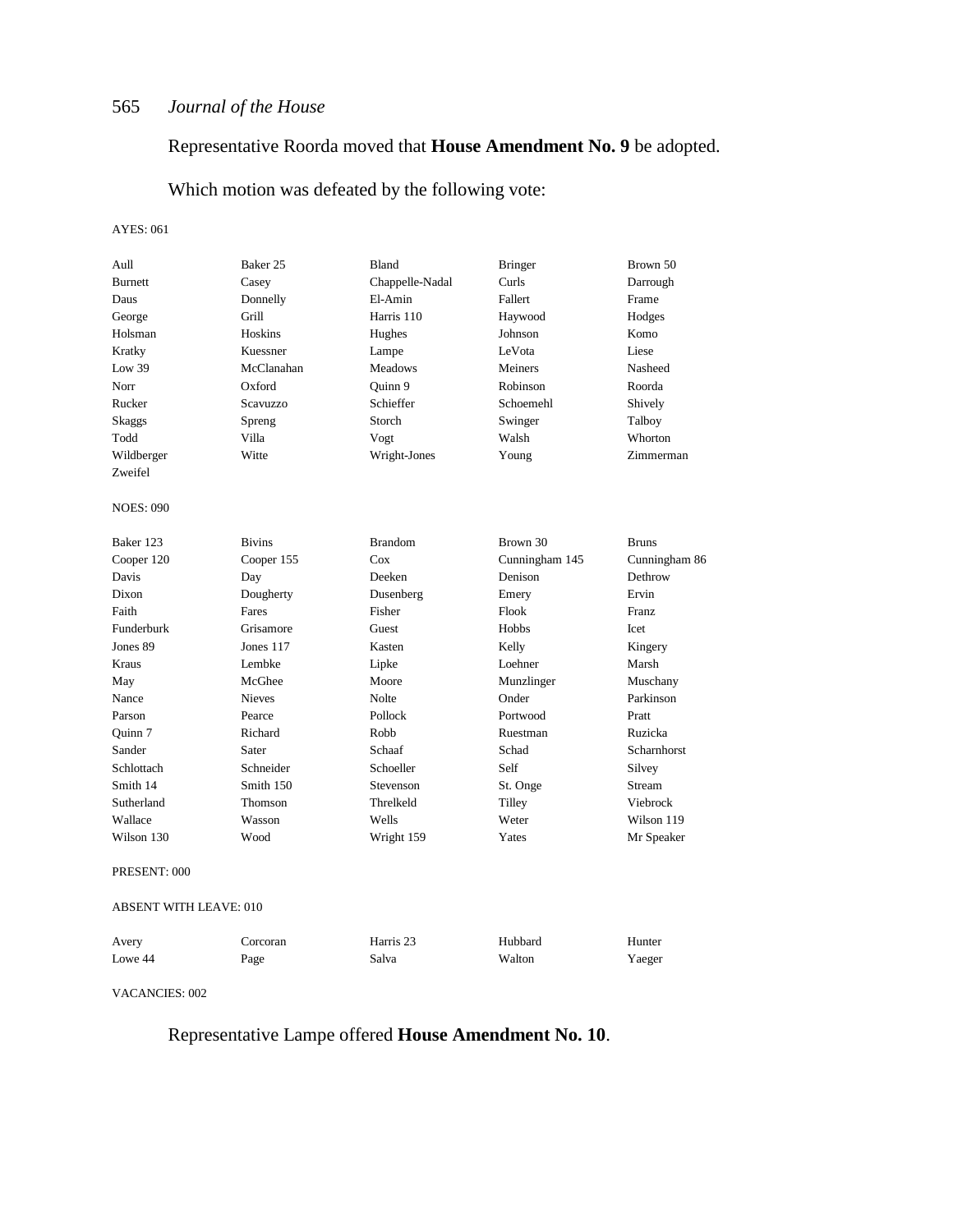*House Amendment No. 10*

AMEND House Committee Substitute for House Bill No. 2011, Page 20, Section 11.440, Line 10, by deleting "15,922,716" and inserting "15,022,716"; and

Further amend said section, Line 11, by deleting "23,188,135" and inserting "21,893,013"; and

Further adjust section and bill totals accordingly.

Representative Nieves resumed the Chair.

Representative Lampe moved that **House Amendment No. 10** be adopted.

Which motion was defeated by the following vote:

#### AYES: 063

| Aull             | Baker 25      | <b>Bland</b>    | <b>Bringer</b> | Brown 50       |
|------------------|---------------|-----------------|----------------|----------------|
| <b>Burnett</b>   | Casey         | Chappelle-Nadal | Curls          | Darrough       |
| Daus             | Dixon         | Donnelly        | El-Amin        | Fallert        |
| Frame            | George        | Grill           | Harris 23      | Harris 110     |
| Haywood          | Hodges        | Holsman         | Hoskins        | Hughes         |
| Johnson          | Komo          | Kratky          | Kuessner       | Lampe          |
| LeVota           | Liese         | Low 39          | McClanahan     | <b>Meadows</b> |
| Meiners          | Nasheed       | Norr            | Oxford         | Quinn 9        |
| Roorda           | Rucker        | Scavuzzo        | Schieffer      | Schoemehl      |
| Shively          | <b>Skaggs</b> | Spreng          | Storch         | Swinger        |
| Talboy           | Todd          | Villa           | Vogt           | Walsh          |
| Walton           | Whorton       | Wildberger      | Witte          | Wright-Jones   |
| Young            | Zimmerman     | Zweifel         |                |                |
| <b>NOES: 088</b> |               |                 |                |                |
| Baker 123        | <b>Bivins</b> | <b>Brandom</b>  | Brown 30       | <b>Bruns</b>   |
| Cooper 120       | Cooper 155    | $\cos$          | Cunningham 145 | Cunningham 86  |
| Davis            | Day           | Deeken          | Denison        | Dethrow        |
| Dusenberg        | Emery         | Ervin           | Faith          | Fares          |
| Fisher           | Flook         | <b>Franz</b>    | Funderburk     | Grisamore      |
| Guest            | Hobbs         | Hunter          | Icet           | Jones 89       |
| Jones 117        | Kasten        | Kelly           | Kingery        | Kraus          |
| Lembke           | Lipke         | Loehner         | Marsh          | May            |
| McGhee           | Moore         | Munzlinger      | Muschany       | Nance          |
| <b>Nieves</b>    | Nolte         | Onder           | Parkinson      | Parson         |
| Pearce           | Pollock       | Portwood        | Pratt          | Ouinn 7        |
| Richard          | Robb          | Ruestman        | Ruzicka        | Sander         |
| Sater            | Schaaf        | Schad           | Scharnhorst    | Schlottach     |
| Schneider        | Schoeller     | Self            | Silvey         | Smith 14       |
| Smith 150        | Stevenson     | St. Onge        | Stream         | Sutherland     |
| Thomson          | Tilley        | Viebrock        | Wallace        | Wasson         |
| Wells            | Weter         | Wilson 119      | Wilson 130     | Wood           |
| Wright 159       | Yates         | Mr Speaker      |                |                |

PRESENT: 000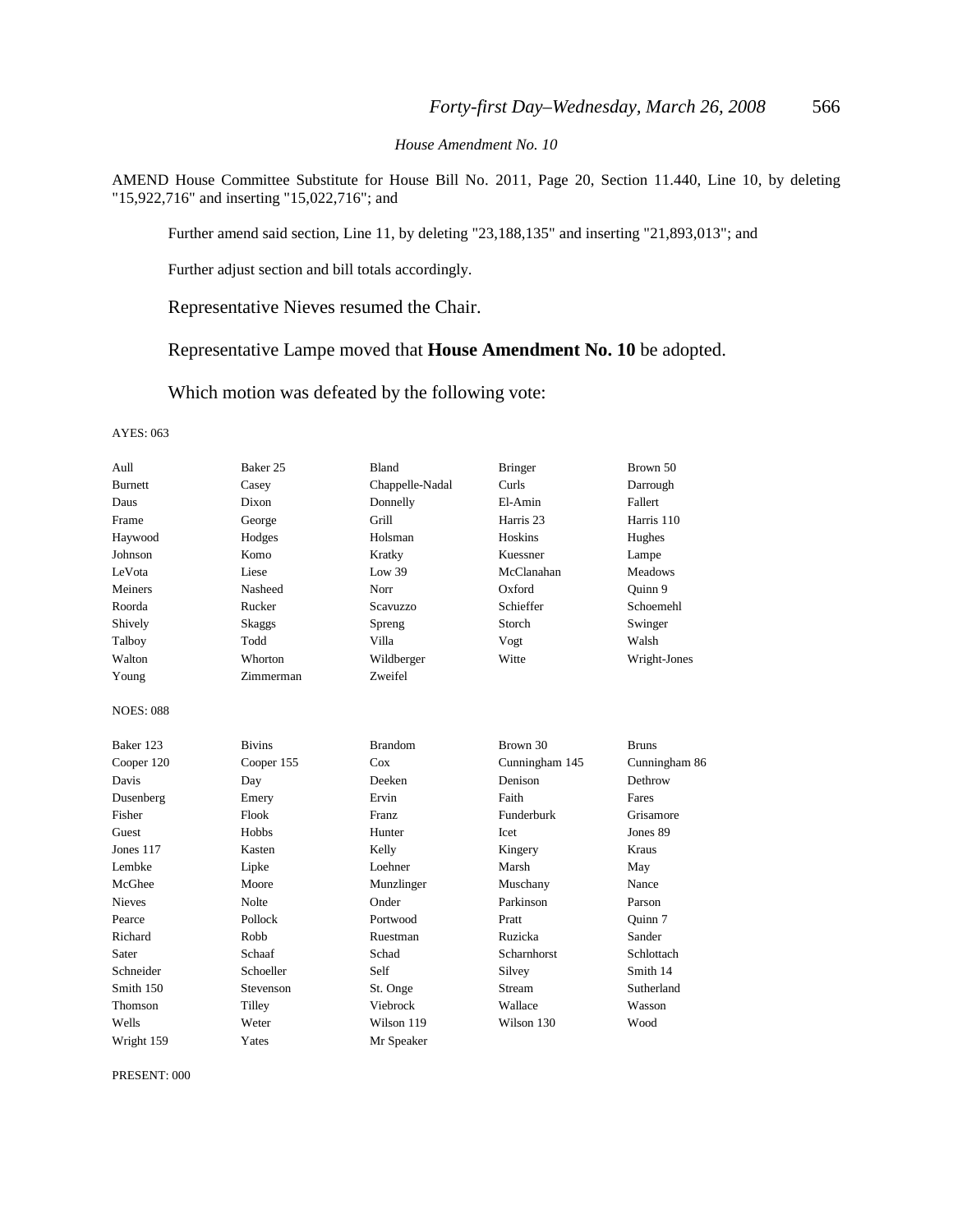ABSENT WITH LEAVE: 010

| Avery | Corcoran | Dougherty | Hubbard   | Lowe 44 |
|-------|----------|-----------|-----------|---------|
| Page  | Robinson | Salva     | Threlkeld | Yaeger  |

VACANCIES: 002

**HCS HB 2011, as amended**, was laid over.

**HCS HB 2012**, relating to appropriations, was taken up by Representative Icet.

**HCS HB 2012** was laid over.

**HCS HB 2013**, relating to appropriations, was taken up by Representative Icet.

Representative Lembke offered **House Amendment No. 1**.

*House Amendment No. 1*

AMEND House Committee Substitute for House Bill No. 2013, Page 11, Section 13.120, Line 7, by deleting "355,825" and inserting "1,192,475"; and

Further amend said bill by amending section and bill totals accordingly.

Representative Darrough raised a point of order that **House Amendment No. 1** is in violation of Rule 46(f).

Representative Nieves requested a parliamentary ruling.

The Parliamentary Committee ruled the point of order not well taken.

On motion of Representative Lembke, **House Amendment No. 1** was adopted.

**HCS HB 2013, as amended**, was laid over.

**HB 2001**, relating to appropriations, was taken up by Representative Icet.

On motion of Representative Icet, **HB 2001** was ordered perfected and printed.

**HCS HB 2002, as amended**, relating to appropriations, was again taken up by Representative Icet.

On motion of Representative Icet, **HCS HB 2002, as amended**, was adopted.

On motion of Representative Icet, **HCS HB 2002, as amended**, was ordered perfected and printed.

**HCS HB 2003, as amended**, relating to appropriations, was again taken up by Representative Icet.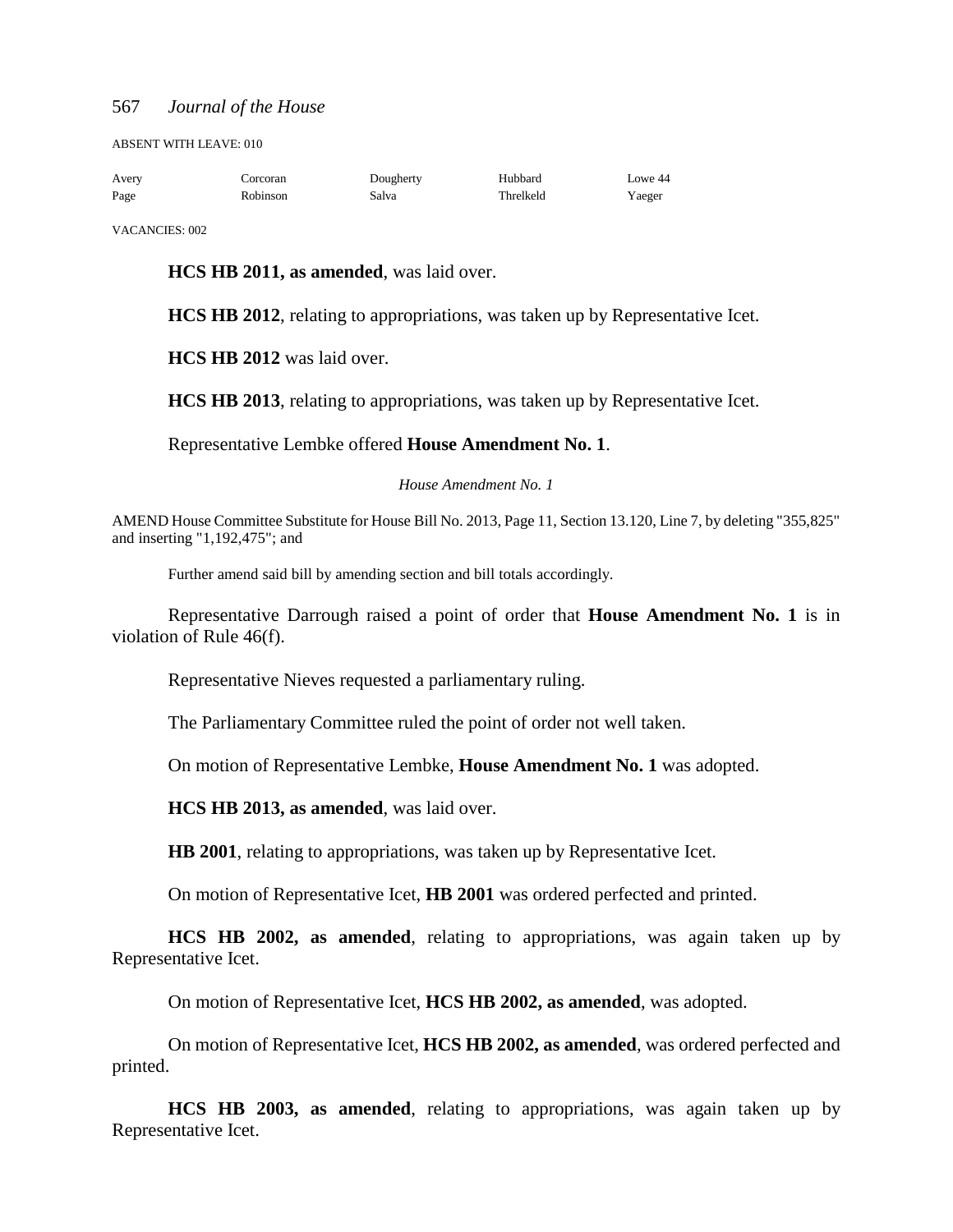On motion of Representative Icet, **HCS HB 2003, as amended**, was adopted.

On motion of Representative Icet, **HCS HB 2003, as amended**, was ordered perfected and printed.

**HB 2004**, relating to appropriations, was taken up by Representative Icet.

On motion of Representative Icet, **HB 2004** was ordered perfected and printed.

**HCS HB 2005, as amended**, relating to appropriations, was again taken up by Representative Icet.

On motion of Representative Icet, **HCS HB 2005, as amended**, was adopted.

On motion of Representative Icet, **HCS HB 2005, as amended**, was ordered perfected and printed.

**HCS HB 2006, as amended**, relating to appropriations, was again taken up by Representative Icet.

On motion of Representative Icet, **HCS HB 2006, as amended**, was adopted.

On motion of Representative Icet, **HCS HB 2006, as amended**, was ordered perfected and printed.

**HCS HB 2007**, relating to appropriations, was again taken up by Representative Icet.

On motion of Representative Icet, **HCS HB 2007** was adopted.

On motion of Representative Icet, **HCS HB 2007** was ordered perfected and printed.

**HCS HB 2008, as amended**, relating to appropriations, was again taken up by Representative Icet.

On motion of Representative Icet, **HCS HB 2008, as amended**, was adopted.

On motion of Representative Icet, **HCS HB 2008, as amended**, was ordered perfected and printed.

**HCS HB 2009**, relating to appropriations, was taken up by Representative Icet.

On motion of Representative Icet, **HCS HB 2009** was adopted.

On motion of Representative Icet, **HCS HB 2009** was ordered perfected and printed.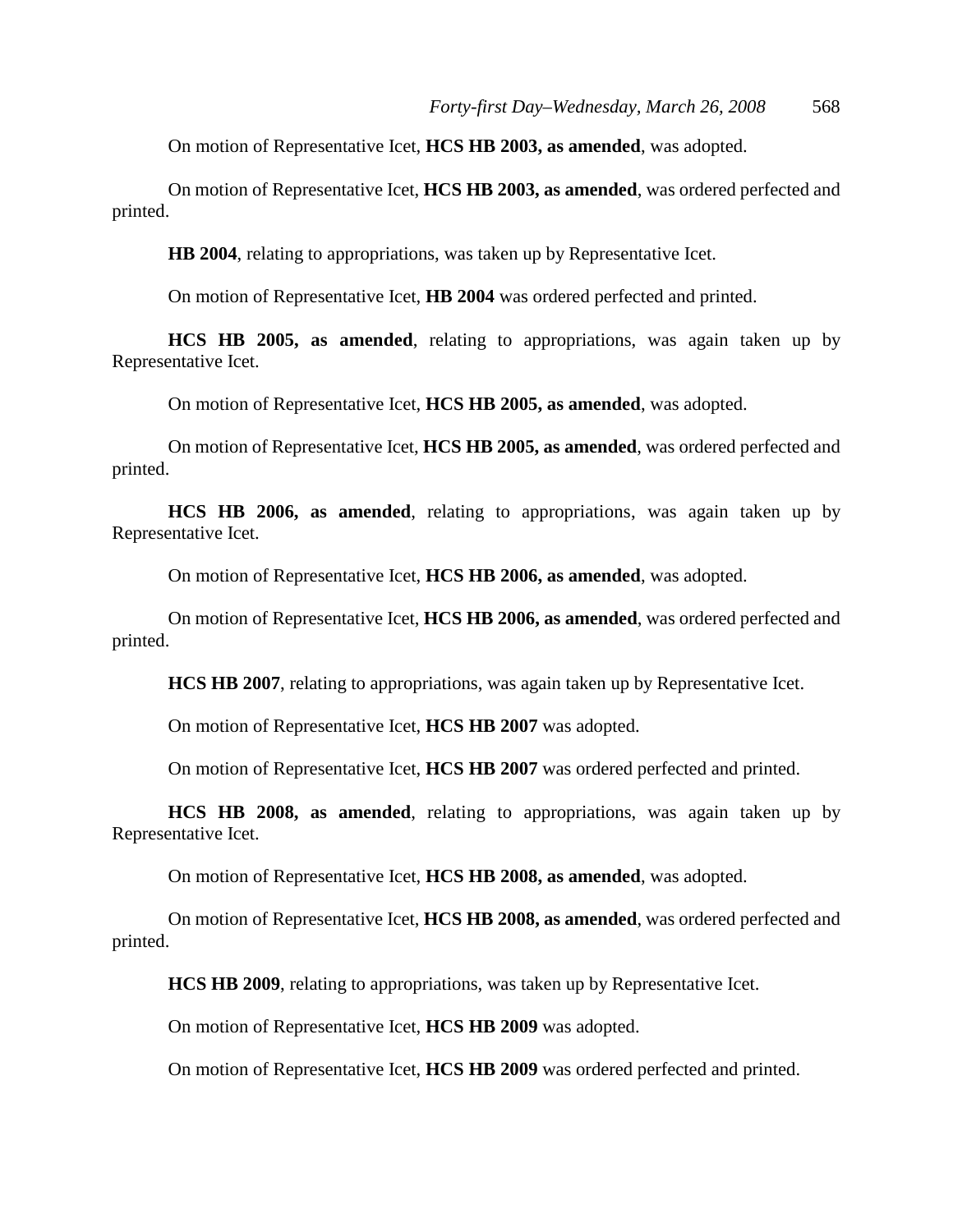**HCS HB 2010, as amended**, relating to appropriations, was again taken up by Representative Icet.

On motion of Representative Icet, **HCS HB 2010, as amended**, was adopted.

On motion of Representative Icet, **HCS HB 2010, as amended**, was ordered perfected and printed.

**HCS HB 2011, as amended**, relating to appropriations, was again taken up by Representative Icet.

On motion of Representative Icet, **HCS HB 2011, as amended**, was adopted.

On motion of Representative Icet, **HCS HB 2011, as amended**, was ordered perfected and printed.

**HCS HB 2012,** relating to appropriations, was again taken up by Representative Icet.

On motion of Representative Icet, **HCS HB 2012** was adopted.

On motion of Representative Icet, **HCS HB 2012** was ordered perfected and printed.

**HCS HB 2013, as amended**, relating to appropriations, was again taken up by Representative Icet.

On motion of Representative Icet, **HCS HB 2013, as amended**, was adopted.

On motion of Representative Icet, **HCS HB 2013, as amended**, was ordered perfected and printed.

## **REFERRAL OF SENATE BILLS**

The following Senate Bills were referred to the Committee indicated:

**SB 723** - Crime Prevention and Public Safety

**SCS SBs 753, 728, 906 & 1026** - Transportation

**SCS SB 760** - Transportation

- **SB 801** Special Committee on General Laws
- **SB 820** Local Government
- **SB 841** Transportation
- **SB 845** Local Government
- **SCS SB 850** Special Committee on Professional Registration and Licensing
- **SB 856** Transportation
- **SB 885** Special Committee on Family Services
- **SB 896** Local Government
- **SB 901** Special Committee on Workforce Development and Workplace Safety
- **SB 925** Elementary and Secondary Education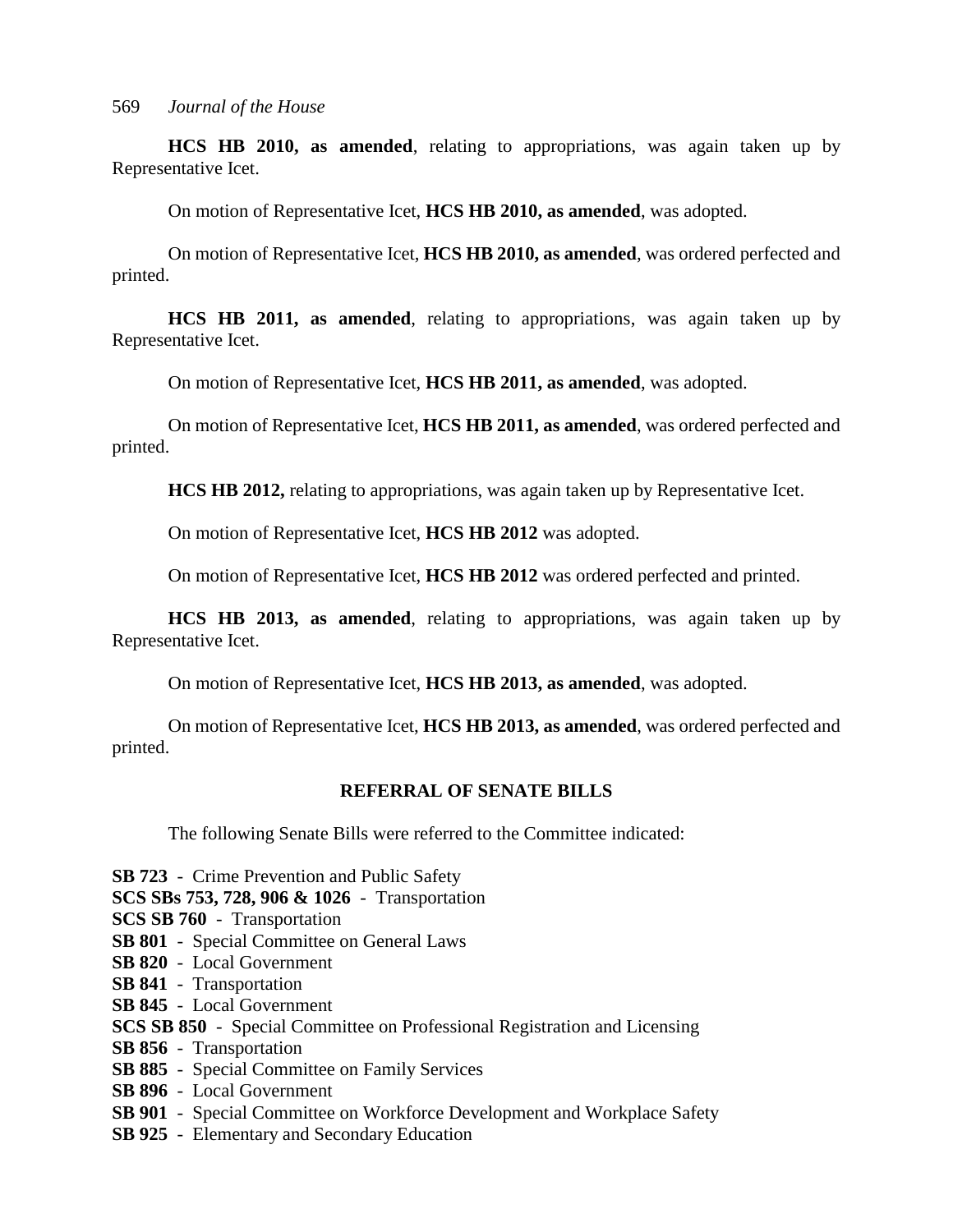**SB 936** - Transportation

- **SCS SB 942** Agriculture Policy
- **SB 943** Local Government
- **SCS SB 951** Special Committee on Financial Institutions
- **SB 953** Judiciary
- **SB 955** Transportation
- **SB 970** Elections
- **SB 978** Elections
- **SB 991** Special Committee on Tourism
- **SB 999** Special Committee on Financial Institutions
- **SB 1002** Local Government
- **SCS SB 1008** Special Committee on Health Insurance
- **SCS SB 1009** Special Committee on Professional Registration and Licensing
- **SB 1010** Corrections and Public Institutions
- **SCS SB 1039** Special Committee on Government Affairs
- **SB 1061** Special Committee on Professional Registration and Licensing
- **SB 1066** Special Committee on Student Achievement

## **COMMITTEE REPORTS**

### **Committee on Conservation and Natural Resources**, Chairman Hobbs reporting:

Mr. Speaker: Your Committee on Conservation and Natural Resources, to which was referred **HB 2328**, begs leave to report it has examined the same and recommends that the **House Committee Substitute Do Pass**, and pursuant to Rule 25(21)(f) be referred to the Committee on Rules.

**Special Committee on Job Creation and Economic Development**, Chairman Richard reporting:

Mr. Speaker: Your Special Committee on Job Creation and Economic Development, to which was referred **HB 2393**, begs leave to report it has examined the same and recommends that the **House Committee Substitute Do Pass**, and pursuant to Rule 25(21)(f) be referred to the Committee on Rules.

### **ADVANCEMENT OF HOUSE CONSENT BILLS**

Pursuant to Rule 45(b), the following bills, having remained on the House Consent Calendar for Perfection for five legislative days, were ordered perfected and printed by consent with all committee substitutes and committee amendments thereto adopted and perfected by consent: **HCS HB 1611**, **HB 1677**, **HCS HB 1807**, **HB 1881**, **HB 1869**, **HB 1946**, **HCS HB 2104**, **HCS HB 2204** and **HB 2226**.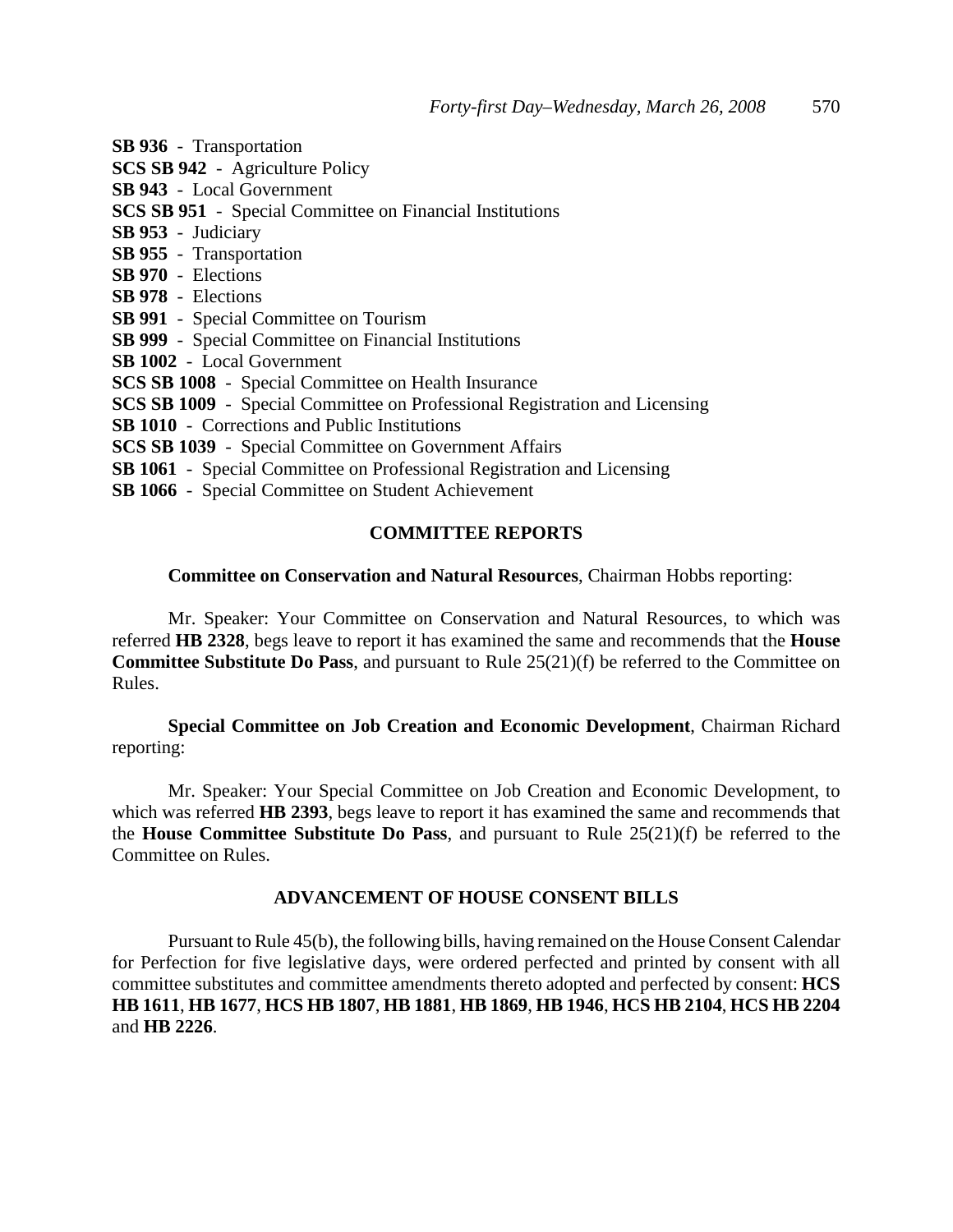## **INTRODUCTION OF HOUSE JOINT RESOLUTION**

The following House Joint Resolution was read the first time and copies ordered printed:

**HJR 75**, introduced by Representative Aull, relating to volunteer bingo game operations.

## **INTRODUCTION OF HOUSE BILLS**

The following House Bills were read the first time and copies ordered printed:

**HB 2450**, introduced by Representatives Page, Cooper (155), Talboy, Lampe, Johnson, Oxford, Storch, Bland, Zimmerman, Walsh, Fallert, Schoemehl, Darrough and Schaaf, relating to patient safety.

**HB 2451**, introduced by Representative Yates, relating to licensing of a geographical information system by a community.

**HB 2452**, introduced by Representative Yates, relating to the creation of a registry of contractors.

**HB 2453**, introduced by Representative Pratt, relating to the Missouri uniform trust code.

**HB 2454**, introduced by Representative Kraus, relating to the licensure of bail bond and surety recovery agents.

**HB 2455**, introduced by Representatives Dusenberg, Wildberger and Silvey, relating to rail transport of hazardous materials.

**HB 2456**, introduced by Representative Kratky, relating to the creation of a military medal of freedom.

**HB 2457**, introduced by Representative Jones (117), relating to the transfer of long-term care beds to certain new health care facilities.

**HB 2458**, introduced by Representatives Jones (89), Jetton, Hubbard, El-Amin, Hoskins, Hughes, Pratt, Tilley, Richard, Nieves, Cunningham (86), Davis, Emery, Icet, Parson, Robb, Stevenson, Bivins, Muschany, Portwood, Schoeller, Faith, Jones (117), Schaaf, Funderburk, Hunter, Onder, Scharnhorst, Smith (14) and Parkinson, relating to educational tax credits.

**HB 2459**, introduced by Representatives Storch, Lampe and Baker (25), relating to affordable housing.

**HB 2460**, introduced by Representatives Emery and Jones (89), relating to the Missouri human rights act.

**HB 2461**, introduced by Representative Sutherland, relating to corporate franchise tax.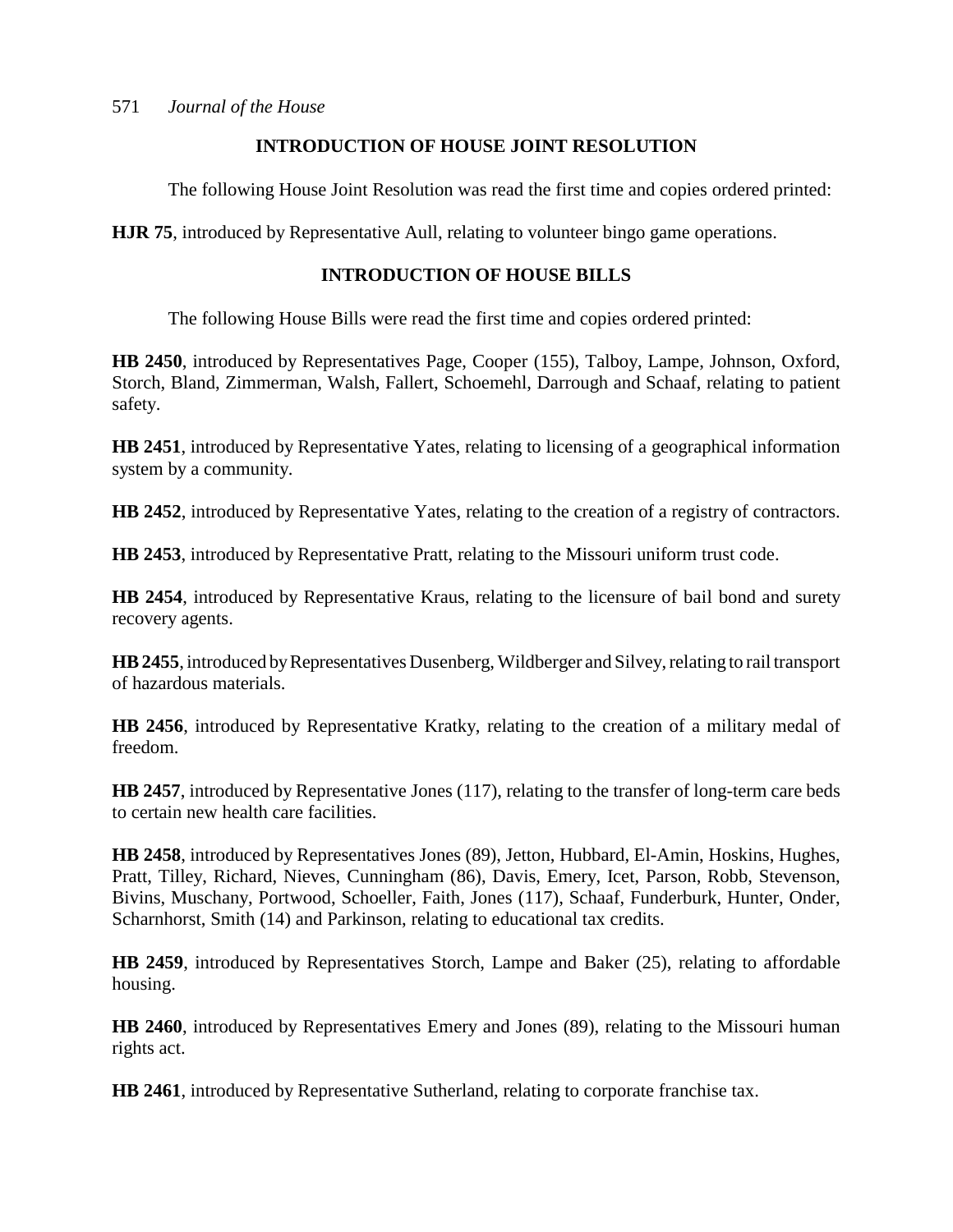**HB 2462**, introduced by Representatives McClanahan, Portwood, Witte, Page, Kuessner, Young, El-Amin and Dougherty, relating to information obtained by the state board of nursing.

**HB 2463**, introduced by Representatives McClanahan, Bruns, George, Oxford, Norr, Rucker, Schieffer, Roorda, Hodges, Moore, Wildberger and Yaeger, relating to detection devices.

**HB 2464**, introduced by Representatives Oxford, Yaeger, Low (39), Curls, Donnelly, Daus, Meiners, Wright-Jones and Lampe, relating to child support.

**HB 2465**, introduced by Representatives Oxford, Yaeger, Donnelly, Daus, Wright-Jones, Lampe and Low (39), relating to the quality early childhood act.

**HB 2466**, introduced by Representatives Oxford, Wildberger, Yaeger, Daus and Low (39), relating to the Missouri housing development commission.

**HB 2467**, introduced by Representatives Baker (123), Ervin, Thomson, Yates, Kraus, Muschany, Richard, Lembke, Nieves, Sutherland, McGhee, Kelly, Day, Fisher, Stream, Pearce, Sater, Funderburk, Smith (14), Parkinson, Wilson (130), Jones (117), Wood, Munzlinger, Flook, Bruns and Brown (30), relating to income tax rates.

**HB 2468**, introduced by Representatives Schoeller, Emery, Viebrock, Bivins, George, Lembke, Lampe, Skaggs, Smith (14), Walsh and Zimmerman, relating to the authority of the public service commission.

**HB 2469**, introduced by Representatives Kuessner, Walsh and Wildberger, relating to funeral contracts.

### **MESSAGE FROM THE SENATE**

Mr. Speaker: I am instructed by the Senate to inform the House of Representatives that the Senate has taken up and passed **SCS HCS HB 2014**, entitled:

An act to appropriate money for supplemental purposes for the several departments and offices of state government, and for purchase of equipment, and for the payment of various claims for refunds, for persons, firms, and corporations, and for other purposes, and to transfer money among certain funds, from the funds designated for the fiscal period ending June 30, 2008.

In which the concurrence of the House is respectfully requested.

### **ADJOURNMENT**

On motion of Representative Tilley, the House adjourned until 10:00 a.m., Thursday, March 27, 2008.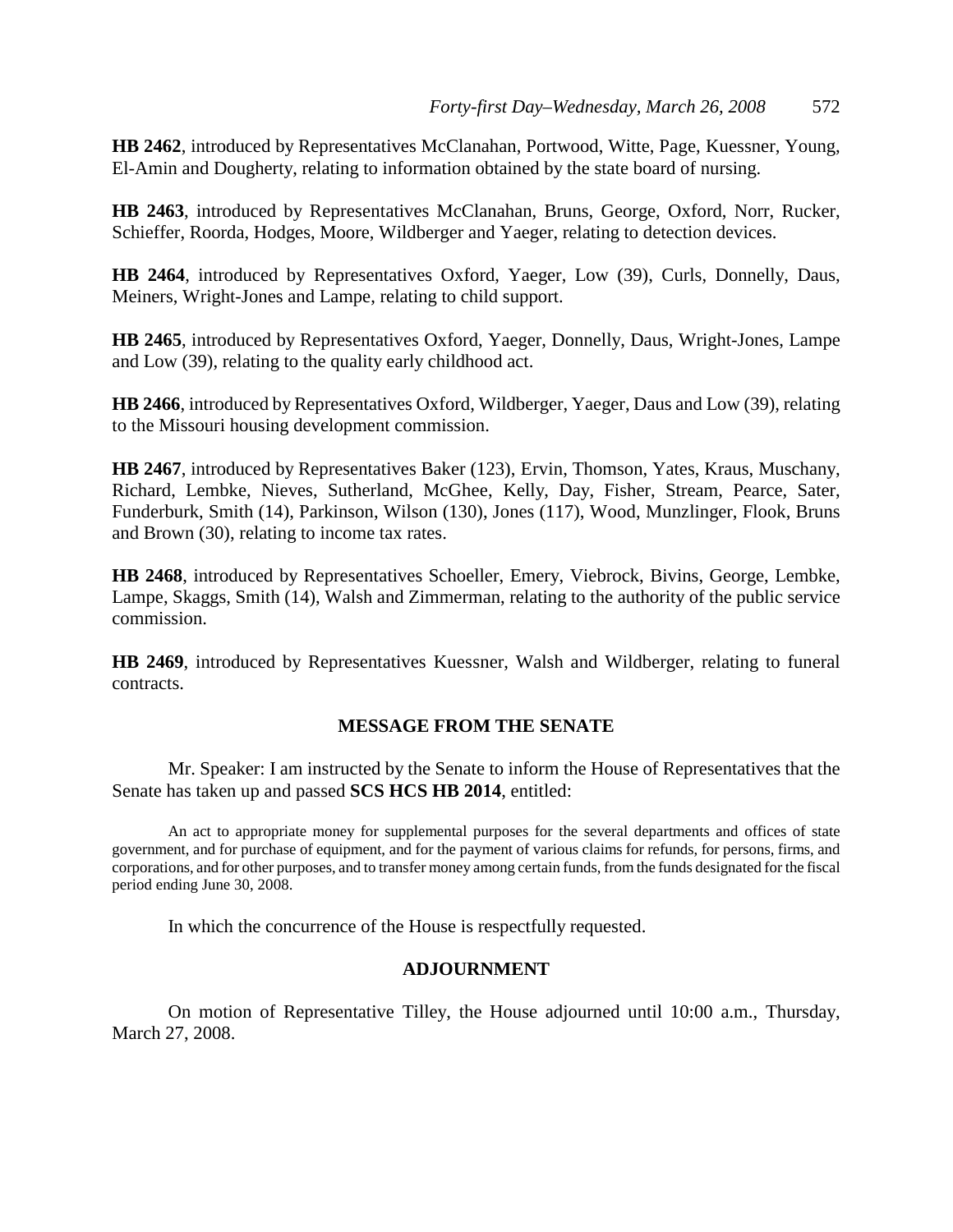## **CORRECTION TO THE HOUSE JOURNAL**

#### AFFIDAVIT

I, State Representative Brian Yates, District 56, hereby state and affirm that my vote as recorded on Page 525 of the House Journal for March 25, 2008 was incorrectly recorded as aye. Pursuant to House Rule 89, I ask that the Journal be corrected to show that I voted no. I further state and affirm that I was present in the House Chamber at the time this vote was taken, I did in fact vote, and my vote or absence was incorrectly recorded.

IN WITNESS WHEREOF, I have hereunto subscribed my hand to this affidavit on this 26th day of March 2008.

/s/ Brian Yates State Representative

State of Missouri (1) ) ss. County of Miller (1)

Subscribed and sworn to before me this 26th day of March in the year 2008.

/s/ Megan J. Limbach Notary Public

## **COMMITTEE MEETINGS**

### AGRICULTURE POLICY

Thursday, March 27, 2008, 8:00 a.m. Hearing Room 6. Meeting for informational purposes only. FCS Financial representatives to address the committee. Possible Executive session to follow.

JOINT COMMITTEE ON CORRECTIONS Wednesday, April 2, 2008, 9:00 a.m. Hearing Room 3. Business meeting.

Some portions of the meeting may be closed pursuant to Section 610.021

RULES - PURSUANT TO RULE 25(21)(f)

Thursday, March 27, 2008, Hearing Room 1 upon adjournment. Executive session may follow. AMENDED Public hearings to be held on: HB 1849, HB 2261, HB 2144, HB 1535, HCS HB 2060, HB 1981, HB 1716, HB 1756, HB 1957, HCS HB 2250, HCS HB 1474, HCS HB 2328, HCS HB 1813, HCS HBs 2062 & 1518, HCS#2 HB 1423, HCS HBs 2189, 2208, 2178 & 2333, HCS HCR 21, HCS HB 2321, HCR 26, HCS HB 2393

SPECIAL COMMITTEE ON GOVERNMENT AFFAIRS Tuesday, April 1, 2008, 8:15 a.m. Hearing Room 7. Executive session may follow. Public hearings to be held on: HB 1866, HB 1747, HB 1794, HB 1954, HB 1961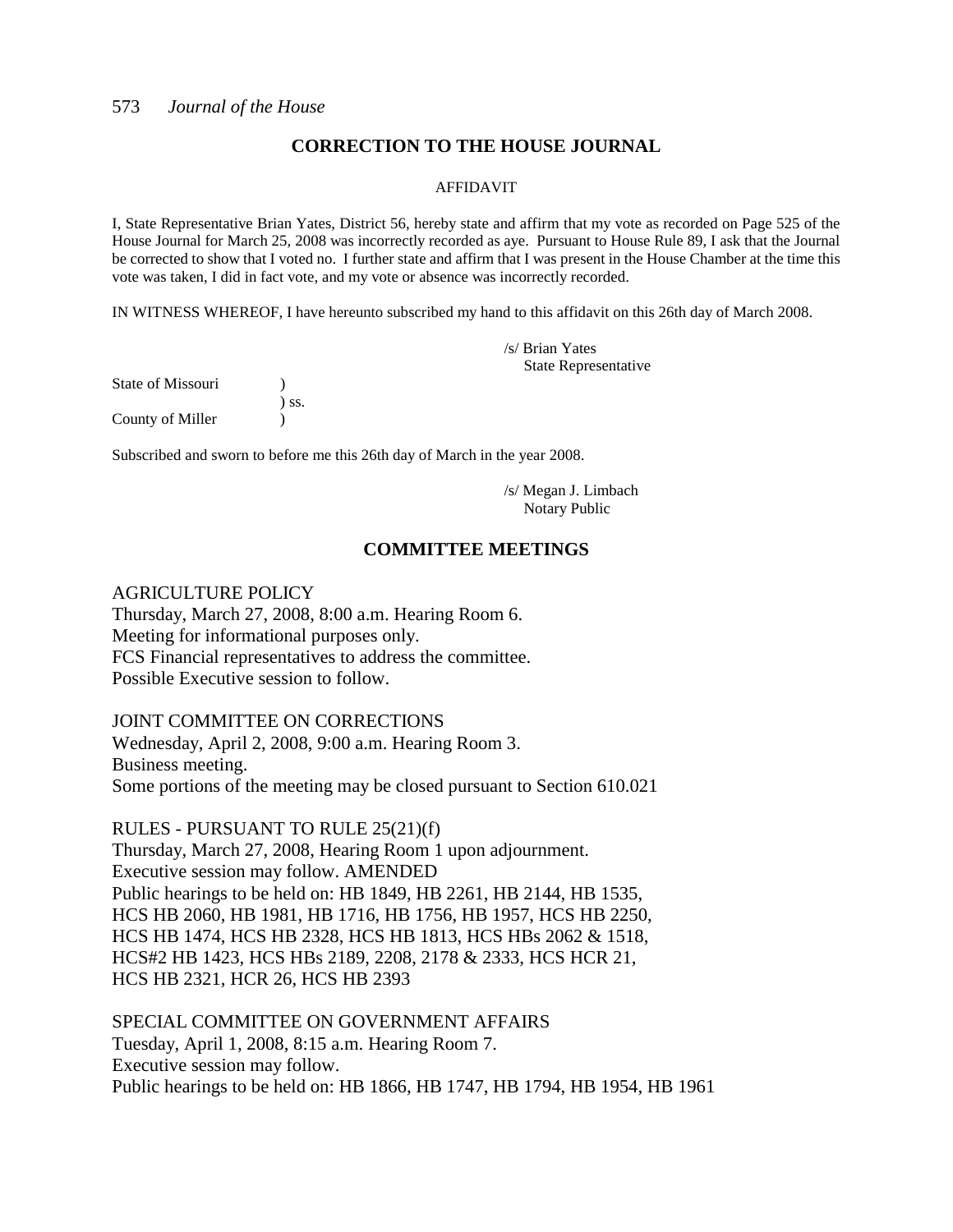SPECIAL COMMITTEE ON HEALTH INSURANCE Tuesday, April 1, 2008, Hearing Room 5 upon afternoon adjournment. Executive session to follow. Public hearings to be held on: HB 2198, HB 2282, HB 2149, HB 2256, HB 2100

SPECIAL COMMITTEE ON IMMIGRATION Thursday, March 27, 2008, House Chamber side gallery thirty minutes after adjournment. Brief Executive session only. No meeting this evening Wednesday, March 26, 2008. Hearing next Wednesday, April 2, 2008.

SPECIAL COMMITTEE ON PROFESSIONAL REGISTRATION AND LICENSING Thursday, March 27, 2008, 8:00 a.m. Hearing Room 7. Executive session may follow. Public hearings to be held on: HB 1827, HB 1976

## **HOUSE CALENDAR**

## FORTY-SECOND DAY, THURSDAY, MARCH 27, 2008

## **HOUSE JOINT RESOLUTION FOR SECOND READING**

HJR 75

## **HOUSE BILLS FOR SECOND READING**

HB 2450 through HB 2469

## **HOUSE JOINT RESOLUTION FOR PERFECTION**

HCS HJR 70 - Icet

## **HOUSE BILLS FOR PERFECTION**

- 1 HB 1911 Muschany
- 2 HB 1806 Schaaf
- 3 HCS HB 2058 Pearce
- 4 HCS HB 1626 Emery
- 5 HCS HB 1836 Flook
- 6 HB 1773 Funderburk
- 7 HCS#2 HB 1886 Scharnhorst
- 8 HCS HB 1393 Dusenberg
- 9 HCS HB 1715 Schad
- 10 HCS HB 1790 Cooper (155)
- 11 HCS HB 1550 Stevenson
- 12 HCS HBs 1788 & 1882 Day
- 13 HCS HB 1802 Wilson (130)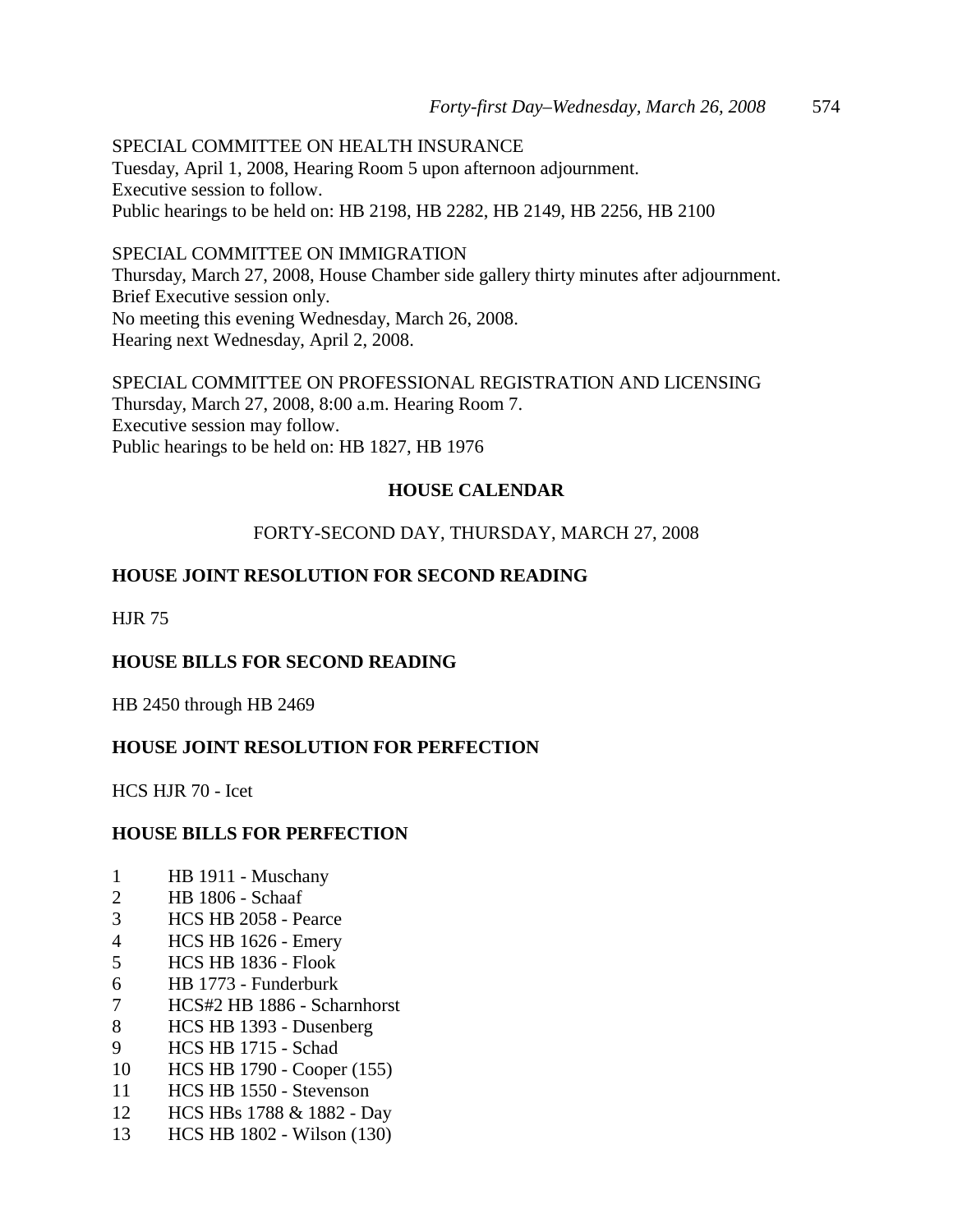- 575 *Journal of the House*
- 14 HB 1319 Brown (50)
- 15 HCS HB 1644 Muschany
- 16 HCS HB 2188 Pearce
- 17 HCS HB 1929 Cooper (120)
- 18 HB 1832 Cooper (120)
- 19 HCS HB 1341 Ruestman
- 20 HCS HB 1332 Schaaf

## **HOUSE BILL FOR PERFECTION - FEDERAL MANDATE**

HCS HB 2041 - Fisher

## **HOUSE BILLS FOR PERFECTION - CONSENT**

(3/13/08)

- 1 HB 1419 Portwood
- 2 HCS HB 1546 Schaaf
- 3 HB 1617 Cunningham (86)
- 4 HB 1706 Baker (123)
- 5 HCS HB 1707 Baker (123)
- 6 HB 1710 Flook
- 7 HB 1784 Meadows
- 8 HB 1791 Cooper (155)
- 9 HCS HB 1804 Corcoran
- 10 HB 1828 Sutherland
- 11 HB 1864 Parson
- 12 HCS HB 1883 Nance
- 13 HCS HB 1888 Schoeller
- 14 HCS HB 1893 Scharnhorst
- 15 HCS HB 1904 Cox
- 16 HCS HB 1910 Ervin
- 17 HB 1995 Schieffer
- 18 HCS HB 2064 Parson
- 19 HCS HB 2360 Guest

## (3/26/08)

- 1 HCS HB 1676 Hoskins
- 2 HCS HB 1783 Meadows
- 3 HB 1861 Baker (25)
- 4 HB 1887 Parson
- 5 HB 1937 Pearce
- 6 HB 1952 Loehner
- 7 HB 1956 Bivins
- 8 HCS HB 2036 Nance
- 9 HB 2047 Curls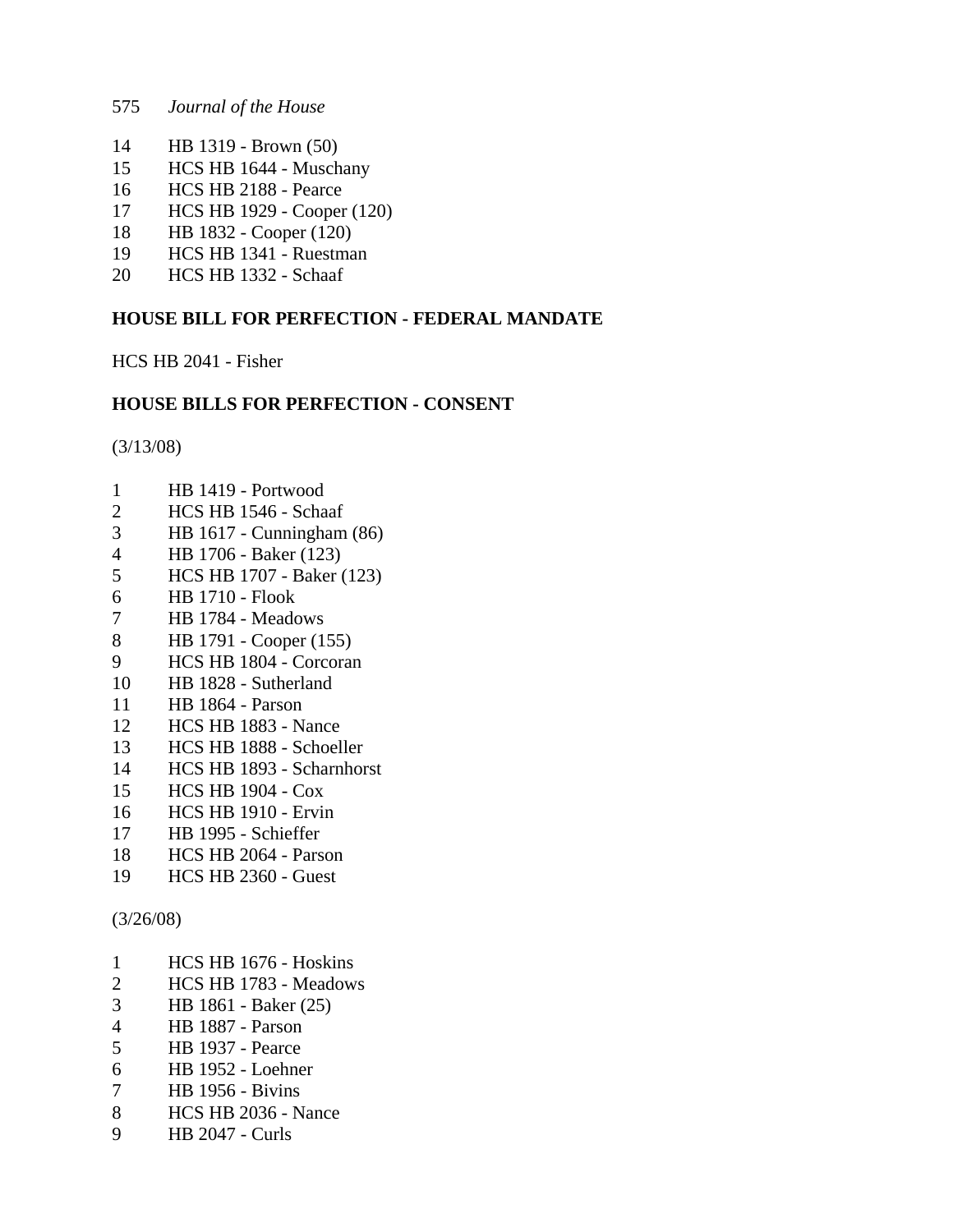- 10 HCS HB 2048 Zimmerman
- 11 HB 2051 Kelly
- 12 HCS HB 2068 Kuessner
- 13 HCS HB 2082 Dougherty
- 14 HB 2157 Grill
- 15 HCS HB 2206 Sutherland
- 16 HB 2213 Kraus
- 17 HB 2224 Jones (117)
- 18 HB 2233 Page
- 19 HB 2258 Pollock

### **HOUSE CONCURRENT RESOLUTION FOR THIRD READING**

HCR 23, (2-20-08, Page 294) - Dixon

### **HOUSE JOINT RESOLUTIONS FOR THIRD READING**

- 1 HCS HJR 41 Cunningham (86)
- 2 HCS HJR 43 Portwood

## **HOUSE BILLS FOR THIRD READING - APPROPRIATIONS**

- 1 HB 2001 Icet
- 2 HCS HB 2002 Icet
- 3 HCS HB 2003 Icet
- 4 HB 2004 Icet
- 5 HCS HB 2005 Icet
- 6 HCS HB 2006 Icet
- 7 HCS HB 2007 Icet
- 8 HCS HB 2008 Icet
- 9 HCS HB 2009 Icet
- 10 HCS HB 2010 Icet
- 11 HCS HB 2011 Icet
- 12 HCS HB 2012 Icet
- 13 HCS HB 2013 Icet

### **HOUSE BILLS FOR THIRD READING**

- 1 HCS HB 1722 Wallace
- 2 HCS HB 1326 Sater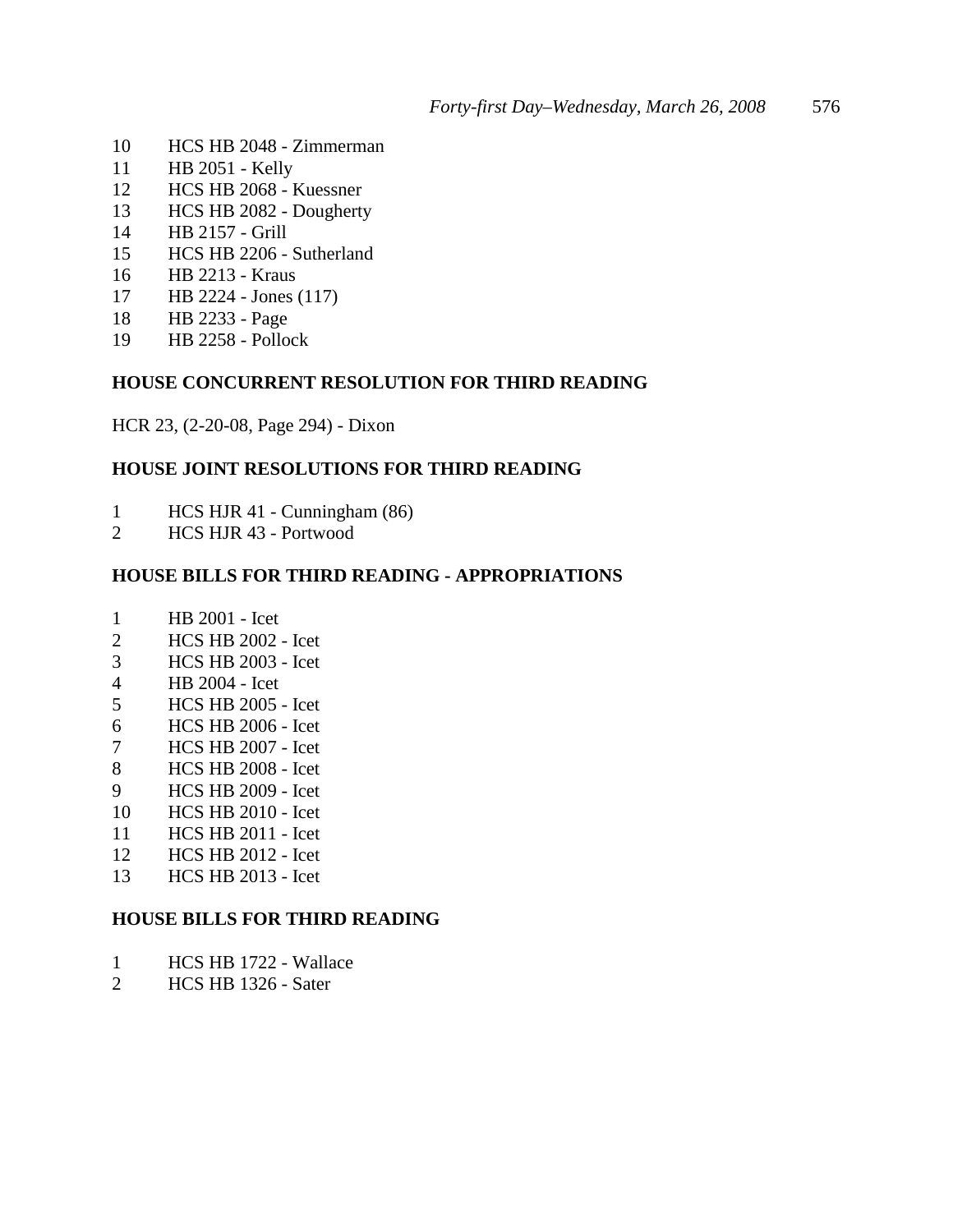## **HOUSE BILLS FOR THIRD READING - CONSENT**

| $\mathbf 1$    | HB 1450 - Roorda                      |
|----------------|---------------------------------------|
| $\overline{c}$ | <b>HB 1416 - Nance</b>                |
| 3              | HB 1824 - Schlottach                  |
| $\overline{4}$ | HB 1348 - Portwood                    |
| 5              | <b>HB</b> 1490 - Deeken               |
| 6              | <b>HB</b> 1532 - Davis                |
| 7              | <b>HB</b> 1572 - Franz                |
| 8              | HB 1574 - Jones (117)                 |
| 9              | HB 1608 - Ervin                       |
| 10             | HB 1640 - Schoeller                   |
| 11             | <b>HB</b> 1972 - Franz                |
| 12             | <b>HB</b> 1973 - Franz                |
| 13             | HB 1368 - Thomson                     |
| 14             | HB 1689 - Wilson (130)                |
| 15             | HB 2055 - Viebrock                    |
| 16             | HCS HB 2056 - Viebrock                |
| 17             | <b>HB 1358 - Flook</b>                |
| 18             | HB 1422 - St. Onge                    |
| 19             | <b>HB</b> 1469 - Pratt                |
| 20             | HB 1805 - Schaaf                      |
| 21             | <b>HB</b> 1983 - Pratt                |
| 22             | <b>HB 1426 - Kraus</b>                |
| 23             | HB 1616 - Ruzicka                     |
| 24             | HCS HB 1690 - Wilson (130)            |
| 25             | HCS HBs 1876 & 1877 - Cunningham (86) |
| 26             | HB 2065 - Wasson                      |
| 27             | HB 2081 - Dougherty                   |
| 28             | HCS HB 1611 - Dixon                   |
| 29             | <b>HB</b> 1677 - Franz                |
| 30             | <b>HCS HB 1807 - Cox</b>              |
| 31             | HB 1881 - Schlottach                  |
| 32             | HB 1869 - Wilson (130)                |
| 33             | <b>HB</b> 1946 - Franz                |
| 34             | HCS HB 2104 - Viebrock                |
| 35             | HCS HB 2204 - Ervin                   |
| 36             | HB 2226 - Muschany                    |